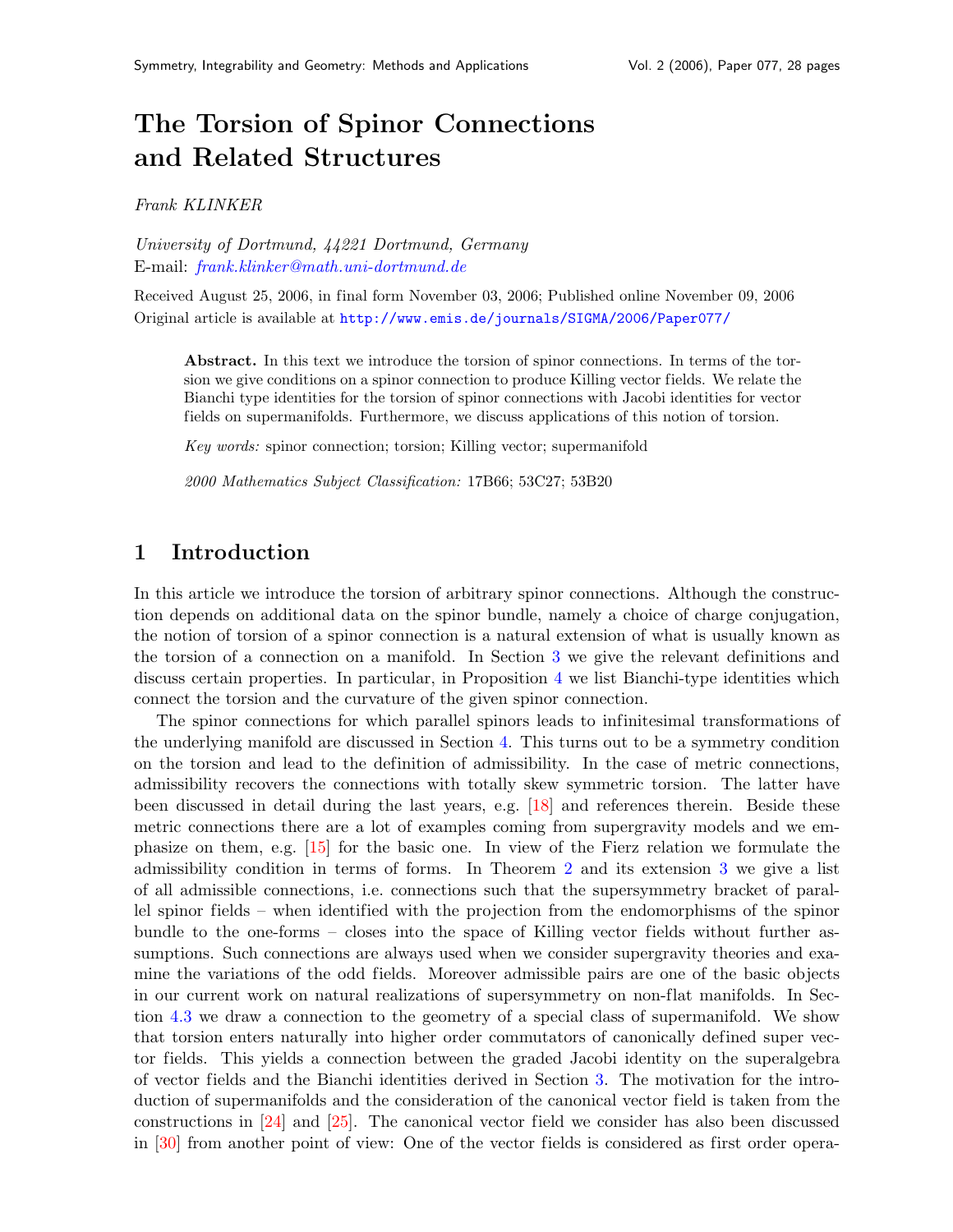tor on the bundle of exterior powers of the spin bundle and it is asked when this operator is a dif ferential.

Section [5](#page-14-0) is devoted to examples and applications. We introduce three notions of torsion freeness which are motivated by the discussion so far, and we shortly discuss torsion freeness in the case of flat space. Some properties of spinor connections on flat space have recently been discussed in [\[11\]](#page-26-2). In Section [5.3](#page-19-0) we discuss brane metrics admitting torsion free admissible subsets.

### <span id="page-1-3"></span>2 Preliminaries

We consider the graded manifold  $\hat{M} = (M, \Gamma \Lambda S)$ , where M denotes a (pseudo) Riemannian spin manifold and  $\Lambda S$  the exterior bundle of the spinor bundle S. The splitting  $\Lambda S = \Lambda_0 S \oplus \Lambda_1 S$ into even and odd forms define the even and odd functions on  $\tilde{M}$ . An inclusion of vector fields on the base manifold M and sections of the spinor bundle S into the vector fields on M via  $\chi: \mathfrak{X}(M) \oplus \Gamma S \hookrightarrow \mathfrak{X}(M)$  yields a splitting<sup>[1](#page-1-0)</sup>

$$
\mathfrak{X}(\hat{M}) = \Gamma \Lambda S \otimes \mathfrak{X}(M) \oplus \Gamma \Lambda S \otimes \Gamma S,
$$

compare [\[26\]](#page-27-3) or [\[28\]](#page-27-4). The even and odd parts of the vector fields are given by

$$
\mathfrak{X}(\hat{M})_\alpha = \Gamma \Lambda_{\alpha \bmod 2} S \otimes \mathfrak{X}(M) \oplus \Gamma \Lambda_{\alpha+1 \bmod 2} S \otimes \Gamma S, \qquad \alpha = 0, 1.
$$

The v- and s-like fields are defined by

$$
\mathfrak{X}_{\mathrm{v}}(\hat{M}) := \Gamma \Lambda S \otimes \mathfrak{X}(M), \qquad \mathfrak{X}_{\mathrm{s}}(\hat{M}) := \Gamma \Lambda S \otimes \Gamma S.
$$

We call a vector field X of order  $(k, 1)$  or  $(k, 0)$  if  $X \in \Gamma \Lambda^k S \otimes \Gamma S$  or  $X \in \Gamma \Lambda^k S \otimes \mathfrak{X}(M)$ , respectively.

The graded manifold  $\hat{M} = (M, \Gamma \Lambda S)$  is equipped with a bilinear form  $g + C$  where g is the metric on M and C a charge conjugation on S. The latter is a spin-invariant bilinear form on S. Another important map is the Clifford multiplication

$$
\gamma: \mathfrak{X}(M) \otimes \Gamma S \to \Gamma S, \qquad \gamma(X \otimes \eta) = \gamma(X)\eta = X\eta
$$

with

$$
XY + YX = -2g(X, Y).
$$

As the notation indicates, we often consider the induced map  $\gamma : \mathfrak{X}(M) \to \Gamma \text{End}(S)$ . We call the images of a local frame  ${e_{\mu}}$  on M  $\gamma$ -matrices and write  $\gamma(e_{\mu}) = \gamma_{\mu}$ . We always use the abbreviation  $\gamma_{\mu_1\cdots\mu_k} = \gamma_{\mu_1} \cdots \gamma_{\mu_k}$ , e.g.  $\gamma_{\mu\nu} = \frac{1}{2}$  $\frac{1}{2}(\gamma_\mu\gamma_\nu-\gamma_\mu\gamma_\nu)$  .

The charge conjugation and the Clifford multiplication give rise to the well known morphism  $\Gamma S \otimes \Gamma S \hookrightarrow \Lambda \mathfrak{X}(M)$ , compare [\[25,](#page-27-1) [30,](#page-27-2) [1\]](#page-26-3). We denote the projection  $\Gamma S \otimes \Gamma S \to \Lambda^k \mathfrak{X}(M)$  by  $C_k$ and its symmetry by  $\Delta_k \in \{\pm 1\}$ . The projection is explicitly given by the k-form

<span id="page-1-4"></span><span id="page-1-2"></span>
$$
(C_k(\phi \otimes \psi))_{\mu_1...\mu_k} = C(\phi, \gamma_{\mu_1...\mu_k}\psi). \tag{2.1}
$$

The symmetry of the morphisms obeys  $\Delta_k = -\Delta_{k-2}$  $\Delta_k = -\Delta_{k-2}$  $\Delta_k = -\Delta_{k-2}$  and so may be written as<sup>2</sup>

$$
\Delta_k = (-)^{\frac{k(k-1)}{2}} \Delta_0^{k+1} \Delta_1^k. \tag{2.2}
$$

<span id="page-1-0"></span><sup>&</sup>lt;sup>1</sup>We often use the identifications  $\Gamma(E \oplus F) = \gamma E \oplus \Gamma F$ ,  $\Gamma(E \otimes F) = \Gamma E \otimes_{C^{\infty}(M)} \Gamma F$ ,  $\Gamma(\text{Hom}(E, F)) =$  $\text{Hom}_{C^{\infty}(M)}(\Gamma E, \Gamma F)$  etc, for sections of vector bundles over the manifold M.

<span id="page-1-1"></span><sup>&</sup>lt;sup>2</sup>This can be made more explicit by evaluating  $\Delta_k$  for  $k = 0, 1$ , compare [\[25\]](#page-27-1).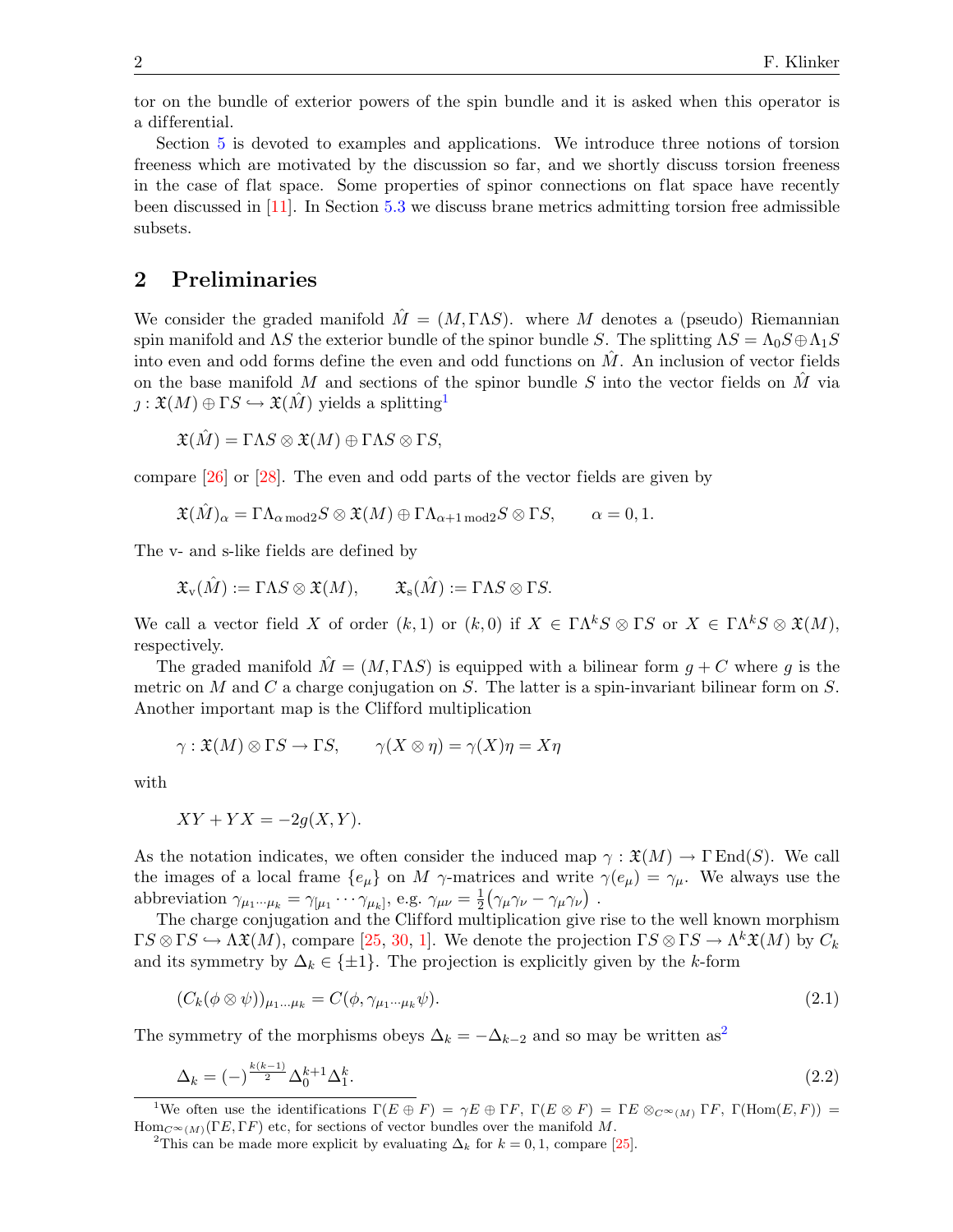The charge conjugations as well as the Clifford multiplication  $\gamma : \mathfrak{X}(M) \otimes \Gamma S \to \Gamma S$  are parallel with respect to the Levi-Civita connection and so are all maps  $C_k$ . The map  $\Gamma \text{End}(S) \hookrightarrow \Lambda \mathfrak{X}(M)$ is called Fierz relation and an isomorphism onto the image is explicitly given by

$$
\Omega \mapsto 2^{-\left[\frac{D}{2}\right]} \sum_{n=0}^{\langle D \rangle} (-)^{\frac{n(n-1)}{2}} \frac{1}{n!} \operatorname{tr}(\gamma^{(n)} \Omega) \gamma_{(n)},
$$

with  $\langle \dim M \rangle := \dim M$  if  $\dim M$  is even and  $\langle D \rangle := \frac{1}{2}(\dim M - 1)$  if D is odd, compare [\[32,](#page-27-5) [23\]](#page-27-6). If we take into account the charge conjugation to identify S and  $S^*$  and use  $(2.2)$ , the Fierz identity is written as

<span id="page-2-1"></span>
$$
\phi \otimes \psi = \frac{1}{\dim S} \sum_{n} \frac{\Delta_0 (\Delta_0 \Delta_1)^n}{n!} C(\phi, \gamma^{(n)} \psi)(C\gamma_{(n)}).
$$
\n(2.3)

We will often use the notations

$$
\{\varphi,\psi\} := 2C_1(\varphi \otimes \psi), \qquad \langle \phi,\psi \rangle := C(\phi,\psi).
$$

Charge conjugations with  $\Delta_1 = 1$  are of special interest, because  $\{\cdot,\cdot\}$  may be seen as a supersymmetry bracket in this case. In particular, this choice is possible for Lorentzian space-times, i.e. spin manifold of signature  $(-1, 1, \ldots, 1)$ , compare [\[25\]](#page-27-1). Furthermore, we draw the attention to [\[3\]](#page-26-4) for a classification of bilinear forms also for the case of extended supersymmetry algebras.

**Remark 1.** Even in the case of  $\Delta_1 = -1$  we may construct a graded manifold with supersymmetry bracket by taking the direct sum of the spinor bundle with itself and provide it with a modified charge conjugation  $C \otimes \tau_2$ . Although there is a choice of charge conjugation with the appropriate symmetry, we are sometimes forced to use the "wrong" one. For example when we want to deal with real spinors. We will discuss such a construction in section [4](#page-6-0) so that we will omit it here.

Special vector fields on  $\hat{M}$ . The charge conjugation C yields an identification  $S^* \simeq S$ . Using this identification a natural inclusion  $j: \Gamma S \to \mathfrak{X}(M)$  is given by the interior multiplication of forms and its image is a vector field of degree  $-1$ . Explicitly we have

$$
j(\phi) : \Gamma S \to \Gamma \Lambda S, \quad j(\phi)(\eta) = \langle \phi, \eta \rangle
$$

with the extension as derivation of degree  $-1$ .

Let us consider a connection D on the spinor bundle S. For every vector field  $X \in \mathfrak{X}(M)$  the action of  $D_X$  on AS is of degree zero. This connection gives rise to an inclusion  $y_D : \mathfrak{X}(M) \to$  $\mathfrak{X}(M)_0$  given by

<span id="page-2-0"></span>
$$
j_D(X) : \Gamma \Lambda S \to \Gamma \Lambda S, \qquad j_D(X)(\eta) = D_X \eta. \tag{2.4}
$$

These two inclusions give the natural splitting

$$
\mathfrak{X}(\hat{M}) = \Gamma \Lambda S \otimes \mathfrak{X}(M) \oplus \Gamma \Lambda S \otimes \Gamma S.
$$

The endomorphisms of S are vector fields of degree zero on  $\hat{M}$  in the natural way. Suppose  $\Phi \in \Gamma \text{End}(S) \subset \mathfrak{X}(M)_0 \cap \mathfrak{X}_v(M)$ , then the action is given by

$$
\Gamma \Lambda S \supset \Gamma S \ni \eta \longmapsto \Phi(\eta) \in \Gamma S \subset \Gamma \Lambda S.
$$

With respect to a local frame  $\{\theta_k\}$  of S the endomorphism  $\Phi$  has the components  $\Phi_j^i$  and the associated vector field is given by  $\Phi = \Phi_i^j C^{ik} \theta_j \otimes j(\theta_k)$ , where  $C^{ij} C_{jk} = \delta_k^i$  and  $C_{ij} = C(\theta_i, \theta_j)$ .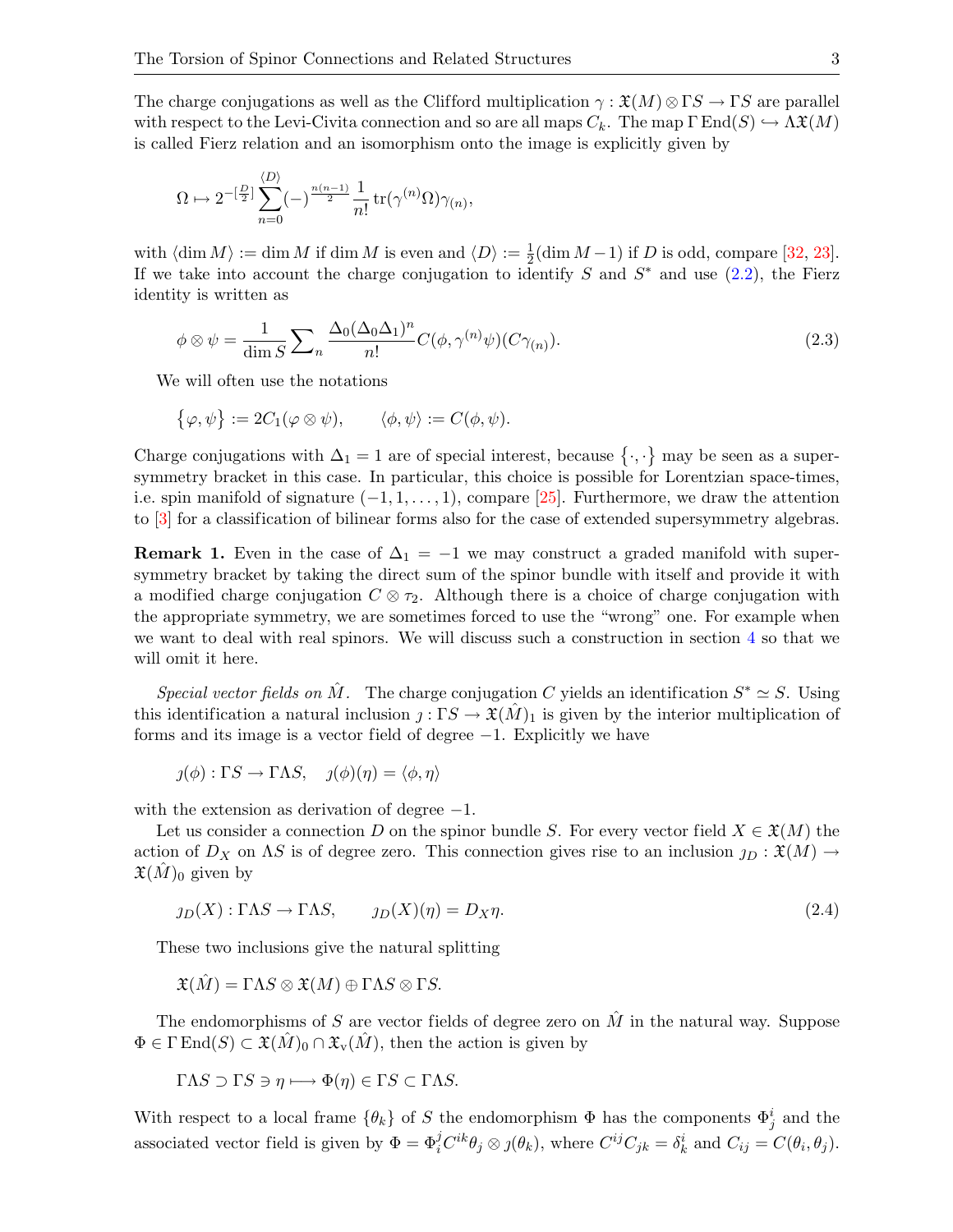For  $X, Y \in \mathfrak{X}(M)$ ,  $\varphi, \psi \in \Gamma S$  and  $\Phi \in \Gamma \text{End}(\Gamma S)$  the following fundamental commutation relations hold:

$$
[j_D(X), j_D(Y)] = R(X, Y) + j_D([X, Y]),
$$
  
\n
$$
[j(\varphi), j(\psi)] = 0, \qquad [j_D(X), j(\varphi)] = j(D_X^C \phi),
$$
  
\n
$$
[\Phi, j(\varphi)] = j(-\Phi^C \varphi), \qquad [j_D(X), \Phi] = D_X \Phi.
$$

Consider the space  $\mathfrak{X}(M) \otimes \Gamma S$  of vector-spinors. The decomposition into irreducible representation spaces yields  $\mathfrak{X}(M)\otimes \Gamma S = \Gamma S \oplus \Gamma S_{\frac{3}{2}}$ . Using the identification  $\mathfrak{X}(M) \simeq \Omega^1(M)$  via g, the inclusion of  $\Gamma S \hookrightarrow \mathfrak{X}(M) \otimes \Gamma S$  is given by the Clifford multiplication  $\xi(Y) = Y \xi$ . In this way the spin- $\frac{3}{2}$  fields are given by the kernel of the Clifford multiplication. Given a frame  $\{e_{\mu}\}$ on M with associated  $\gamma$ -matrices  $\gamma_\mu$  the inclusion is given by

$$
\Gamma S \hookrightarrow \Gamma S \otimes \mathfrak{X}(M), \qquad \phi \mapsto (\dim M)^{-1} \gamma^{\mu} \phi \otimes e_{\mu}.
$$

This identification of the spinors in the vector-spinors is used to define a v-like vector field of degree one on the graded manifold. For  $\phi \in \Gamma S$  we denote this vector field by  $i_D(\phi)$  and it is defined by the above formula up to the dimension dependent factor together with [\(2.4\)](#page-2-0):

$$
\iota_D(\phi) = \gamma^{\mu} \phi \otimes \jmath_D(e_{\mu}).
$$

In [\[24,](#page-27-0) [25\]](#page-27-1) we used this map with  $D = \nabla$  the Levi-Civita connection on M and S. In [\[30\]](#page-27-2) this object is considered to construct a (spinor dependent) differential on  $\Lambda S$ . The action of the differential corresponds to the action of the vector field  $i_D(\phi)$  on the (super)functions ΓΛS of  $M$ , i.e.

$$
\Gamma \Lambda S \supset \Gamma S \ni \eta \longmapsto \iota(\phi)\eta = \gamma^{\mu} \phi \wedge D_{\mu}\eta \in \Gamma \Lambda^2 S \subset \Gamma \Lambda S.
$$

This vector field will be considered in section [4.3.](#page-12-0)

### <span id="page-3-0"></span>3 The torsion of spinor connections

Given a connection D on S we associate to D the field  $\mathcal{A} := D - \nabla \in \Omega^1(M) \otimes \Gamma \operatorname{End}(S)$  where as before  $\nabla$  denotes the Levi-Civita connection on M. Furthermore, if we denote by A the projection of A onto the sub algebra which is locally given by  $\text{span}\{\gamma_{\mu\nu}\}\subset \{\Phi\in\Gamma\,\text{End}(S)|[\Phi,\gamma_\mu]\subset\Gamma\}$ span $\{\gamma_{\nu}\}\$ for all  $\mu\}$ , then the connection  $\nabla^{D} = \nabla + A$  is a metric connection on M.

As noted in the last section, the charge conjugation  $C : S \to S^*$  as well as the Clifford multiplication  $\gamma: TM \otimes S \to S$  are parallel with respect to the Levi-Civita connection. More precisely we have the following well known result:

Proposition 1. The Clifford multiplication is parallel with respect to the connection D on S and  $\tilde{\nabla}$  on M if and only if  $D = \tilde{\nabla}$  is a metric connection.

The charge conjugation is parallel with respect to the connection  $D$  on  $S$  if and only if  $\mathcal A$ takes its values in

$$
\text{span}\{\gamma^{\mu_1\cdots\mu_k};\Delta_k\Delta_0=-1\}=\text{span}\{\gamma^{\mu_1\cdots\mu_{4k+2}},\gamma^{\mu_1\cdots\mu_{4k-\Delta_0\Delta_1}}\}.
$$

In particular, C is parallel with respect to every metric connection.

<span id="page-3-1"></span>**Example 1.** In 11-dimensional space-time, i.e.  $t = 1$ ,  $s = 10$  we have  $\Delta_1 = -\Delta_0 = 1$  so that the map  $\Phi \mapsto \Phi^C$ , with  $C(\Phi^C \eta, \xi) := C(\eta, \Phi \xi)$  has  $(-1)$ -eigenspace

 $\text{span}\{\gamma^{\mu_1\cdots\mu_{4k+2}},\gamma^{\mu_1\cdots\mu_{4k+1}}\}$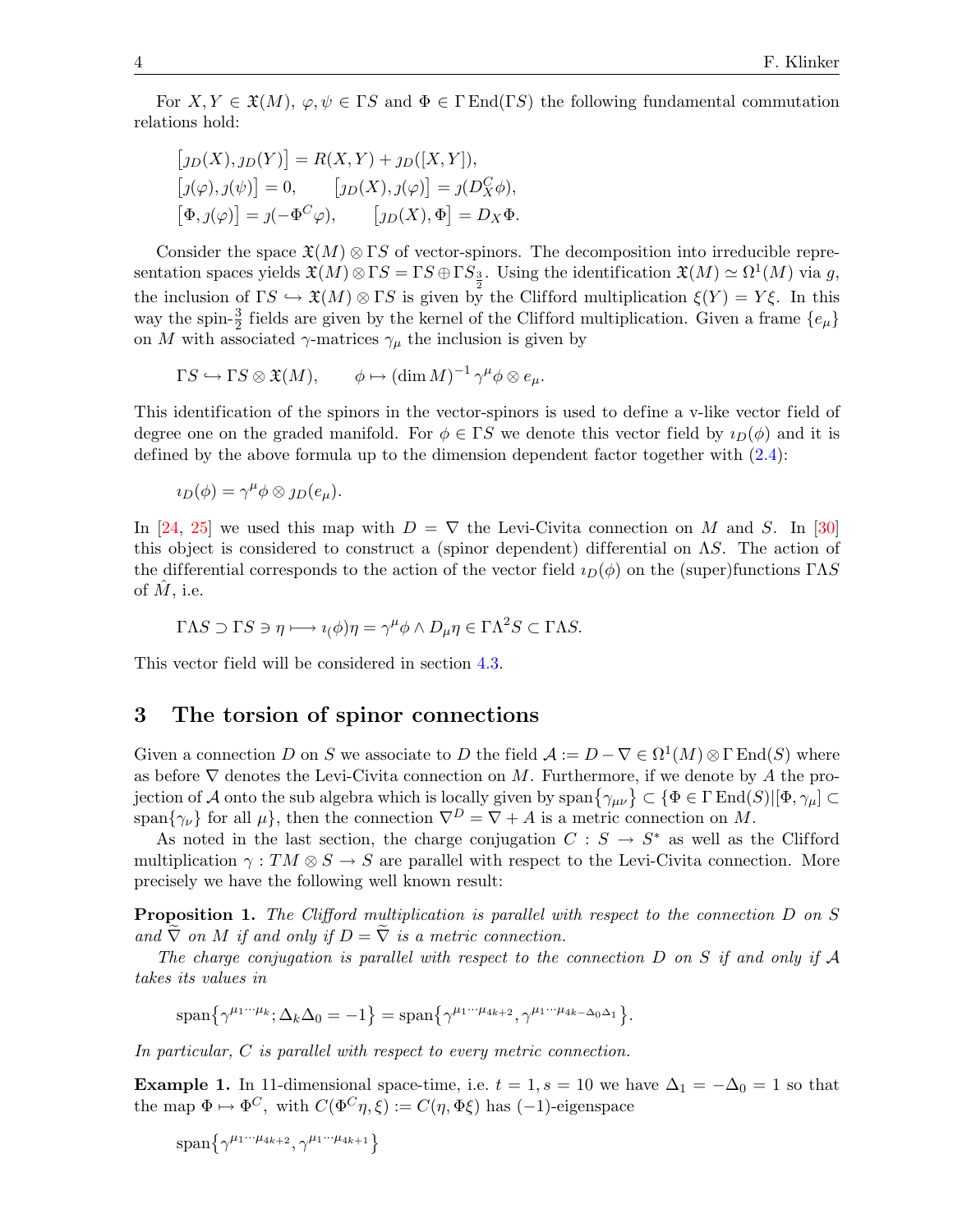and  $(+1)$ -eigenspace

 $\text{span}\{\gamma^{\mu_1\cdots\mu_{4k+3}},\gamma^{\mu_1\cdots\mu_{4k}}\}.$ 

In particular, the Clifford multiplication is skew symmetric. For example, consider the supercovariant derivation which come from the supergravity variation of the gravitino and for which  $\mathcal{A}_X$  has a three-form and a five-form part, compare [\[15,](#page-26-1) [14,](#page-26-5) [31,](#page-27-7) [17\]](#page-26-6). This connection does not make the charge conjugation parallel.

Due to this example, parallelism of the charge conjugation is not the appropriate notion to be related to supersymmetry in general.

To the connection D on S we will associate another connection  $D^{C}$ . To construct this we consider the connection  $D \otimes \mathbb{1} + \mathbb{1} \otimes D^C$  on  $S \otimes S$  and the induced connection on  $S^* \otimes S^*$ . Then  $D \otimes \mathbb{1} + \mathbb{1} \otimes D^C$  shall make the charge conjugation parallel, i.e.  $(D \otimes \mathbb{1} + \mathbb{1} \otimes D^C)C = 0$ . For  $D = \nabla + A$  this implies  $D^C = \nabla - A^C$ . The next remark is obtained immediately.

<span id="page-4-2"></span>**Remark 2.** The curvature R of the connection D and the curvature  $R^C$  of the connection  $D^C$ are related by  $(R(X, Y))^C = -R^C(X, Y)$ .

We endow the bundle of  $End(S)$ -valued tensors on M with a connection induced by D,  $D^C$ and ∇.

<span id="page-4-0"></span>**Definition 1.** Let  $\Phi \in \mathfrak{X}(M)^{\otimes k} \otimes \Omega^1(M)^{\otimes \ell} \otimes \Gamma \text{End}(S)$ . The connection  $\hat{D}$  is defined by

$$
(\hat{D}_Z\Phi)(X)\xi := D_Z(\Phi(X)\xi) - \Phi(\nabla_Z X)\xi - \Phi(X)D_Z^C\xi
$$

for all vector fields  $Z, X \in \Omega^1(M)^{\otimes k} \otimes \mathfrak{X}(M)^{\otimes \ell}$ , and  $\xi \in \Gamma S$ .

We consider the following ad-type representation of  $End(S)$  on itself.

**Definition 2.** Let  $\Omega \in \text{End}(S)$ . We define  $\text{ad}_{\Omega}^{C} : \text{End}(S) \to \text{End}(S)$  by

$$
\mathrm{ad}_{\Omega}^C \Phi := \Omega \Phi + \Phi \Omega^C.
$$

This is indeed a representation, because  $\mathrm{ad}^C_{[\Omega_1,\Omega_2]}\Phi = [\mathrm{ad}^C_{\Omega_1}, \mathrm{ad}^C_{\Omega_2}]\Phi$ . For  $\Omega = \Omega^+ + \Omega^-$ , i.e.  $\Omega^C = \Omega^+ - \Omega^-$  we have

<span id="page-4-1"></span>
$$
\mathrm{ad}_{\Omega}^{C} \Phi = [\Omega_{-}, \Phi] + {\Omega_{+}, \Phi}.
$$

Furthermore we have

$$
(\mathrm{ad}_{\Omega}^{C} \Phi)^{C} = (\Omega \Phi + \Phi \Omega^{C})^{C} = \Phi^{C} \Omega^{C} + \Omega \Phi^{C} = \mathrm{ad}_{\Omega}^{C} \Phi^{C}
$$
\n(3.1)

which yields

**Proposition 2.** ad<sub> $\Omega$ </sub> preserves the ( $\pm 1$ )-eigenspaces of the linear map  $\Phi \mapsto \Phi^C$  for all  $\Omega \in$  $End(S)$ .

**Proposition 3.** Let D be the connection associated to D cf. Definition [1](#page-4-0). Then D and the charge adjoint are compatible in the way that

<span id="page-4-3"></span>
$$
\hat{D}(\text{ad}_{\Omega}^{C}\Psi) = \text{ad}_{D\Omega}^{C}\Psi + \text{ad}_{\Omega}^{C}\hat{D}\Psi
$$
\n(3.2)

<span id="page-4-4"></span>for all  $\Omega, \Psi \in \Gamma \text{End}(S)$ .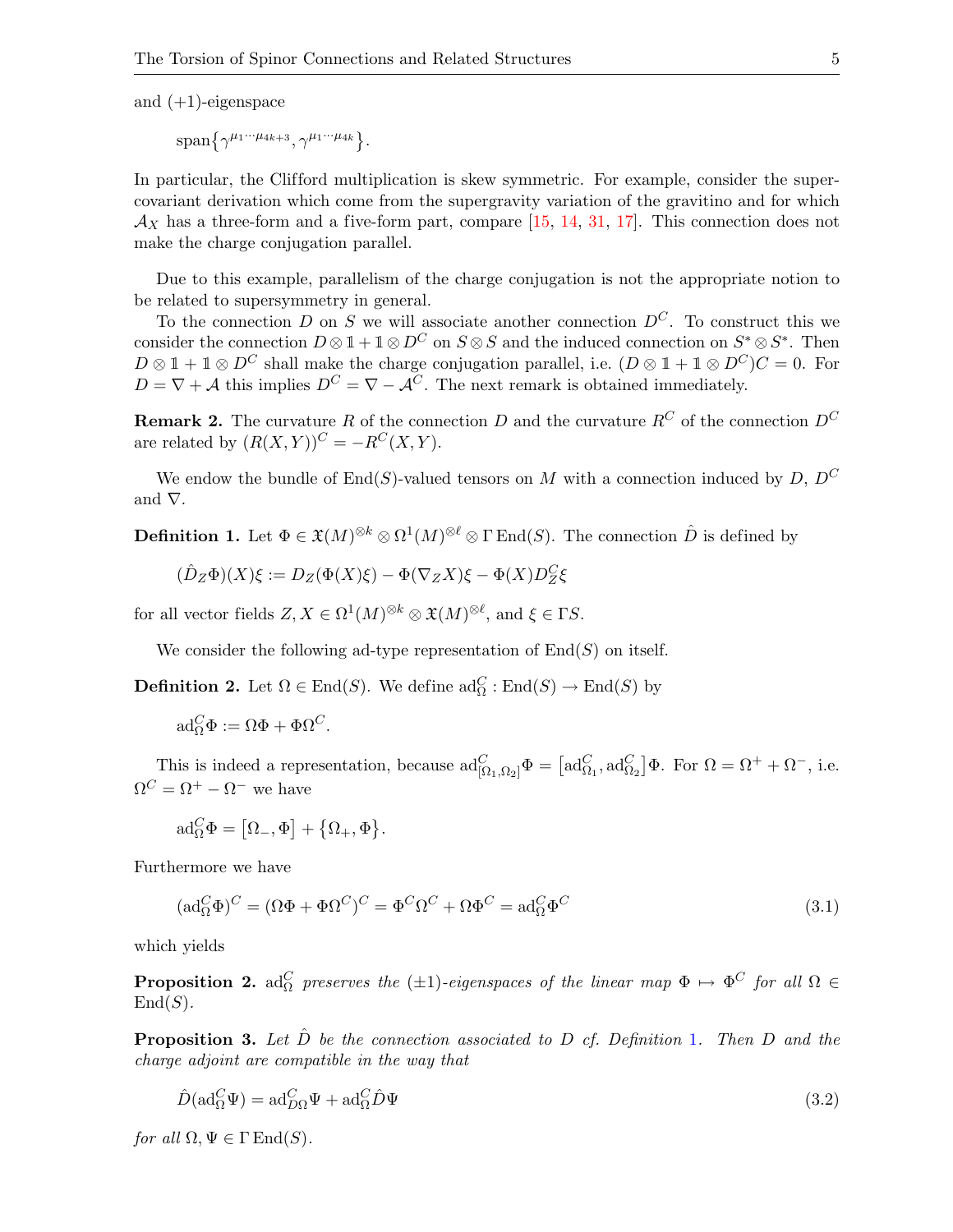**Definition 3.** Let  $D$  be a connection on the spinor bundle  $S$  over the (pseudo) Riemannian manifold M and denote by  $\nabla$  the Levi-Civita connection on M. The TORSION  $\mathcal{T} \in \Omega^2(M)$   $\otimes$  $\Gamma \text{End}(S)$  of D is the defined by two times the skew symmetrization of  $D\gamma : \mathfrak{X}(M) \otimes \mathfrak{X}(M) \rightarrow$  $\Gamma$  End $(S)$ .

### Remark 3.

1. We have  $(\hat{D}_X\gamma)(Y) = \hat{D}_X(\gamma(Y)) - \gamma(\nabla_X Y)$ . Using this and  $\nabla_X Y - \nabla_Y X = [X, Y]$  and omitting the map  $\gamma$  we may also write

$$
\mathcal{T}(X,Y) = \hat{D}_X Y - \hat{D}_Y X - [X,Y].
$$

2. In terms of the difference  $\mathcal{A} = D - \nabla \in \Omega^1(M) \otimes \Gamma \operatorname{End}(S)$  the torsion may be written as

$$
\mathcal{T}(X,Y) = \mathrm{ad}_{\mathcal{A}(X)}^C Y - \mathrm{ad}_{\mathcal{A}(Y)}^C X.
$$

3. The last point and [\(3.1\)](#page-4-1) yield that the torsion has symmetry  $\Delta_1$ , i.e. for all  $\eta$ ,  $\xi$  we have

<span id="page-5-4"></span><span id="page-5-2"></span>
$$
C(\eta, \mathcal{T}_{\mu\nu}\xi) = \Delta_1 C(\xi, \mathcal{T}_{\mu\nu}\eta).
$$

4. For a metric connection D on S the torsion is exactly the torsion which is defined by the connection D on the manifold M.

The torsion obeys some Bianchi-type identities.

<span id="page-5-0"></span>**Proposition 4.** Let D be a connection on the spinor bundle S over the (pseudo) Riemannian manifold  $M$ . The torsion  $T$  and the curvature  $R$  of  $D$  obey

$$
\hat{D}_{\left[\kappa} \mathcal{T}_{\mu\nu\right]} = \text{ad}^C (R_{\left[\kappa\mu\right]} \gamma_{\nu]},\tag{3.3}
$$

<span id="page-5-3"></span>
$$
\hat{D}_{[\kappa}(\text{ad}_R^C \gamma)_{\mu\nu\rho]} = \text{ad}^C(R_{[\kappa\mu)} \mathcal{T}_{\nu\rho]}.
$$
\n(3.4)

In this context we add the following identity for the curvature R of  $D^3$  $D^3$ :

$$
D_{\lbrack\kappa}R_{\mu\nu\rbrack} = 0.\tag{3.5}
$$

**Proof.** With Definition [1](#page-4-0) the left hand side of  $(3.3)$  is given by

$$
(\hat{D}_X\mathcal{T})(Y,Z)\xi = D_X(\mathcal{T}(X,Y)\xi) - \mathcal{T}(\nabla_XY,Z)\xi - \mathcal{T}(Y,\nabla_XZ)\xi - \mathcal{T}(Y,Z)D_X^C\xi.
$$

We use the definition of the torsion and get

$$
(\hat{D}_X \mathcal{T})(Y, Z)\xi = D_X(\mathcal{T}(Y, Z)\xi) - \mathcal{T}(\nabla_X Y, Z)\xi - \mathcal{T}(Y, \nabla_X Z)\xi - \mathcal{T}(Y, Z)D_X^C\xi
$$
  
\n
$$
= D_X D_Y(Z\xi) - \underline{D}_X(\nabla_Y Z\xi) - \underline{D}_X(ZD_Y^C\xi) - D_X D_Z(Y\xi)
$$
  
\n
$$
+ \underline{D}_X(\nabla_Z Y\xi) + \underline{D}_X(YD_Z^C\xi) - D_{\nabla_X Y}(Z\xi) + \nabla_{\nabla_X Y}Z\xi
$$
  
\n
$$
+ ZD_{\nabla_X Y}^C\xi + \underline{D}_Z(\nabla_X Y\xi) - \nabla_Z \nabla_X Y\xi - \underline{\nabla}_X YD_Z^C\xi
$$
  
\n
$$
- \underline{D}_Y(\nabla_X Z\xi) + \nabla_Y \nabla_X Z\xi + \underline{\nabla}_X ZD_Y^C\xi + D_{\nabla_X Z}(Y\xi)
$$
  
\n
$$
- \nabla_{\nabla_X Z}Y\xi - YD_{\nabla_X Z}^C\xi - \underline{D}_Y(ZD_X^C\xi) + \nabla_Y ZD_X^C\xi
$$
  
\n
$$
+ ZD_Y^C D_X^C\xi + D_Z(YD_X^C\xi) - \nabla_Z YD_X^C\xi - YD_Z^C D_X^C\xi.
$$

<span id="page-5-1"></span><sup>&</sup>lt;sup>3</sup>This identity holds for any connection  $D$  on a vector bundle over  $M$ , if we endow all tensor bundles with the connection induced by D and the Levi-Civita connection on M.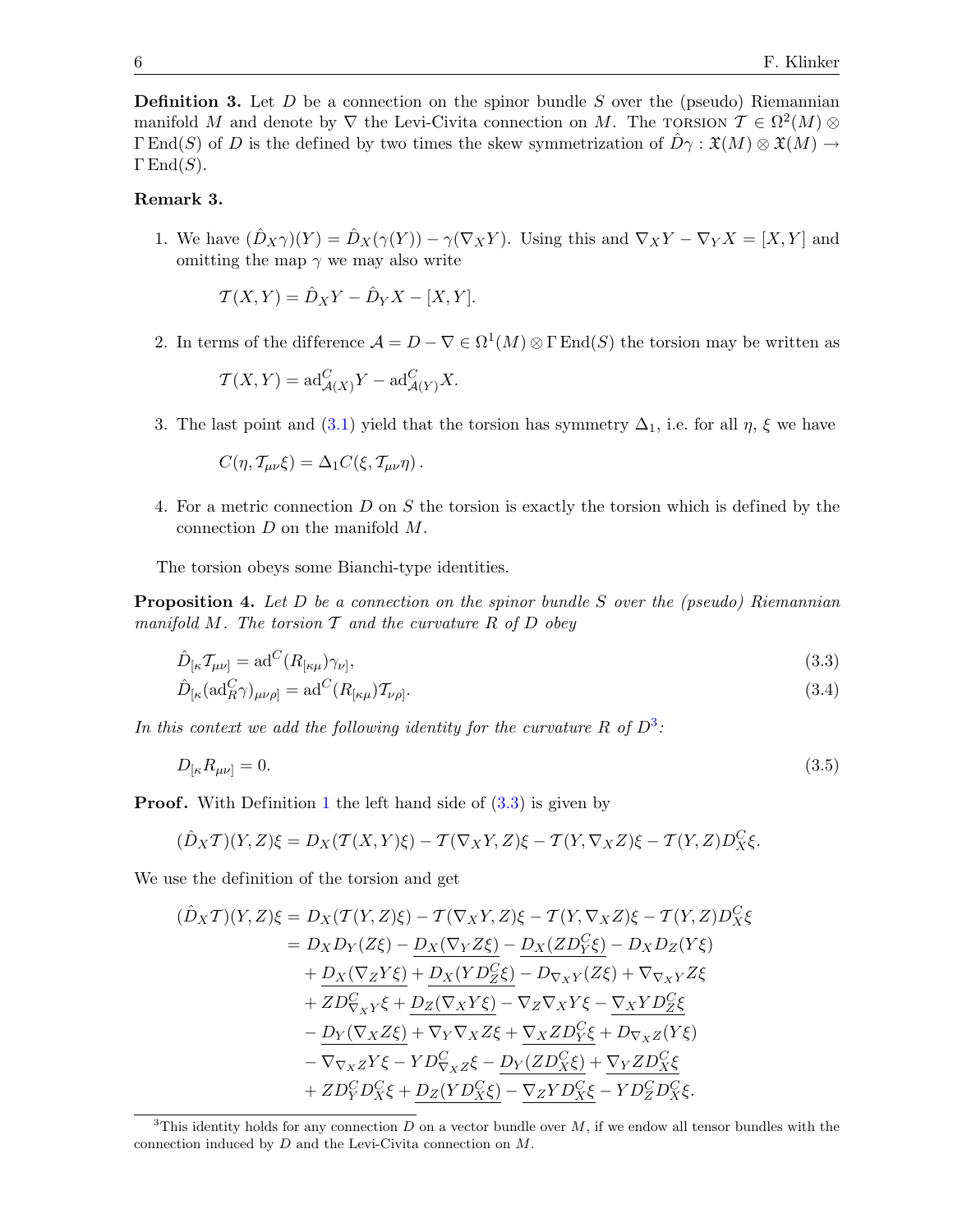The underlined terms are symmetric with respect to  $X, Z$  or  $X, Y$ . So they vanish when we skew symmetrize the above expression with respect to  $X, Y, Z$ . So we are left with

$$
(\hat{D}_X \mathcal{T})(Y, Z)\xi + (\hat{D}_Z \mathcal{T})(X, Y)\xi + (\hat{D}_Y \mathcal{T})(Z, X)\xi
$$
  
= R(X, Y)(Z\xi) + R(Z, X)(Y\xi) + R(Y, Z)(X\xi) + ZR^C(Y, X)\xi + YR^C(X, Z)\xi  
+ XR^C(Y, Z)\xi + (R^0(Y, X)Z + R^0(Z, Y)X + R^0(X, Z)Y)\xi.  
=0

With Remark [2,](#page-4-2) i.e.  $R^{C}(Y, X) = R(X, Y)^{C}$ , we may rewrite this as

$$
\hat{D}_{\lbrack\mu}\mathcal{T}_{\nu\kappa]} = R_{\lbrack\mu\nu}\gamma_{\kappa\rbrack} + \gamma_{\lbrack\kappa}(R_{\mu\nu\rbrack})^C = \mathrm{ad}^C(R_{\lbrack\mu\nu})\gamma_{\kappa\rbrack}.
$$

The proof of  $(3.5)$  is done by similar calculations.  $(3.4)$  follows from  $(3.2)$  and  $(3.5)$  after skew symmetrization of

$$
(\hat{D}_{\kappa} \mathrm{ad}_{R}^{C} \gamma)_{\mu\nu\rho} = \mathrm{ad}_{D_{\kappa}R_{\mu\nu}}^{C} \gamma_{\rho} + \mathrm{ad}_{R_{\mu\nu}}^{C} \hat{D}_{\kappa} \gamma_{\rho}.
$$

This completes the proof.

Example 2. We consider a manifold which admits geometric Killing spinors. These are spinors which fulfill the equation  $\nabla_X \phi = -aX\phi$  for a constant  $a \neq 0$ , the Killing number. This equation has been extensively examined in the literature [\[8,](#page-26-7) [29,](#page-27-8) [21\]](#page-27-9) and in particular [\[9\]](#page-26-8). Moreover we would like to stress on [\[7\]](#page-26-9) where the author draws a remarkable connection between geometric Killing spinors on a manifold and parallel spinors on the cone over the manifold, at least in the Riemannian case.

From the above equation we read that the connection  $D$  on the spinor bundle for which the geometric Killing spinors are parallel is given by

$$
D = \nabla + a \cdot \gamma.
$$

Suppose  $\Delta_1\Delta_0 = -1$ , i.e. the Clifford multiplication is skew symmetric. This yields a condition on the connection which will be important in the next section:

$$
ad^{C}(\mathcal{A}_{\{\mu\}}\gamma_{\nu\}} = a\gamma_{\{\mu}\gamma_{\nu\}} + a\gamma_{\{\nu}\gamma_{\mu\}}^{C} = -ag_{\mu\nu} + \Delta_{0}\Delta_{1}a\gamma_{\{\nu}\gamma_{\mu\}}
$$

$$
= -a(1 + \Delta_{1}\Delta_{0})g_{\mu\nu} = 0.
$$

The torsion and the curvature of this connection are given by

$$
\mathcal{T}_{\mu\nu} = 4a\gamma_{\mu\nu} \qquad \text{and} \qquad R_{\mu\nu} = R_{\mu\nu}^0 + 2a^2\gamma_{\mu\nu}
$$

and obey

$$
\hat{D}_{\kappa} \mathcal{T}_{\mu\nu} = -16a g_{\kappa[\mu} \gamma_{\nu]} \quad \text{and} \quad a d_{R_{\mu\nu}}^C \gamma_{\kappa} = R_{\mu\nu\kappa\lambda}^0 \gamma^{\lambda} + 8a^2 g_{\kappa[\mu} \gamma_{\nu]}.
$$

such that both sides of  $(3.3)$  vanish.

### <span id="page-6-0"></span>4 Admissible spinor connections

#### 4.1 Killing equations and admissible connections

We examine the conditions on the connection  $D = \nabla + A$ , such that the vector field  $\{\varphi, \psi\}$  built up by the Killing spinors  $D^C \varphi = D^C \psi = 0$  is a Killing vector field, i.e.  $\mathcal{L}_{\{\varphi,\psi\}}g = 0$ . We have

$$
\mathcal{L}_{\{\varphi,\psi\}}g(e_{\mu},e_{\nu})=g(\nabla_{\mu}\{\varphi,\psi\},e_{\nu})+g(\nabla_{\nu}\{\varphi,\psi\},e_{\mu})
$$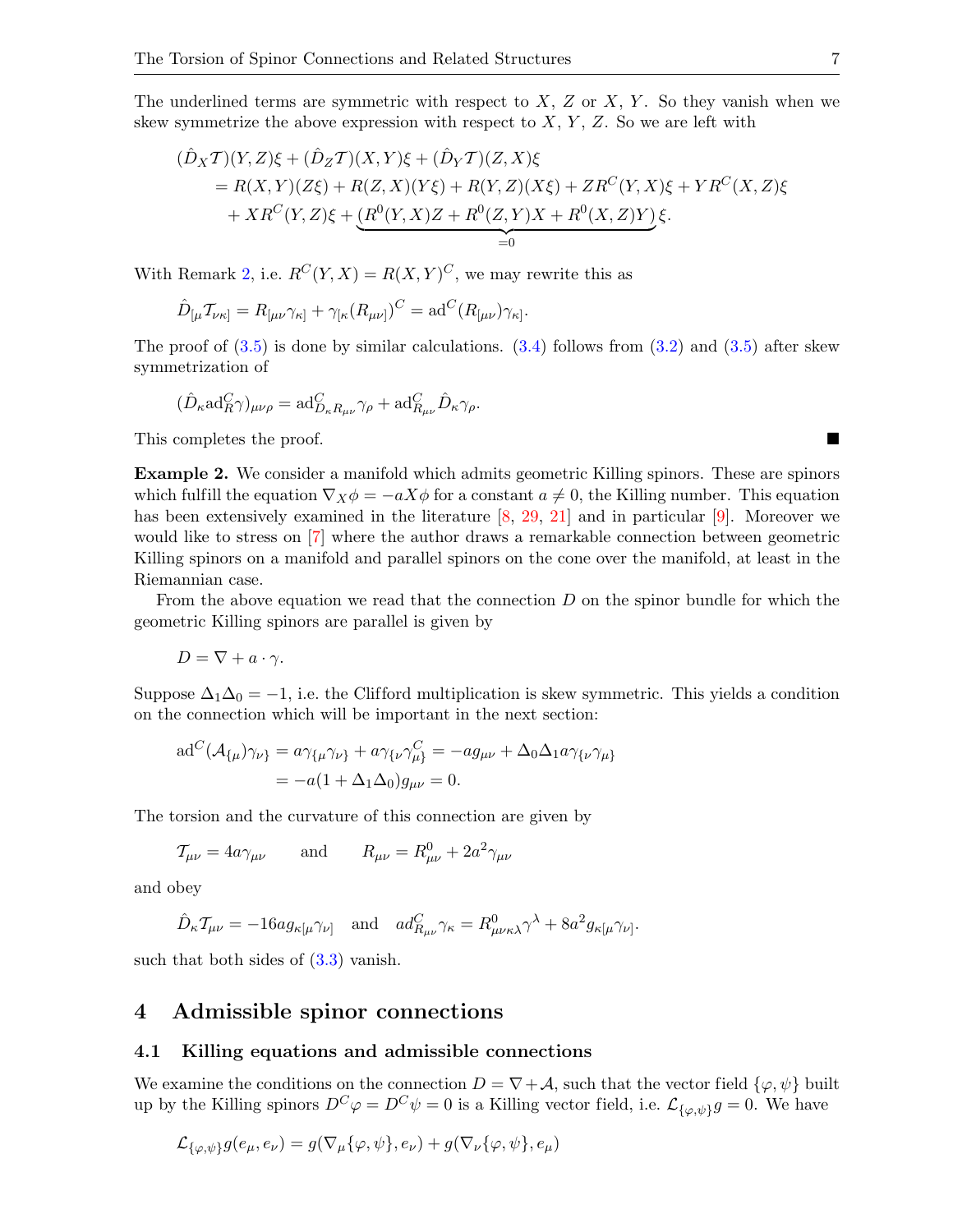$$
= g(\{\nabla_{\mu}\varphi, \psi\}, e_{\nu}) + g(\{\varphi, \nabla_{\mu}\psi\}, e_{\nu}) + \{\mu \leftrightarrow \nu\}
$$
  
\n
$$
= g(\{\mathcal{A}_{\mu}^{C}\varphi, \psi\}, e_{\nu}) + g(\{\varphi, \mathcal{A}_{\mu}^{C}\psi\}, e_{\nu}) + \{\mu \leftrightarrow \nu\}
$$
  
\n
$$
= 2\langle \mathcal{A}_{\mu}^{C}\varphi, \gamma_{\nu}\psi \rangle + 2\langle \varphi, \gamma_{\nu}\mathcal{A}_{\mu}^{C}\psi \rangle + \{\mu \leftrightarrow \nu\}
$$
  
\n
$$
= 2\langle \varphi, ad_{\mathcal{A}_{\mu}}^{C}\gamma_{\nu}\psi \rangle + \{\mu \leftrightarrow \nu\}.
$$

<span id="page-7-1"></span>This yields

**Theorem 1.** Let D be a connection on the spinor bundle S over M. Suppose  $\phi, \psi \in S$  are parallel with respect to the associated connection  $D^C$ . Then the vector field  $\{\phi, \psi\} = 2C_1(\phi \otimes \psi)$ is a Killing vector field if the symmetric part of  $\hat{D}\gamma : \mathfrak{X}(M) \otimes \mathfrak{X}(M) \to \text{End}(S)$  acts trivially on the parallel spinors. In this case we have

$$
\nabla_{\mu} \{ \eta, \xi \}_{\nu} = C(\eta, \mathcal{T}_{\mu \nu} \xi).
$$

This motivates the next definition.

<span id="page-7-4"></span>**Definition 4.** Let D be a connection on the spinor bundle S over M and  $\mathcal{K} \subset \Gamma S$  be a subset.

- 1. We call  $(K, D)$  admissible if the symmetric part of  $\hat{D}\gamma$  acts trivially on K. If D is fixed we call  $K$  admissible.
- 2. We call D admissible if  $\hat{D}\gamma$  is skew symmetric. In this case is  $\mathcal{T} = 2\hat{D}\gamma$ .

**Remark 4.** Due to Theorem [1](#page-7-1) the admissible subsets of  $D^{C}$ -parallel spinors are of particular interest.

<span id="page-7-3"></span>**Example 3.** Consider the supergravity connection  $D = \nabla + A$  with  $A = F^3 + F^5$  given by

$$
F^3(X) = -\frac{1}{36}X^{\mu}F_{\mu\nu\rho\sigma}\gamma^{\nu\rho\sigma} \quad \text{and} \quad F^5(X) = \frac{1}{288}X_{\mu}F_{\nu\rho\sigma\tau}\gamma^{\mu\nu\rho\sigma\tau}
$$

for a 4-form F on M. This connection obeys  $F_{\mu}^5 = -(F_{\mu}^5)^C$  and  $F_{\mu}^3 = (F_{\mu}^3)^C$  due to Example [1.](#page-3-1) Furthermore we have

$$
\mathrm{ad}^{C}(\mathcal{A}_{\mu})\gamma_{\nu}=\left[F_{\mu}^{5},\gamma_{\nu}\right]+\left\{F_{\mu}^{3},\gamma_{\nu}\right\}=\frac{1}{144}F^{\kappa\rho\sigma\tau}\gamma_{\mu\nu\kappa\rho\sigma\tau}+\frac{1}{9}F_{\mu\nu\kappa\rho}\gamma^{\kappa\rho}
$$

which is indeed skew symmetric with respect to  $\mu$  and  $\nu$ , i.e. the supergravity connection is admissible.

This example can be generalized.

<span id="page-7-0"></span>**Theorem 2.** Let D be a connection on the spinor bundle S of M and  $A := D - \nabla \in \Omega^1(M) \otimes$  $\Gamma \text{End}(S)$ . Suppose  $\mathcal{A}_X$  is homogeneous with respect to  $\Gamma \text{End}(S) \simeq \bigoplus_k \Omega^k(M)$ . Consider the decomposition[4](#page-7-2)

$$
\Omega^1(M) \otimes \Omega^{\ell}(M) = \Omega^{\ell+1}(M) \oplus \Omega^{\ell-1}(M) \oplus \Omega^{(\ell,1)}.
$$

 $\mathcal{A}(X)$  may be written as  $\mathcal{A}_X = X \rfloor F^{\ell+1} + X \wedge G^{\ell-1} + \mathcal{A}_0(X)$  with an  $(\ell+1)$ -form F, an  $(\ell - 1)$ -form G and  $\mathcal{A}_0 \in \Omega^{(\ell,1)}$ .

Then D is admissible if and only if  $\mathcal{A}_0 = 0$  and  $\Delta_1\Delta_{\text{deg}} = -1$  or equivalently  $\Delta_0\Delta_{\text{deg}-1} =$  $(-)^{deg}$ , *i.e.* deg  $\equiv 3 \mod 4$ , or  $1 + \Delta_0 \Delta_1 \mod 4$ . Here deg denotes the degree of the forms F and G respectively.

<span id="page-7-2"></span><sup>&</sup>lt;sup>4</sup> $\Omega^{(\ell,1)}$  denotes the irreducible representation space with highest weight  $e_1 + e_\ell$ .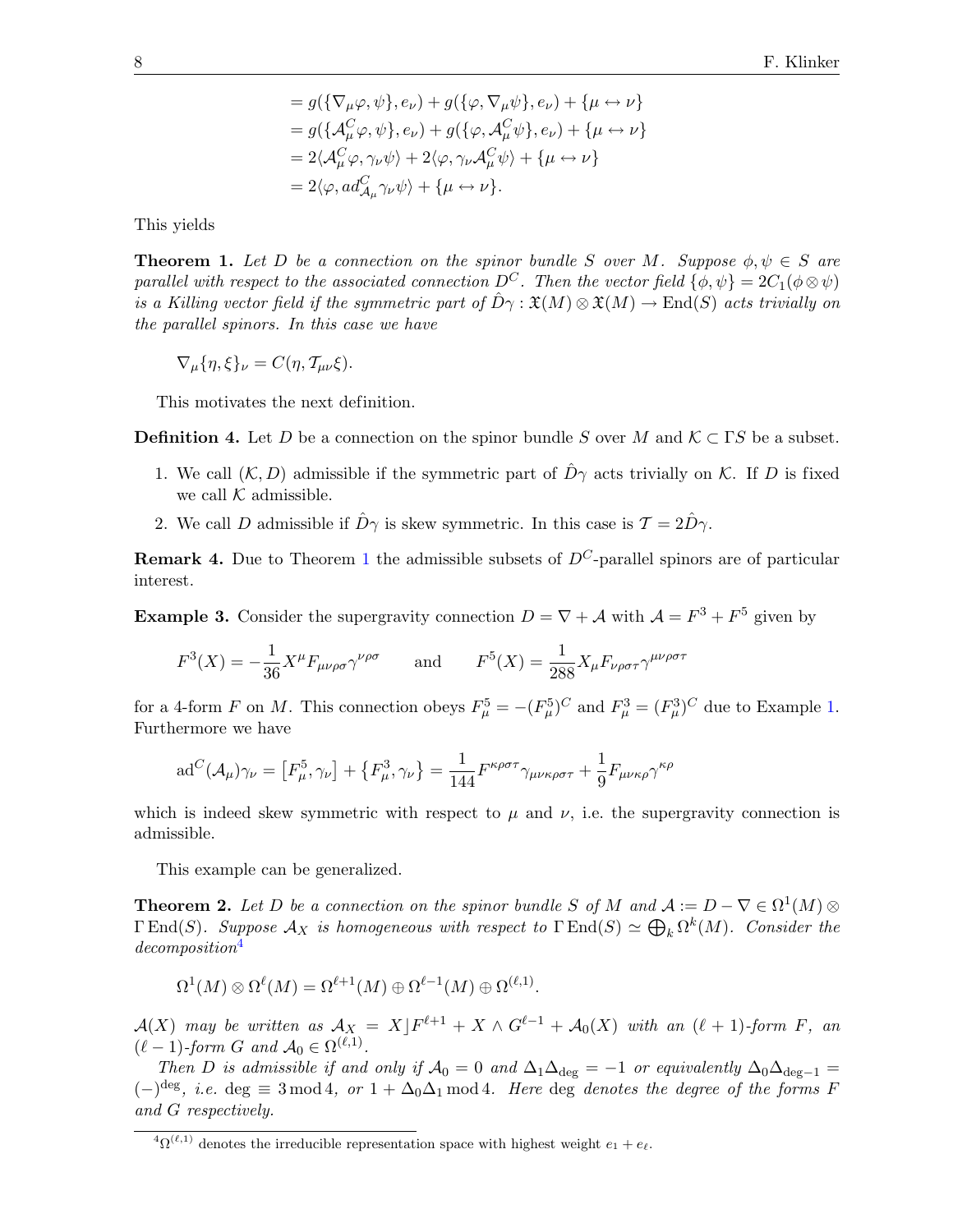**Proof.** Consider  $A$  either to be of the form

$$
A_{\mu} = F_{\mu\kappa_1...\kappa_\ell} \gamma^{\kappa_1...\kappa_\ell} \quad \text{or} \quad A_{\mu} = G^{\kappa_1...\kappa_{\ell-1}} \gamma_{\mu\kappa_1...\kappa_{\ell-1}}
$$

with  $F \in \Omega^{\ell+1} \oplus \Omega^{(\ell,1)}$  and  $G \in \Omega^{\ell-1}$ . In the first case we have

$$
\begin{split} \mathcal{T}_{\mu\nu} &= F_{\mu}{}^{\kappa_{1}\dots\kappa_{\ell}} \left( \gamma_{\kappa_{1}\dots\kappa_{\ell}} \gamma_{\nu} + \gamma_{\nu} \gamma_{\kappa_{1}\dots\kappa_{\ell}}^{C} \right) \\ &= F_{\mu}{}^{\kappa_{1}\dots\kappa_{\ell}} \left( \gamma_{\kappa_{1}\dots\kappa_{\ell}} \gamma_{\nu} + \Delta_{0} \Delta_{\ell} \gamma_{\nu} \gamma_{\kappa_{1}\dots\kappa_{\ell}} \right) \\ &= F_{\mu}{}^{\kappa_{1}\dots\kappa_{\ell}} \left( \gamma_{\kappa_{1}\dots\kappa_{\ell}\nu} + \Delta_{0} \Delta_{\ell} \gamma_{\nu\kappa_{1}\dots\kappa_{\ell}} \right) - \ell F_{\mu}{}^{\kappa_{1}\dots\kappa_{\ell}} \left( (-)^{\ell-1} + \Delta_{0} \Delta_{\ell} \right) g_{\nu[\kappa_{1}} \gamma_{\kappa_{2}\dots\kappa_{\ell}]} \\ &= F_{\mu}{}^{\kappa_{1}\dots\kappa_{\ell}} \left( 1 + (-)^{\ell} \Delta_{0} \Delta_{\ell} \right) \gamma_{\kappa_{1}\dots\kappa_{\ell}\nu} - \ell F_{\mu\nu}{}^{\kappa_{2}\dots\kappa_{\ell}} \left( (-)^{\ell-1} + \Delta_{0} \Delta_{\ell} \right) \gamma_{\kappa_{2}\dots\kappa_{\ell}}. \end{split}
$$

This expression is skew symmetric if and only if F is totally skew symmetric, i.e.  $A_0 = 0$ , and  $\Delta_0\Delta_\ell = (-)^{\ell-1}$ . With deg =  $\ell + 1$  this is exactly the condition stated. The second case is treated in almost the same way.

$$
T_{\mu\nu} = G^{\kappa_1 \dots \kappa_{\ell-1}} (\gamma_{\mu\kappa_1 \dots \kappa_{\ell-1}} \gamma_{\nu} + \gamma_{\nu} \gamma^C_{\mu\kappa_1 \dots \kappa_{\ell-1}})
$$
  
\n
$$
= G^{\kappa_1 \dots \kappa_{\ell-1}} (\gamma_{\mu\kappa_1 \dots \kappa_{\ell-1}} \gamma_{\nu} + \Delta_0 \Delta_{\ell} \gamma_{\nu} \gamma_{\mu\kappa_1 \dots \kappa_{\ell-1}})
$$
  
\n
$$
= G^{\kappa_1 \dots \kappa_{\ell-1}} (\gamma_{\mu\kappa_1 \dots \kappa_{\ell-1} \nu} + \Delta_0 \Delta_{\ell} \gamma_{\nu \mu\kappa_1 \dots \kappa_{\ell-1}}) - \ell G^{\kappa_1 \dots \kappa_{\ell-1}} ((-)^{\ell-1} + \Delta_0 \Delta_{\ell}) g_{\nu [\mu} \gamma_{\kappa_1 \dots \kappa_{\ell-1}]}]
$$
  
\n
$$
= G^{\kappa_1 \dots \kappa_{\ell-1}} ((-)^{\ell-1} + \Delta_0 \Delta_{\ell}) \gamma_{\mu \nu \kappa_1 \dots \kappa_{\ell}} - \ell G^{\kappa_1 \dots \kappa_{\ell-1}} ((-)^{\ell-1} + \Delta_0 \Delta_{\ell}) g_{\nu [\mu} \gamma_{\kappa_1 \dots \kappa_{\ell-1}]}.
$$

This is skew symmetric if and only if  $\Delta_0\Delta_\ell = (-)^\ell$  or  $\Delta_0\Delta_{\ell-2} = (-)^{\ell-1}$  which with deg =  $\ell-1$ finishes the proof.

If A is of the form  $A_X = \hat{\alpha} X \wedge F + \hat{\beta} X/F$  for an  $\ell$ -form F we may rewrite it as  $A_X =$  $\alpha X \cdot F + \beta F \cdot X$  where (·) denotes Clifford multiplication and  $\alpha$ ,  $\beta$  are linear combinations of  $\hat{\alpha}$ ,  $\hat{\beta}$ . Therefore, we will restrict ourself often to the two cases  $F \cdot X$  and  $X \cdot F$ .

### Remark 5.

- To be admissible is a property which has to be checked for every degree of  $\mathrm{ad}_{\mathcal{A}}^C \gamma$ . This yields that the connection  $D$  on  $S$  is admissible if and only if every homogeneous summand is. Furthermore D is admissible if  $D^C$  is admissible, because this fact does only depend on the degree of  $\mathcal{A}_{\mu}$  in  $\Omega(M)$  which is independent of the charge conjugation.
- For  $\mathcal{A}_X = X \wedge F + X \mid G$  admissible the torsion is given by

$$
\mathcal{T}(X,Y) = \pm X \wedge Y \wedge F \pm X \, |Y| \, G.
$$

**Example 4.** Let  $\mathcal{A}(X)$  be of the form  $X \wedge F^{(\ell)}$  or  $X \mid F^{(\ell)}$ . In eleven dimensional space time this leads to an admissible connection for  $\ell = 0, 3, 4, 7, 8, 11$  $\ell = 0, 3, 4, 7, 8, 11$  $\ell = 0, 3, 4, 7, 8, 11$ . In Example 3 we have  $F_X^3 \sim X \cdot F^{(4)}$ and  $F_X^5 \sim X \wedge F^{(4)}$ .

Theorems [1](#page-7-1) and [2](#page-7-0) have an important consequence for metric connections on the spinor bundle.

**Corollary 1.** Let D be a metric connection on S. D is admissible if and only if  $A_X$  is of the form  $X$ ] $F^{(3)}$ . We write  $\mathcal{A}_{\mu} = \frac{1}{4}A_{\mu\nu\kappa}\gamma^{\nu\kappa}$ . The torsion tensor in this case is totally skew symmetric and given by  $T_{\mu\nu\kappa} = 2A_{\mu\nu\kappa} = 2A_{\mu\nu\kappa}$ . In other words D is admissible if and only if its torsion is totally skew symmetric.

Metric connections with skew symmetric torsion play an important role in string theory as well as supergravity theories. A lot of literature on this topic has been published during the past few years, see for example [\[19\]](#page-26-10) or [\[18\]](#page-26-0) and references therein.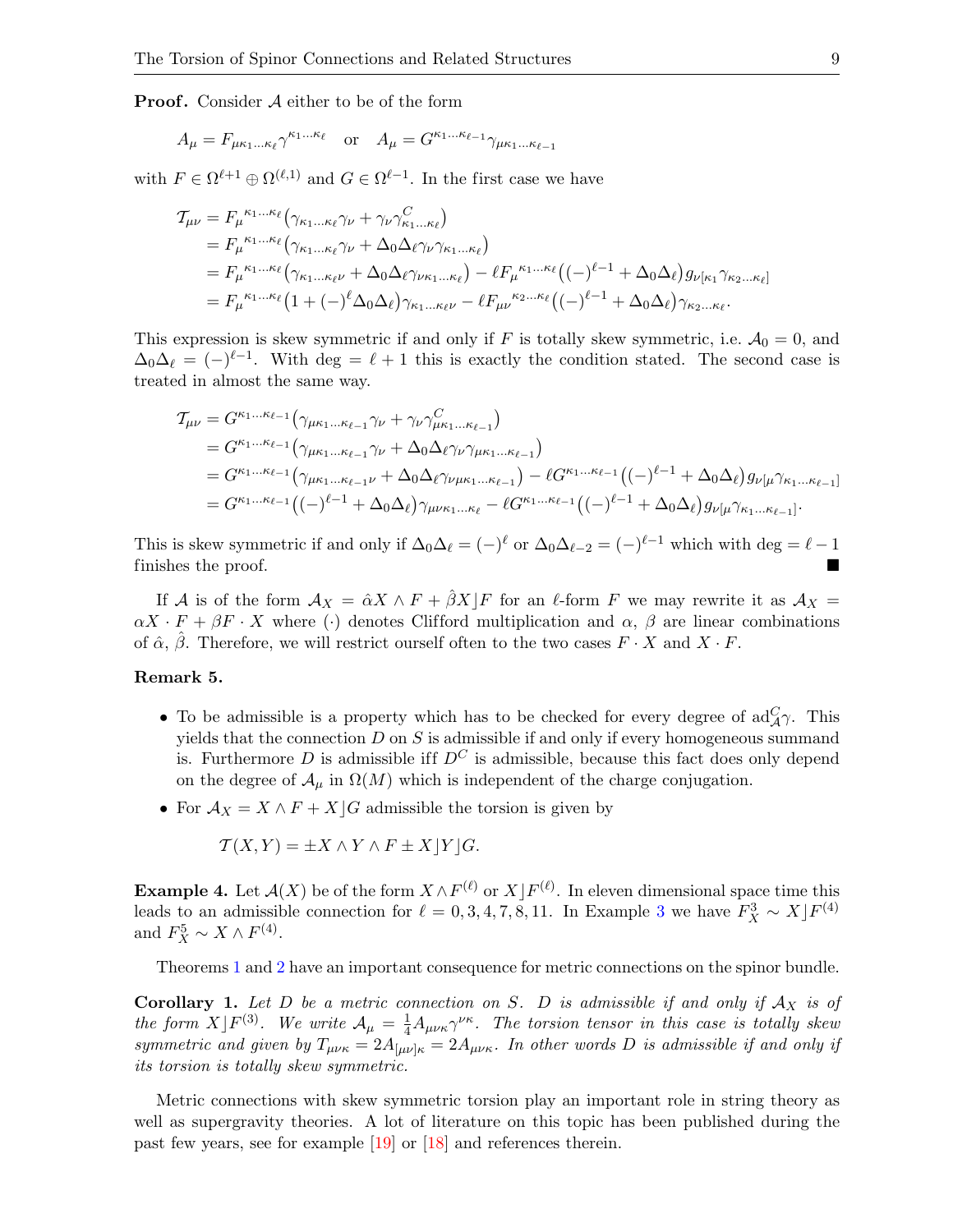### 4.2 Admissible connections on twisted spinor bundles

Sometimes it is necessary to introduce  $\ell$ -form fields which have degree different from those which are allowed by Theorem [2.](#page-7-0) This is possible in two different ways.

The first way is, in particular, interesting if  $M$  is of even dimension  $2n$ .

Suppose n is even. In this case the  $\ell$ -forms with  $\ell \equiv 1$  or  $1 + \Delta_0\Delta_1$  mod 4 contribute to an admissible connection by

<span id="page-9-1"></span>
$$
F^{\nu_1...\nu_\ell}\gamma_{\nu_1...\nu_\ell}\gamma_\mu\gamma^*.\tag{4.1}
$$

This is due to  $\Delta(\gamma^{(\ell)}\gamma^*) = \Delta_{2n-\ell}$  (compare [\(A.3\)](#page-25-0) in Appendix [A\)](#page-24-0) and

$$
2n - 1 \equiv 3 \mod 4, \qquad 2n - 3 \equiv 1 \mod 4, \qquad 2n - (1 \pm \Delta_1 \Delta_0) \equiv 1 \pm \Delta_1 \Delta_0 \mod 4
$$

for n even as well as Theorem [2.](#page-7-0)

If  $n$  is odd we have

 $2n - 1 \equiv 1 \mod 4$ ,  $2n - 3 \equiv 3 \mod 4$ ,  $2n - (1 \pm \Delta_1 \Delta_0) \equiv 1 \mp \Delta_1 \Delta_0 \mod 4$ .

In this case the  $\ell$ -form with  $\ell \equiv 3$  or  $1 - \Delta_0\Delta_1 \mod 4$  contributes cf. [\(4.1\)](#page-9-1), for the same reason.

The introduction of  $\gamma^*$  is a bit artificial, because we may express for example  $F^{\nu_1...\nu_\ell}\gamma_{\nu_1...\nu_\ell}$ .  $X\gamma^*$  as  $\pm(*F)^{\nu_1...\nu_{2n-\ell}}\gamma_{\nu_1...\nu_{2n-\ell}}X$ . Nevertheless, we will see in Section [5.2](#page-16-0) that this is a useful description.

**Corollary 2.** We consider the projections  $\Pi^{\pm}$  :  $S = S^+ \oplus S^- \rightarrow S^{\pm}$ . An l-form contributes to an admissible connection by  $F_{(\ell)}\gamma^{(\ell)}\gamma_\mu\Pi^{\pm}$  if and only if  $\ell \equiv 3 \mod 4$  for n odd, or  $\ell \equiv 1+\Delta_0\Delta_1 \mod 4$ for n even.

The second way uses the forms without considering duality, i.e. without adding  $\gamma^*$ . This bypasses the last remark.

We replace the spinor bundle S by the direct sum  $S \oplus S$ . This space is equipped with a charge conjugation which is given by the charge conjugation  $C$  on  $S$  twisted by a modified Pauli-matrix, i.e.  $C \otimes \tau_i$ . For  $\tau_0$  we get the direct sum of C and we denote this usually by C, too. The connection  $D$  for an  $\ell$ -form  $F$  may be written as

$$
D_{\mu} = \nabla_{\mu} + \frac{1}{\ell!} F_{i_1 \dots i_\ell} \gamma^{i_1 \dots i_\ell} \gamma_{\mu} \otimes \tau_j = \nabla_{\mu} + F \gamma_{\mu} \tau_j
$$

with a matrix  $\tau_i$ . We have

$$
C \otimes \tau_i(F\gamma_\mu\tau_j\eta, \gamma_\nu\xi) = C(F\gamma_\mu\tau_j\eta, \gamma_\nu\tau_i\xi) = \Delta_\ell \Delta_1 \varepsilon_j C(\eta, \gamma_\mu F\gamma_\nu\tau_j\tau_i\xi)
$$
  
=  $\Delta_\ell \Delta_1 \varepsilon_j \varepsilon_{ij} C \otimes \tau_i(\eta, \gamma_\mu F\gamma_\nu\tau_j\xi).$ 

<span id="page-9-0"></span>This yields

**Theorem 3.** For the twisted spinor bundle  $S \oplus S$  with charge conjugation  $C \otimes \tau_i$  the  $\ell$ -form F contributes to an admissible connection in the form  $\frac{1}{\ell!}F_{i_1...i_\ell}\gamma^{i_1...i_\ell}\gamma_\mu\otimes\tau_j$  if and only if

$$
\Delta_{\ell} \Delta_1 \varepsilon_j \varepsilon_{ij} = -1.
$$

All possible values for  $(\ell, i, j)$  are listed in Table [1](#page-10-0).

If we fix  $\ell$  we see that the possible values of j depend on the choice of  $\tau_i$  in the charge conjugation and on  $\Delta_0\Delta_1$  (at least for even  $\ell$ ). For  $i = j = 0$  the two components decouple and we recover the result from Theorem [2.](#page-7-0)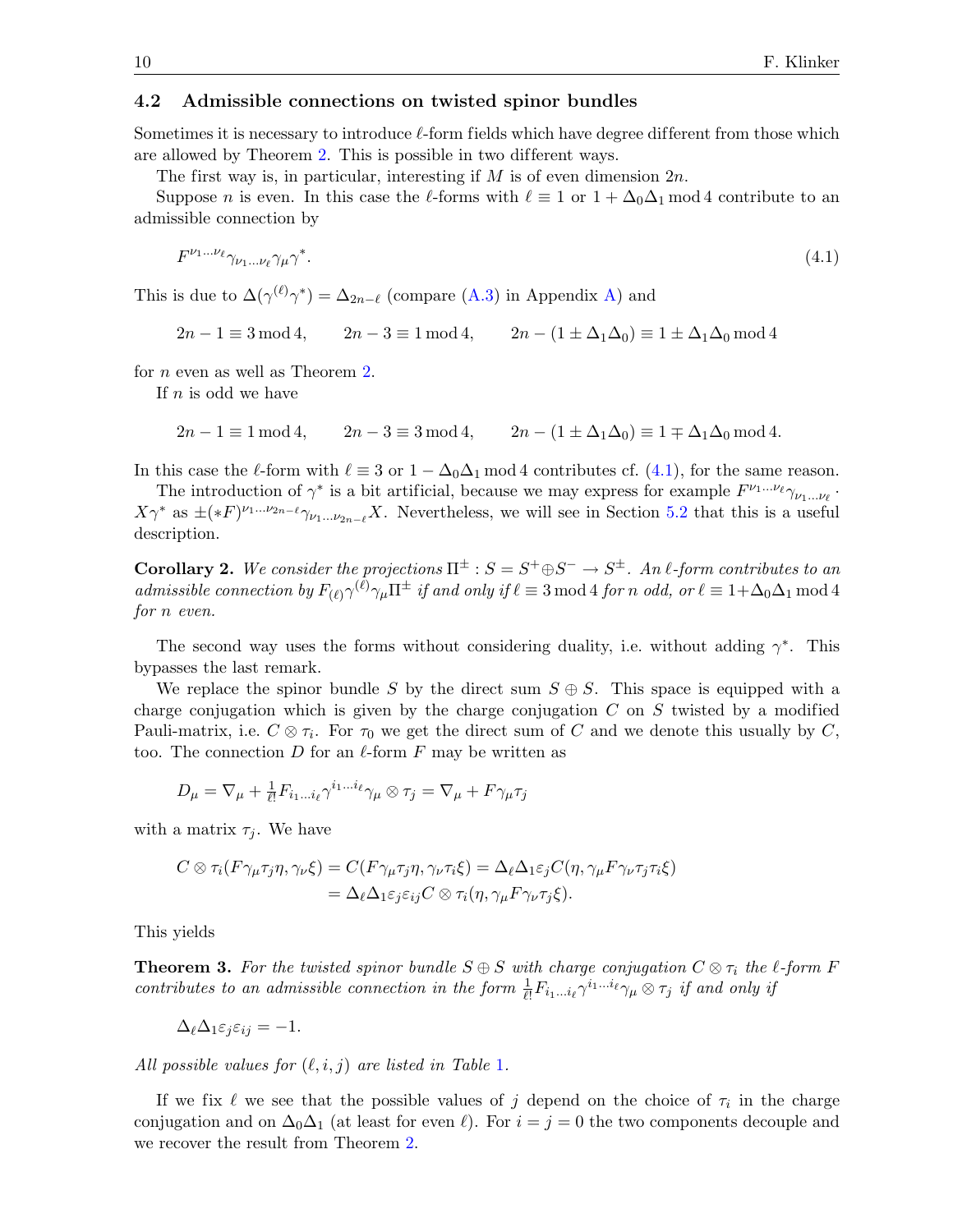| i              | $\ell \mod 4$ | İ              | $\boldsymbol{\eta}$ | $\ell \mod 4$           |                |
|----------------|---------------|----------------|---------------------|-------------------------|----------------|
|                |               | $\mathfrak{D}$ |                     | $-\Delta_0\Delta_1$     | $\overline{2}$ |
|                | 3             | 0, 1, 3        |                     | $1 + \Delta_0 \Delta_1$ | 0, 1, 3        |
| $\mathbf{1}$   |               | 3              |                     | $1 - \Delta_0 \Delta_1$ | 3              |
|                | 3             | 0, 1, 2        |                     | $1 + \Delta_0 \Delta_1$ | 0, 1, 2        |
| $\overline{2}$ |               | 1, 2, 3        | $\overline{2}$      | $-\Delta_0\Delta_1$     | 1, 2, 3        |
|                | 3             |                |                     | $1 + \Delta_0 \Delta_1$ |                |
| 3              |               |                | 3                   | $1 - \Delta_0 \Delta_1$ |                |
|                | 3             | 0, 2, 3        |                     | $1 + \Delta_0 \Delta_1$ | 0, 2, 3        |

<span id="page-10-0"></span>**Table 1.** Possible choices for  $\tau_j$  so that the  $\ell$ -form contributes to an admissible connection if the charge conjugation is given by  $C \otimes \tau_i$ .

**Remark 6.** We draw the attention to the fact that we change the symmetry of  $C_1$  if we use  $\tau_2$ to modify the charge conjugation.

#### <span id="page-10-1"></span>Example 5.

• In [\[4\]](#page-26-11) the authors discuss pp-wave solutions of type IIA supergravity. The starting point is a Killing equation for the spinors constructed by a 3-form and a 4-form in the following way

$$
D=\nabla+F^3\gamma\otimes\tau_3+F^4\gamma\otimes\tau_1.
$$

In ten dimensional space time we have two natural ways to choose the charge conjugation  $(\Delta_0 = +1 \text{ or } -1)$  and in both cases we have  $\Delta_1 = 1$ . The above connection is admissible for the choice  $\Delta_0 = -1$  and  $i = 0$  or 3 as we read from Table [1.](#page-10-0)

 $\bullet$  In [\[10\]](#page-26-12) the type IIB supergravity and the variation of its fields are discussed. The vanishing of the gravitino variation leads to a Killing equation where  $\mathcal{A}^C$  contains all odd  $\ell$ -forms,  $F^\ell$ which are twisted by  $\tau_2$  if the degree is  $\ell \equiv 1 \mod 4$  and by  $\tau_1$  if the degree is  $\ell \equiv 3 \mod 4$ and furthermore a second three-form,  $H^3$ , twisted by  $\tau_3$ . This is possible only for  $i = 0$ independent of  $\Delta_0$ .

Moreover the four  $\mathbb{Z}_2$ -symmetries which are given by multiplying the fermion doublets by  $\tau_1$  or  $\tau_3$  may be seen as a change of the charge conjugation from  $C \otimes \tau_0$  to  $C \otimes \tau_1$  or  $C \otimes \tau_3$  $C \otimes \tau_3$ . Now it is evident from Theorem 3 that not all off fields are allowed if we want to keep the connection admissible. In particular, these are  $F^{\ell} = 0$  for all  $\ell$  if  $j = 1$  and  $F^1 = F^5 = F^9 = H^3 = 0$  if  $j = 3$ . These are exactly the truncations which are made in [\[10\]](#page-26-12).

We carry on considering the supergravity connection cf. [\[10\]](#page-26-12) which is given by  $D^C = \nabla - \mathcal{A}^C$ with

<span id="page-10-2"></span>
$$
\mathcal{A}_{\mu}^{C} = H_{\mu\kappa\lambda}\gamma^{\kappa\lambda} + F_{\kappa}^{1}\gamma^{\kappa}\gamma_{\mu}\otimes\tau_{2} + \frac{1}{3!}F_{\kappa_{1}\kappa_{2}\kappa_{3}}^{3}\gamma^{\kappa_{1}\kappa_{2}\kappa_{3}}\gamma_{\mu}\otimes\tau_{1} + \frac{1}{5!}F_{\kappa_{1}\dots\kappa_{5}}^{5}\gamma^{\kappa_{1}\dots\kappa_{5}}\gamma_{\mu}\otimes\tau_{2} + \frac{1}{7!}F_{\kappa_{1}\dots\kappa_{7}}^{7}\gamma^{\kappa_{1}\dots\kappa_{7}}\gamma_{\mu}\otimes\tau_{1} + \frac{1}{9!}F_{\kappa_{1}\dots\kappa_{9}}^{9}\gamma^{\kappa_{1}\dots\kappa_{9}}\gamma_{\mu}\otimes\tau_{2},
$$
\n(4.2)

where H is a torsion three form and the  $\ell$ -forms are connected by  $*F^1 = F^9$ ,  $*F^3 = -F^7$ , and  $*F^5 = F^5$  $*F^5 = F^5$  $*F^5 = F^5$ . As we mentioned in Example 5 this connection is admissible for the charge conjugation  $C \otimes \tau_0$ .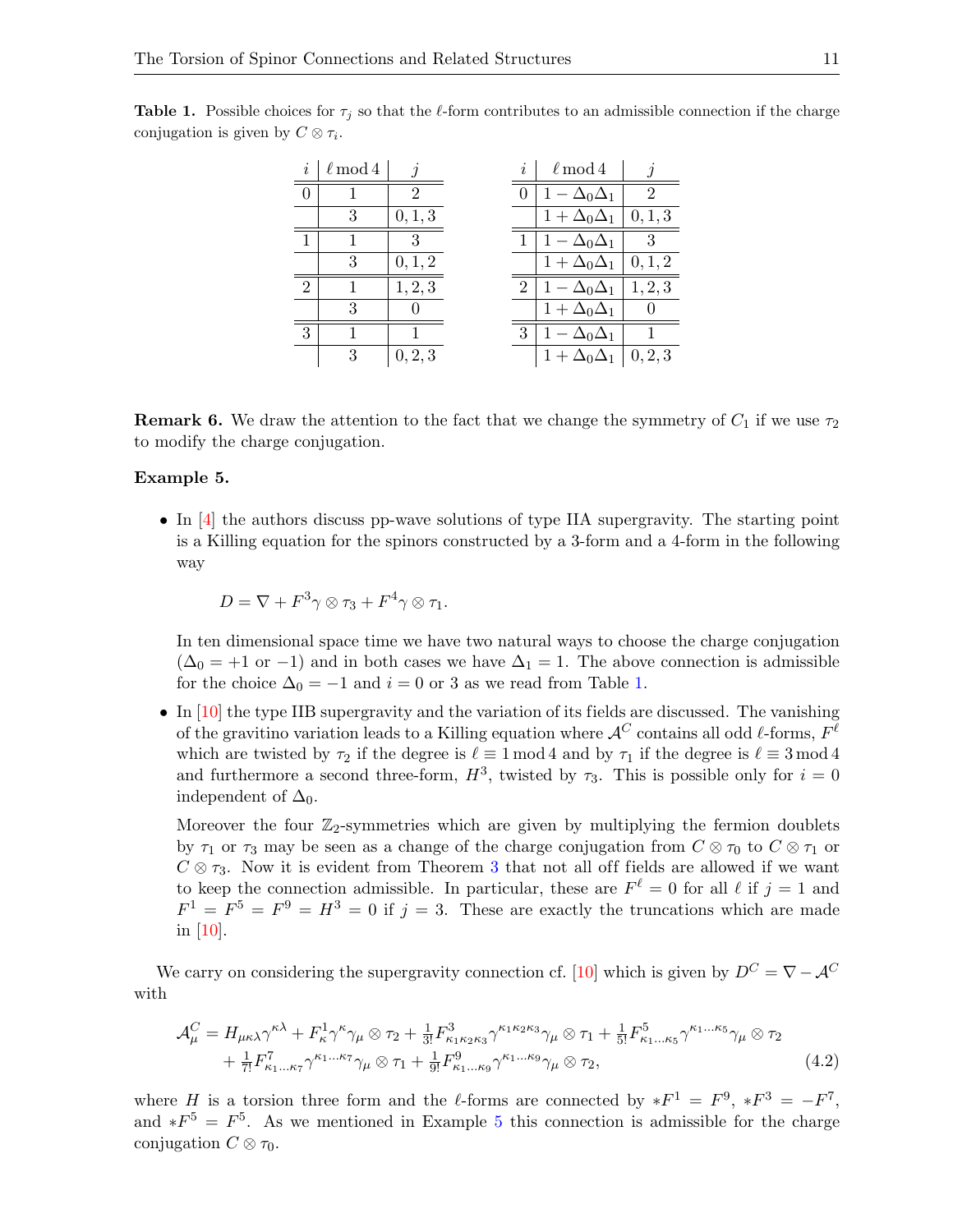Due to the nature of the gravity theories the parallel spinors have a fixed chirality property. More precisely the chirality of the two components of  $\eta$  and a relation between both entries, are fixed for all supersymmetry parameters. This may be described by an operator

<span id="page-11-2"></span>
$$
1 \otimes \tau_i \pm \gamma^* \otimes \tau_j. \tag{4.3}
$$

In the last part of this section we describe admissible connections which are compatible with such chirality property. In contrast to admissibility it is essential to distinguish between D and  $D^C$ , as we will see.

We consider a manifold of even dimension 2n with twisted spinor bundle  $S \oplus S$  and charge conjugation<sup>[5](#page-11-0)</sup>  $C \oplus C$ . We suppose that the connection D has an admissible contribution of the form

<span id="page-11-1"></span>
$$
\frac{1}{\ell!} F_{\kappa_1 \dots \kappa_\ell}^{\ell} \gamma^{\kappa_1 \dots \kappa_\ell} \gamma_\mu \otimes \tau_i + \frac{1}{(2n-\ell)!} F_{\kappa_1 \dots \kappa_{2n-\ell}}^{2n-\ell} \gamma^{\kappa_1 \dots \kappa_{2n-\ell}} \gamma^\mu \otimes \tau_j,
$$
\n(4.4)

where the two forms are connected by  $*F^{\ell} = w_{\ell} F^{2n-\ell}$ . We insert this as well as [\(A.2\)](#page-25-1) into the connection and get

$$
\frac{1}{\ell!} F_{\kappa_1...\kappa_\ell}^\ell \gamma^{\kappa_1...\kappa_\ell} \gamma_\mu \big(1 \otimes \tau_i - w_\ell(-)^n (-)^{\frac{\ell(\ell-1)}{2}} \gamma^* \otimes \tau_j \big).
$$

We define  $\Pi_{ij,w} := \frac{1}{2} (\mathbb{1} \otimes \tau_i + w\gamma^* \otimes \tau_j)$  which has the following properties:

### Lemma 1.

- 1.  $\Pi_{ij,w}$  has eigenvalue zero if  $(i, j)$  is none of the pairs  $(0, 2)$ ,  $(2, 0)$ ,  $(1, 3)$ , or  $(3, 1)$  and in the latter cases we have  $\Pi_{02,w}^2 = \frac{1}{2} w \gamma^* \otimes \tau_2$  and  $\Pi_{13,w}^2 = \frac{1}{2}$  $rac{1}{2}$  1.
- 2. The dimension of the zero eigenspace is dim(ker  $\Pi_{i,j,w}$ ) = dim S.
- 3. For the operators with eigenvalue zero we have  $\Pi_{ij,w}\Pi_{ij,-w}=0$  if  $i=j$  or  $ij=0$  and  $\Pi_{12,w}\Pi_{12,-w} = \Pi_{03,w}, \Pi_{23,w}\Pi_{23,-w} = \Pi_{01,w}$  but in all cases

 $\ker \Pi_{ij,\pm} = \operatorname{im} \Pi_{ij,\mp}.$ 

**Proof.** The proof is done by taking a look at

$$
\Pi_{ij,w}^2 = \frac{\epsilon_i + \epsilon_j}{4} \mathbb{1} + \frac{1 + \epsilon_{ij}}{4} w \gamma^* \otimes \tau_i \tau_j,
$$
  

$$
\Pi_{ij,w} \Pi_{ij,-w} = \frac{\epsilon_i - \epsilon_j}{4} \mathbb{1} + \frac{\epsilon_{ij} - 1}{4} w \gamma^* \otimes \tau_i \tau_j
$$

for the different cases. The kernel of  $\Pi_{ij,w}$  which match with the image of  $\Pi_{ij,-w}$  is listed in Table [2.](#page-12-1)

Due to this lemma we may take  $\Pi_{ij,w}$  as a kind of projection which defines the chirality properties of the spinors  $\eta \in S \oplus S$ . [\(4.4\)](#page-11-1) with  $*F^{\ell} = w_{\ell} F^{2n-\ell}$  contributes non trivially to an admissible connection in case of a chirality property of the form  $\Pi_{kl,w}\eta = 0$  if and only if  $\ker \Pi_{kl,w} \cap \ker \Pi_{ij,\alpha} \neq 0 \text{ for } \alpha = w_{\ell}(-)^n (-)^{\frac{\ell(\ell-1)}{2}}.$ 

This is the case in [\(4.2\)](#page-10-2) where all projections have the same image  $\text{im}\Pi_{11,-} = \text{im}\Pi_{22,-}$  $S^+ \oplus S^+ \subset S \oplus S.$ 

We now ask in what way this chirality operator is transferred to the torsion. The observation which is summarized in the next proposition will, in particular, be used in Section [5.1.](#page-14-1)

<span id="page-11-3"></span><span id="page-11-0"></span><sup>&</sup>lt;sup>5</sup>We restrict ourself to the case  $C \otimes \tau_0 = C \oplus C$ . The other possibilities are treated in the same way.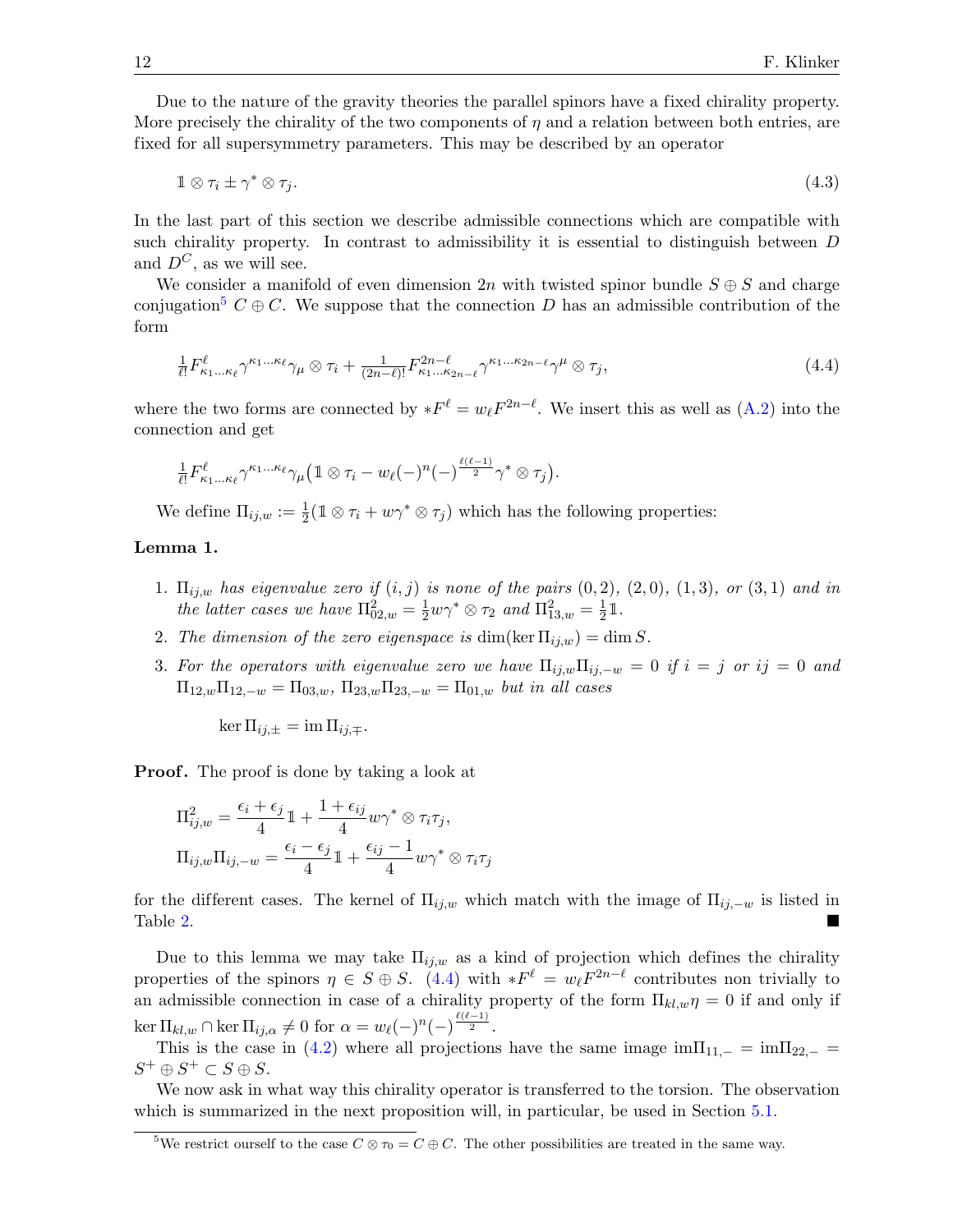| $\Pi_{00,w}$                                                      | $\Pi_{01,w}$           | $\Pi_{03,w}$                                                        | $\Pi_{11,w}$           |
|-------------------------------------------------------------------|------------------------|---------------------------------------------------------------------|------------------------|
| $S^{-w} \oplus S^{-w} \mid \{(\eta, -w\gamma^*\eta) \eta \in S\}$ |                        | $S^{-w} \oplus S^w$                                                 | $S^{-w} \oplus S^{-w}$ |
| $\Pi_{12,w}$                                                      | $\Pi_{22,w}$           | $\Pi_{23,w}$                                                        | $\Pi_{33,w}$           |
| $S^{-w}\oplus S^w$                                                | $S^{-w} \oplus S^{-w}$ | $\{( \eta, w \gamma^* \eta)   \eta \in S \}   S^{-w} \oplus S^{-w}$ |                        |

<span id="page-12-1"></span>**Table 2.** The kernels of  $\Pi_{ij,w}$  as subsets of  $S \oplus S$ .

Proposition 5. Consider a connection D which has a contribution proportional to a projection cf. [\(4.3\)](#page-11-2). Then the associated part of the connection  $D^C$  as well as the associated part of the torsion of D are proportional to the opposite projection.

**Proof.** We restrict to the the case  $i = j = 0$  where the connection has a contribution of the form  $\mathcal{A}_{\mu} = F_{(\ell)} \gamma^{(\ell)} \gamma_{\mu} \Pi^{\pm}$  with  $\Pi^{\pm} = \mathbb{1} \pm \gamma^*$ . The associated part of the connection  $D^C$  is given by

$$
\mathcal{A}^C_\mu = F_{(\ell)}(\gamma^{(\ell)}\gamma_\mu\Pi^{\pm})^C = F_{(\ell)}(\Delta_1\Delta_\ell\gamma_\mu\gamma^{(\ell)} \mp (\gamma^{(\ell)}\gamma^*\gamma_\mu)^C) \n= F_{(\ell)}(\Delta_1\Delta_\ell\gamma_\mu\gamma^{(\ell)} \mp \Delta_1\Delta_{2n-\ell}\gamma_\mu\gamma^{(\ell)}\gamma^*) = -F_{(\ell)}\gamma_\mu\gamma^{(\ell)}\Pi^{\mp},
$$

where the last equality is due to the admissibility of the connection. Furthermore we have

$$
\mathcal{T}_{\mu\nu} = \mathcal{A}_{\mu}\gamma_{\nu} + \gamma^{\nu}\mathcal{A}_{\mu}^{C} = F_{(\ell)}(\gamma^{(\ell)}\gamma_{\mu}\Pi^{\pm}\gamma_{\nu} - \gamma_{\nu}\gamma_{\mu}\gamma^{(\ell)}\Pi^{\mp}) \n= F_{(\ell)}(\gamma^{(\ell)}\gamma_{\mu}\gamma_{\nu} - \gamma_{\nu}\gamma_{\mu}\gamma^{(\ell)})\Pi^{\mp} = F_{(\ell)}(\gamma^{(\ell)}\gamma_{\mu\nu} + \gamma_{\mu\nu}\gamma^{(\ell)})\Pi^{\mp}.
$$

The proof for  $\mathcal{A}_{\mu} = F_{(\ell)} \gamma_{\mu} \gamma^{(\ell)} \Pi^{\pm}$  or  $(i, j) \neq (0, 0)$  is almost the same.

#### <span id="page-12-0"></span>4.3 Jacobi versus Bianchi

In this section we consider a graded manifold of the form  $\hat{M} = (M, \Lambda \Gamma S)$  and calculate commutators of the vector fields  $i(\phi)$  which have been defined in the preliminaries. The (graded) Jacobi identity on the (super) Lie algebra of vector fields will be seen to be related to the Bianchi identities.

We recall the inclusions of the vector fields on  $M$ , the spinors, and of the endomorphisms of  $S$ into the vector fields on  $\tilde{M}$  as given in Section [2.](#page-1-3) Due to the fact that we will fix a connection D on S, we will drop the index and will write  $j: \Gamma S \oplus \mathfrak{X}(M) \to \mathfrak{X}(M)$  for the inclusions.

**Proposition 6.** We consider the graded manifold  $(M, \Lambda \Gamma S)$  and a connection D on S which defines the inclusion *f* and the map  $\iota : \Gamma S \to \mathfrak{X}(M)$ . Furthermore we consider a linear subspace  $\mathcal{K} \subset \{ \phi \in \Gamma S | D^C \eta = 0 \}$  such that  $(\mathcal{K}, D)$  is admissible. Then the following holds for all  $\varphi, \psi \in \mathcal{K}$ 

<span id="page-12-2"></span>
$$
[i(\varphi), i(\psi)] = \mathfrak{B}(R; \varphi, \psi) + \frac{1}{2}\mathfrak{D}(\mathcal{T}; \varphi, \psi), \qquad (4.5)
$$

where we use the short notations

<span id="page-12-3"></span>
$$
\mathfrak{B}(R; \varphi, \psi) = \gamma^{\mu} \varphi \wedge \gamma^{\nu} \psi \otimes R_{\mu\nu},\tag{4.6}
$$

$$
\mathfrak{D}(\mathcal{T}; \varphi, \psi) = (\gamma^{\mu} \varphi \wedge \mathcal{T}_{\mu\nu} \psi + \gamma^{\mu} \psi \wedge \mathcal{T}_{\mu\nu} \varphi) \otimes D^{\nu}.
$$
\n(4.7)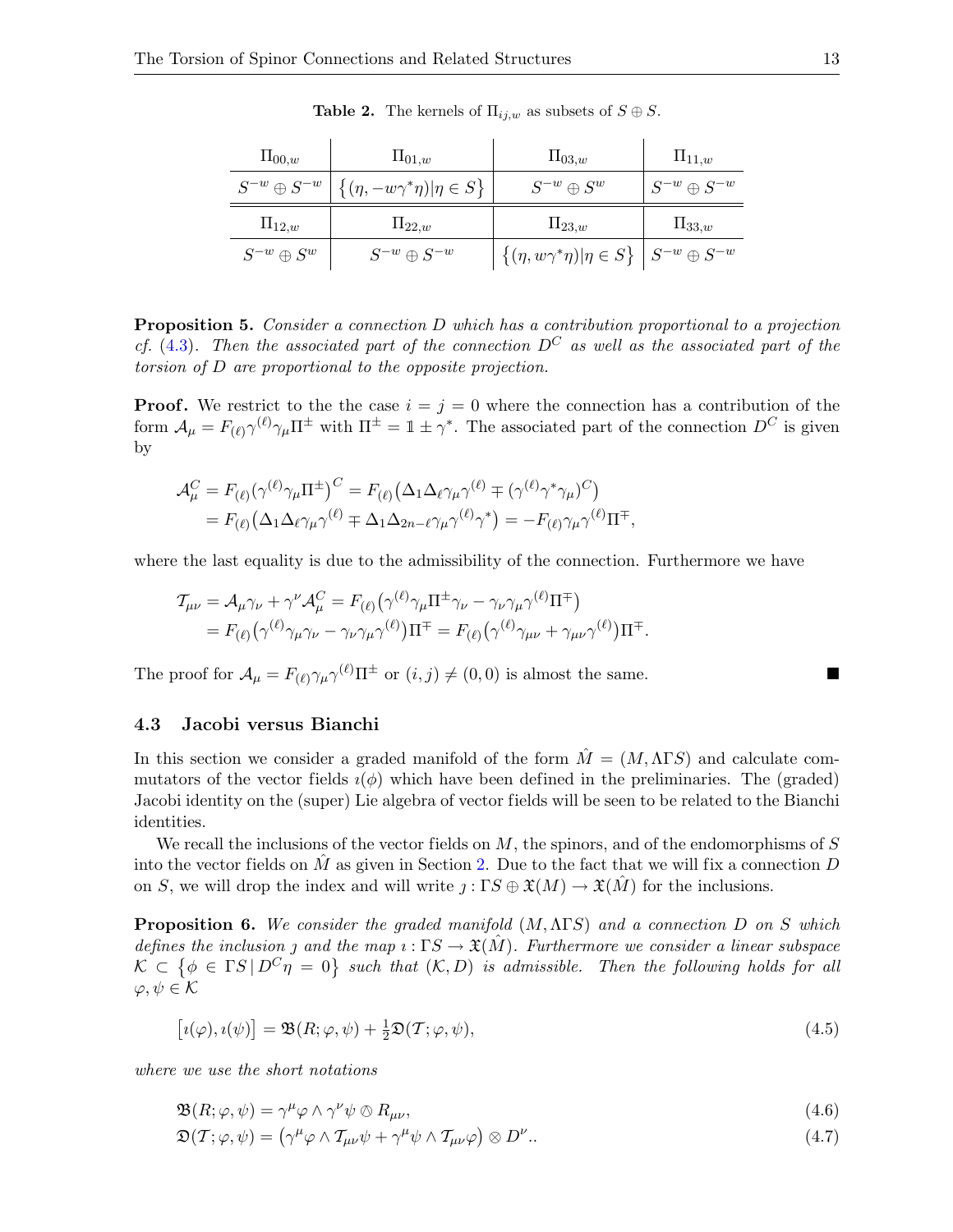**Proof.** For all  $\phi, \psi \in \Gamma S$  we have

$$
[i(\phi), i(\psi)] = \gamma^{\mu} \phi \otimes [j(e_{\mu}), \gamma^{\nu} \psi \otimes j(e_{\nu})] + \gamma^{\nu} \psi \wedge D_{\nu}(\gamma_{\mu} \phi) \otimes j(e^{\nu})
$$
  

$$
= \gamma^{\mu} \phi \wedge D_{\mu}(\gamma^{\nu} \psi) \otimes j(e_{\nu}) + \gamma^{\mu} \phi \wedge \gamma^{\nu} \psi \otimes [j(e_{\nu}), j(e_{\nu})]
$$
  

$$
= \mathfrak{B}(R; \phi, \psi) + \gamma^{\mu} \phi \wedge \hat{D}_{\mu} \gamma_{\nu} \psi \otimes D^{\nu} + \gamma^{\mu} \psi \wedge \hat{D}_{\mu} \gamma_{\nu} \phi \otimes D^{\nu}
$$
  

$$
+ \gamma^{\mu} \phi \wedge \gamma^{\nu} D_{\mu}^{C} \psi \otimes D_{\nu} + \gamma^{\mu} \psi \wedge \gamma^{\nu} D_{\mu}^{C} \phi \otimes D_{\nu}.
$$

In particular, these relations reduce to  $(4.5)$  if we restrict to K.

Corollary 3. Consider an admissible metric connection on S, i.e. with skew symmetric torsion  $T_{\mu\nu\kappa} = 2A_{\mu\nu\kappa}$ . In this case [\(4.5\)](#page-12-2) is given by

$$
[i(\varphi),j(\psi)]=\frac{1}{4}R_{\mu\nu\kappa\rho}\gamma^{\mu}\varphi\wedge\gamma^{\nu}\psi\otimes\gamma^{\kappa\rho}+\frac{1}{2}T_{\mu\nu\kappa}\gamma^{\mu}\varphi\wedge\gamma^{\nu}\psi\otimes D^{\kappa}.
$$

For the following calculations we restrict to the case that the spinors belong to an admissible subspace  $\mathcal{K} \subseteq \{ \eta \in \Gamma S \mid D^C \eta = 0 \}$ 

<span id="page-13-0"></span>
$$
[i(\varphi), \mathfrak{B}(R; \eta, \xi)] = \frac{1}{2} \gamma_{\kappa} \varphi \wedge T^{\kappa \mu} \eta \wedge \gamma^{\nu} \xi \otimes R_{\mu\nu} + \frac{1}{2} \gamma_{\kappa} \varphi \wedge \gamma^{\mu} \eta \wedge T^{\kappa \nu} \xi \otimes R_{\mu\nu} - \gamma^{\mu} \eta \wedge \gamma^{\nu} \xi \wedge ad_{R_{\mu\nu}}^{C} \gamma^{\kappa} \varphi \otimes D_{\kappa} + \gamma^{\kappa} \varphi \wedge \gamma^{\mu} \eta \wedge \gamma^{\nu} \xi \otimes (D_{\kappa} R)_{\mu\nu}, \qquad (4.8)
$$

$$
[i(\varphi), \mathfrak{D}(T; \eta, \xi)] = \frac{1}{2} \gamma^{\kappa} \varphi \wedge T_{\kappa\mu} \eta \wedge T^{\mu\nu} \xi \otimes D_{\nu} + \frac{1}{2} \gamma^{\kappa} \varphi \wedge T_{\kappa\mu} \xi \wedge T^{\mu\nu} \eta \otimes D_{\nu} + \frac{1}{2} T^{\nu\kappa} \varphi \wedge \gamma^{\mu} \eta \wedge T_{\mu\kappa} \xi \otimes D_{\nu} + \frac{1}{2} T^{\nu\kappa} \varphi \wedge \gamma^{\mu} \xi \wedge T_{\mu\kappa} \eta \otimes D_{\nu} + \gamma^{\kappa} \varphi \wedge \gamma^{\mu} \eta \wedge \hat{D}_{\kappa} T_{\mu\nu} \xi \otimes D^{\nu} + \gamma^{\kappa} \varphi \wedge \gamma^{\mu} \xi \wedge \hat{D}_{\kappa} T_{\mu\nu} \eta \otimes D^{\nu} + \gamma^{\kappa} \varphi \wedge \gamma_{\mu} \eta \wedge T^{\mu\nu} \xi \otimes R_{\kappa\nu} + \gamma^{\kappa} \varphi \wedge \gamma_{\mu} \xi \wedge T^{\mu\nu} \eta \otimes R_{\kappa\nu}.
$$
(4.9)

From [\(4.8\)](#page-13-0) and [\(4.9\)](#page-13-1) we read of the terms of different order in  $\lceil i(\varphi), i(\eta), i(\xi) \rceil$ :

<span id="page-13-3"></span><span id="page-13-2"></span><span id="page-13-1"></span>
$$
[i(\varphi), [i(\eta), i(\xi)]]^{(3,0)} = \frac{1}{4} (\gamma^{\kappa} \varphi \wedge \mathcal{T}_{\kappa\mu} \eta \wedge \mathcal{T}^{\mu\nu}\xi + \gamma^{\kappa} \varphi \wedge \mathcal{T}_{\kappa\mu}\xi \wedge \mathcal{T}^{\mu\nu}\eta + \mathcal{T}^{\nu\kappa} \varphi \wedge \gamma^{\mu} \eta \wedge \mathcal{T}_{\mu\kappa}\xi + \mathcal{T}^{\nu\kappa} \varphi \wedge \gamma^{\mu}\xi \wedge \mathcal{T}_{\mu\kappa}\eta) \otimes D_{\nu} + \left(\frac{1}{2} \gamma^{\kappa} \varphi \wedge \gamma^{\mu} \eta \wedge \hat{D}_{\kappa} \mathcal{T}_{\mu\nu}\xi + \frac{1}{2} \gamma^{\kappa} \varphi \wedge \gamma^{\mu}\xi \wedge \hat{D}_{\kappa} \mathcal{T}_{\mu\nu}\eta -\gamma^{\kappa} \eta \wedge \gamma^{\mu}\xi \wedge ad_{R_{\kappa\mu}}^{C} \gamma_{\nu}\varphi\right) \otimes D^{\nu}, [i(\varphi), [i(\eta), i(\xi)]]^{(4,1)} = \frac{1}{2} (\gamma^{\mu} \varphi \wedge \gamma_{\kappa}\eta \wedge \mathcal{T}^{\kappa\nu}\xi + \gamma^{\mu} \varphi \wedge \gamma_{\kappa}\xi \wedge \mathcal{T}^{\kappa\nu}\eta + \gamma_{\kappa} \varphi \wedge \gamma^{\mu}\xi \wedge \mathcal{T}^{\kappa\nu}\eta + \gamma_{\kappa} \varphi \wedge \gamma^{\mu} \eta \wedge \mathcal{T}^{\kappa\nu}\xi) \otimes R_{\mu\nu} + \gamma^{\kappa} \varphi \wedge \gamma^{\mu} \eta \wedge \gamma^{\nu}\xi \otimes (D_{\kappa}R)_{\mu\nu}.
$$
 (4.11)

The Jacobi identity, i.e. the vanishing of  $\delta$  $\varphi, \eta, \xi$  $[i(\varphi), [i(\eta), i(\xi)]]$  holds independently for the terms of different degree – here  $\sum$  denotes the graded cyclic sum. More precisely:

- The cyclic sums of the first summands in  $(4.10)$  and  $(4.11)$  vanish due to the symmetry of the involved objects.
- The vanishing of the cyclic sum of the second summand in  $(4.11)$  is equivalent to the Bianchi identity [\(3.5\)](#page-5-3).
- The cyclic sum of the second summand in [\(4.10\)](#page-13-2) vanishes due to the algebraic Bianchiidentity of the curvature of the Levi-Civita connection. This is due to the following supplement to Proposition [4.](#page-5-0)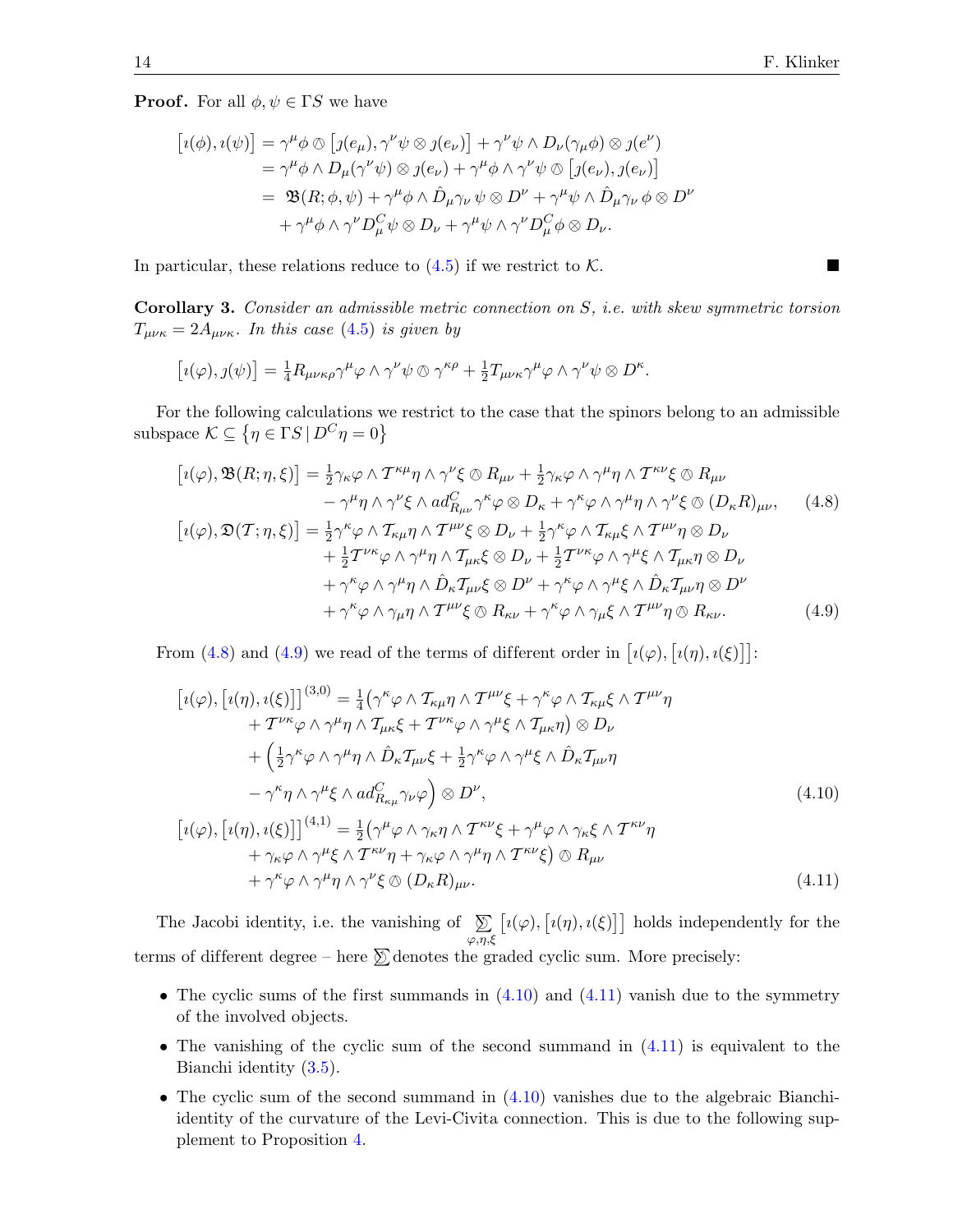**Lemma 2.** Let  $K \subset \{ \eta \in \Gamma S \mid D^C \eta = 0 \}$  such that  $(D, K)$  is admissible. Let T be the torsion of D. Then [\(3.3\)](#page-5-2) in Proposition [4](#page-5-0) reduces to

$$
\big(\hat{D}_{[\kappa}\mathcal{T}_{\mu]\nu}-\mathrm{ad}^C_{R_{\kappa\mu}}\gamma_\nu-R^0_{\kappa\mu\nu\lambda}\gamma^\lambda\big)\eta=0
$$

for all  $\eta \in \mathcal{K}$ .

This yields

**Corollary 4.** Let K, D and T as before. For all spinors  $\varphi, \eta, \xi \in \mathcal{K}$  the following holds

$$
\sum_{\varphi,\eta,\xi}\left\{ \big( \hat{D}_{[\kappa}\mathcal{T}_{\mu]\nu} - \mathrm{ad}^C_{R_{\kappa\mu}}\gamma_{\nu} \big) \xi\wedge \gamma^{\kappa}\varphi\wedge \gamma^{\mu}\eta \right\} = 0.
$$

**Remark 7.** As we saw above, the action of  $\hat{D}_{\kappa}T_{\mu\nu} - \text{ad}_{R_{\kappa\mu}}^C \gamma_{\nu}$  on K coincides with the action of the curvature of the Levi-Civita connection  $R^0$  on K. If D is admissible this yields a way to express  $R^0$  in terms of R and T. Let furthermore D be metric, i.e. a connection with totally skew symmetric torsion. Then the above expression may be written as

$$
R_{\kappa\lambda\mu\nu}^{0} = R_{\kappa\lambda\mu\nu} - D_{[\kappa}^{T}T_{\lambda]\mu\nu} - \frac{1}{4}T_{\kappa\lambda\rho}T_{\mu\nu}^{\ \rho} - \sigma_{\kappa\lambda\mu\nu}^{T}
$$

with  $\sigma_{\kappa\lambda\mu\nu}^T = 3T_{\rho[\kappa\lambda}T_{\mu]\nu}{}^{\rho}$  which is indeed a 4-form. This is due to [\[16\]](#page-26-13) or [\[20\]](#page-26-14). Here  $D^T$  denotes the connection which differs from  $D$  by

$$
(D_X - D_X^T)T(Y, Z) = \frac{1}{2}T(T(X, Y), Z) + \frac{1}{2}T(Y, T(X, Z)),
$$
  
i.e.  $(D_\mu - D_\mu^T)T_{\kappa\lambda\nu} = T_{\rho\nu[\lambda}T_{\kappa]\mu}^{\rho}.$ 

### <span id="page-14-0"></span>5 Applications and examples

#### <span id="page-14-1"></span>5.1 Torsion freeness

We consider a connection D on the spinor bundle S and  $\mathcal{K} \subseteq \Gamma S$  such that  $(D, \mathcal{K})$  is admissible. In [\(4.5\)](#page-12-2) we defined the map  $\mathfrak{D}: S^2(\Gamma S) \to \Lambda^2 \Gamma S \otimes \mathfrak{X}(M)$  which motivates the following definition.

<span id="page-14-2"></span>**Definition 5.** Let D be a connection on S with torsion T and  $\mathcal{K} \subseteq \Gamma S$  such that  $(D,\mathcal{K})$  is admissible.

- 1. We call  $(D,\mathcal{K})$  torsion free if  $\mathfrak{D}(\mathcal{T};\eta,\xi)=0$  for all  $\eta,\xi\in\mathcal{K}$ .
- 2. We call  $(D, \mathcal{K})$  strongly torsion free if  $\mathcal{T}_{\mu\nu}\eta = 0$  for all  $\eta \in \mathcal{K}$ .

And in view of [\(4.5\)](#page-12-2)

3. We call  $(D,\mathcal{K})$  flat if  $\mathfrak{B}(R;\varphi,\psi) = \mathfrak{D}(\mathcal{T};\varphi,\psi) = 0$  for all  $\varphi,\psi \in \mathcal{K}$ .

There are two natural problems: firstly fix D and restrict  $K$  such that one of the properties are obtained, secondly look for conditions on the connection – or the torsion – such that an admissible set  $K$  is "as large as needed".

Of course, admissible subsets  $\mathcal{K} \subseteq \{ \eta \in \Gamma S \mid D^C \eta = 0 \}$  will be of particular interest. Due to Theorem [1](#page-7-1) the Killing vector fields which we obtain by  $\{K, K\}$  are parallel with respect to the Levi-Civita connection if  $K$  is strongly torsion free. Therefore, to get non parallel Killing vector fields by  $C_1$ , it is necessary for the connection D on S to admit a part which contribution to the torsion acts non trivially on  $K$ .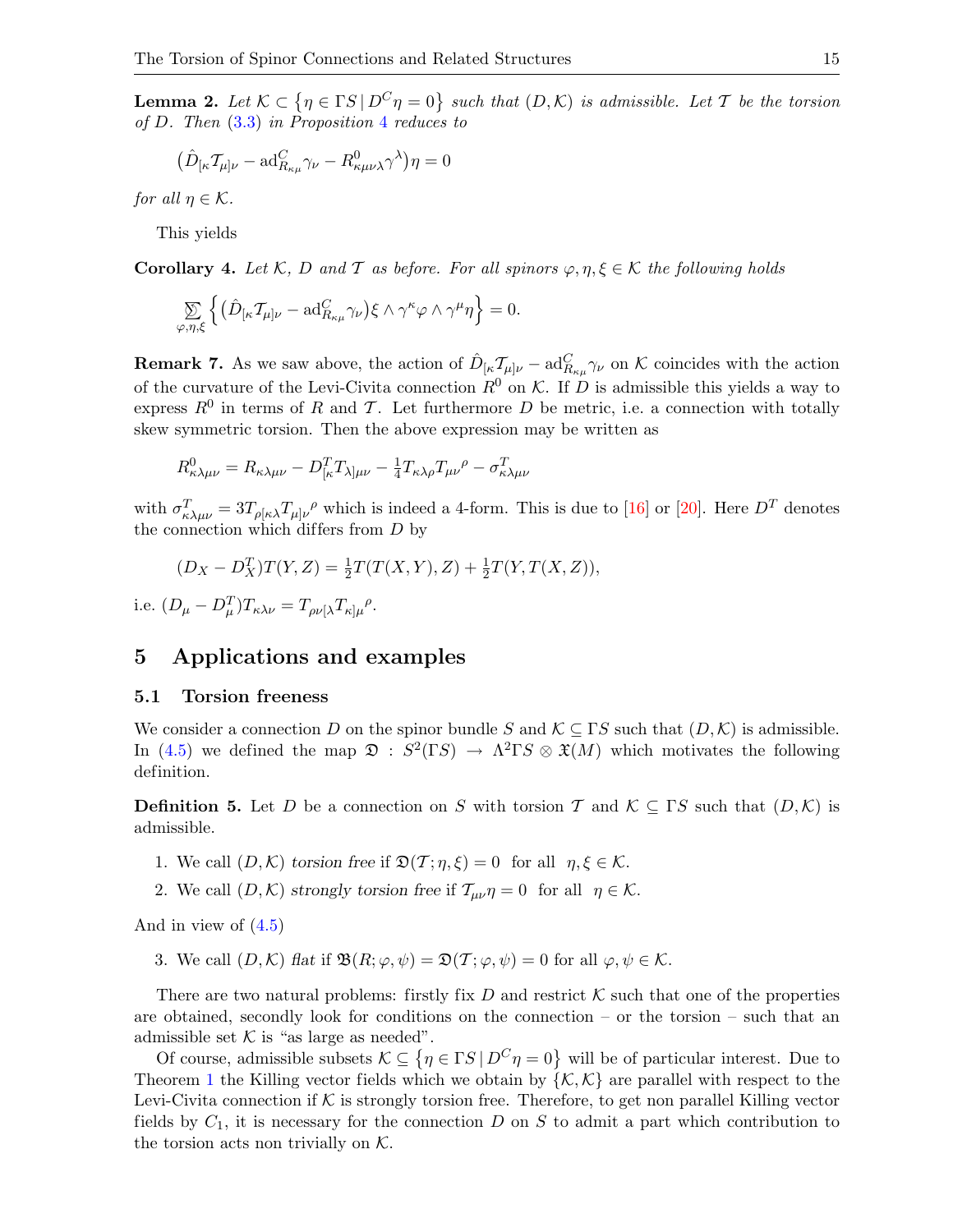### 5.1.1 On strongly torsion freeness in  $\mathbb{R}^n$

We consider flat  $\mathbb{R}^n$  with spinor bundle S and connection

$$
D_X^C \psi = X(\psi) - A_\mu^C \psi.
$$

where the potential  $\vec{A} = (A_1^C, \ldots, A_n^C)$  is constructed from forms on  $\mathbb{R}^n$  with constant coefficients.

<span id="page-15-0"></span>**Example 6.** Consider  $\mathbb{R}^{2n}$  with connection  $D_{\mu}^{C} = d_{\mu} - \mathcal{A}_{\mu}^{C}$  on its spinor bundle. Let  $\mathcal{A}^{C}$  be determined by a three-form F, moreover F shall be a one-form with values in  $\mathfrak{su}(n)$ . Then hol  $\subset$  su(n) and there exist two parallel pure spinors  $\eta, \bar{\eta}$  which are associated via charge conjugation. These spinors obey  $\mathfrak{B}(R;\eta,\eta) = \mathfrak{B}(R,\bar{\eta},\bar{\eta}) = 0$ . We use the decomposition  $\mathbb{C}^{2n} = \mathbf{n} \oplus \bar{\mathbf{n}}$  where the complex structure obeys  $\mathbf{n}\bar{\eta} = \bar{\mathbf{n}}\eta = 0$ . If  $F \in \Lambda^3 \mathbb{C}^{2n} \cap (\bar{\mathbf{n}} \otimes \mathfrak{su}(n))$ the torsion acts trivially on  $\eta$ . In this case the subspace spanned by this sole odd generator is strongly torsion free, in particular, it would have vanishing center. If  $F \in \Lambda^3 \mathbb{C}^{2n} \cap (\mathbf{n} \otimes \mathfrak{su}(n))$ the same holds for  $\bar{\eta}$ . We emphasize that in both cases the three-form is not real and that for a real three-form a trivial action on one of the spinors is only possible in case of vanishing torsion.

**Example 7.** Suppose A is obtained by a constant form and  $\mathcal{A}_X \propto \Pi^+ (\Pi^-)$  for a projection  $\Pi^{\pm}$ cf. [\(4.3\)](#page-11-2). Due to Proposition [5](#page-11-3)  $D^C$  and T are proportional to the opposite projection  $\Pi^-$  ( $\Pi^+$ ). So  $K$  spanned by the constant positive (negative) spinors is strongly torsion free.

The last example can be generalized to

Remark 8. Strongly torsion freeness can not be achieved by pure chirality considerations due to Proposition [5,](#page-11-3) when we want to deal with spinors which are not Levi-Civita parallel. In this case strongly torsion freeness leads to new algebraic constraints on the fields.

We will discuss torsion free structures which are not strongly torsion free in Section [5.2](#page-16-0) (generalizing Example [6\)](#page-15-0) and [5.3.](#page-19-0)

#### 5.1.2 A comment on dif ferentials

As we mentioned in the introduction and as performed in [\[30\]](#page-27-2) we may take the vector field  $i_D(\eta) = \gamma^{\mu} \eta \otimes j_D(e_{\mu})$  as degree-one operator on AS and look for conditions such that this operator is a dif ferential. We immediately get

<span id="page-15-1"></span>**Proposition 7.** Let  $D$  be a connection on a spinor bundle  $S$  over the (pseudo) Riemannian manifold M. Consider the vector field  $\iota(\eta)$  on the graded manifold  $(M, \Gamma \Lambda S)$ . Let  $D^C \eta = 0$ , then  $\iota(\eta)$  is a differential on  $\Gamma\Lambda S$  if and only if  $(D, \{\eta\})$  is flat.

When we consider admissible subspaces  $K$  of order one we have to take the collection of all elements in  $\{\mathfrak{B}(R;\eta,\xi)|D^C\eta=D^C\xi=0\}$  and  $\{\mathfrak{D}(T;\eta,\xi)|D^C\eta=D^C\xi=0\}$  and discuss whether or not these terms vanish. In particular, if the dimension of  $K$  is large the conditions on the torsion are very restrictive. When we consider the differential point of view we only have to discuss the terms  $\mathfrak{B}(R; \eta, \eta)$  and  $\mathfrak{D}(\mathcal{T}; \eta, \eta)$  for one fixed spinorial entry.

In  $[30]$  and  $[25]$  the condition on  $\mathfrak{B}$  is discussed for the untwisted case. The twisted case is touched when the authors discuss real spinors. The main emphasis is on metric connections D of holonomy  $\mathfrak{g} \subset \mathfrak{so}(n) \subset \mathfrak{sl}(2^{[\frac{n}{2}]})$  with  $\mathfrak{g} = \mathfrak{su}(\frac{n}{2})$  $\frac{n}{2}$ ),  $\mathfrak{sp}(\frac{n}{4})$  $\frac{n}{4}$ ), spin(7) if  $n = 8$ , or  $\mathfrak{g}_2$  if  $n = 7$ . The discussion in [\[25\]](#page-27-1) is restricted to the torsion free Levi-Civita connection. If we want to cover non-torsion free metric connections – or general spinorial connections – we have to take into account the D-contribution which yields further restrictions and we recall Example [6](#page-15-0) and the examples below.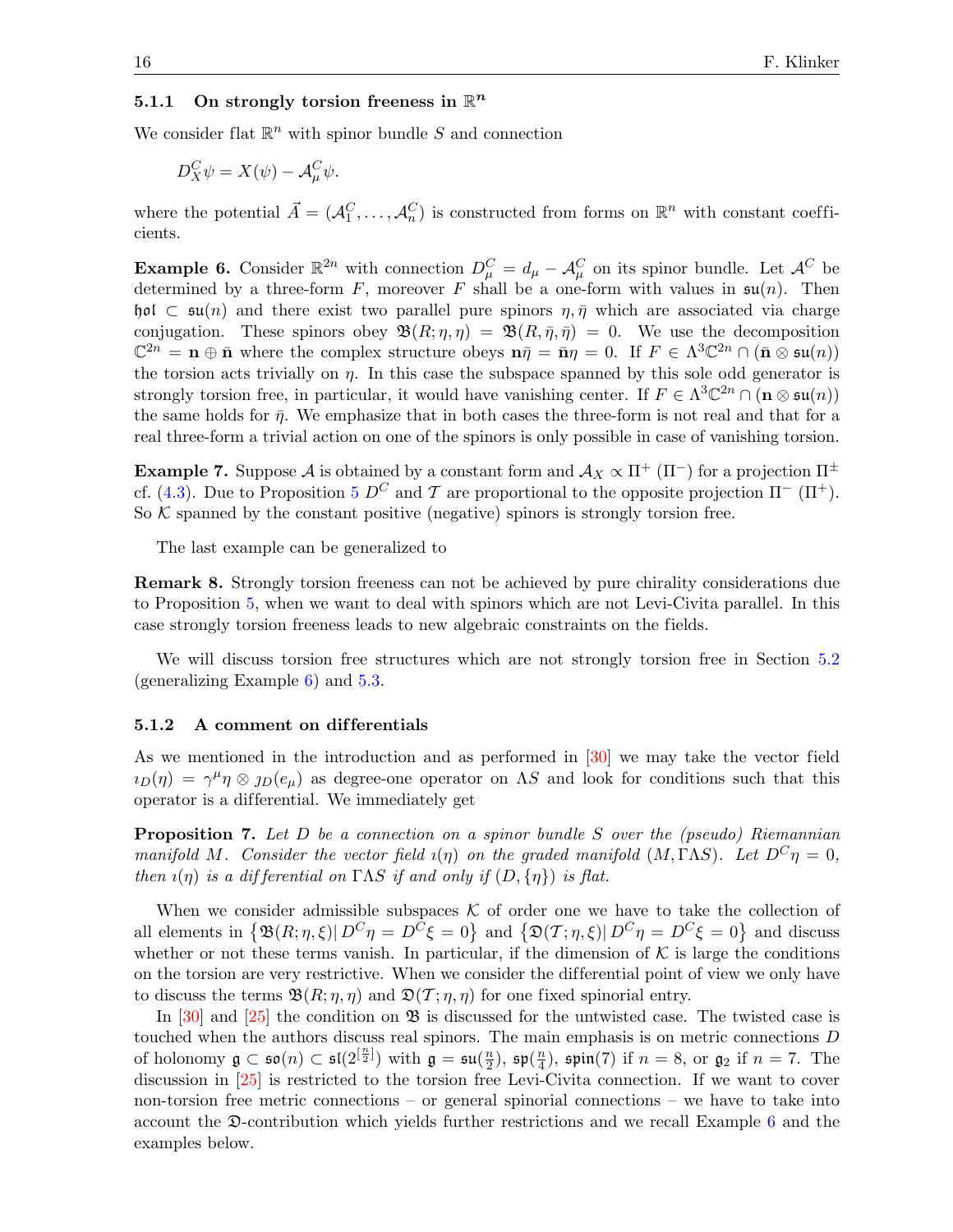### <span id="page-16-0"></span>5.2 Parallel pure spinors

We consider a Riemannian manifold M of even dimension  $2n \geq 4$ . Consider a pure spinor  $\eta \in \Gamma S$ . We will discuss conditions on a connection D such that  $\mathfrak{B}(R; \eta, \eta)$  or  $\mathfrak{D}(\mathcal{T}; \eta, \eta)$  vanish. As before, the case of a  $D^{C}$ -parallel pure spinor is of particular interest due to Theorem 1. Section [4.3,](#page-12-0) and Proposition [7.](#page-15-1) Although we deal with forms of arbitrary degree, we always specialize to the metric case.

A pure spinor is characterized by the following two equivalent conditions (compare [\[13,](#page-26-15) [22\]](#page-27-10)).

- (1) The space  $\{X \in TM \mid X\eta = 0\}$  has maximal dimension, namely n.
- (2)  $C_k(\eta, \eta) = 0$  for all  $k \neq n$ .

Furthermore a pure spinor is either of positive or of negative chirality and the vector field  $\{\eta, \eta\}$ vanishes. The symmetry  $\Delta_k$  and the chirality of  $C_k$  are given by

| $2n \mod 8$     |               |               |               |               |
|-----------------|---------------|---------------|---------------|---------------|
| 2m              | $\setminus m$ | $\setminus m$ | $\setminus m$ | $\setminus m$ |
| $\Delta_{2m+1}$ | $\setminus m$ | $\setminus m$ | $\setminus m$ | $\setminus m$ |
| chirality       | non chiral    | chiral        | non chiral    | chiral        |

The different signs belong to the choice of charge conjugation. Chiral means  $C: S^{\pm} \otimes S^{\mp} \to \mathbb{C}$ and non-chiral (nc) means  $C: S^{\pm} \otimes S^{\pm} \to \mathbb{C}$ . Examining this table yields that the second part 2 in the characterization may be relaxed as follows

(2') The chiral (or anti-chiral) spinor  $\eta$  is pure if  $C_k(\eta, \eta) = 0$  for all  $k - n \equiv 0 \mod 4$ ,  $k \neq n$ .

In particular  $C_n$  has symmetry  $\Delta_n = 1$  in all cases.

We take a closer look at  $\mathfrak{B}(R; \eta, \eta) = \gamma^{\mu} \eta \wedge \gamma^{\nu} \eta \otimes R_{\mu\nu}$ . We use the Fierz identity [\(2.3\)](#page-2-1) to to rewrite this expression.

$$
\gamma^{[\mu}\eta \wedge \gamma^{\nu]}\eta = \frac{1}{\dim S} \sum_{\Delta_k=-1} \frac{\Delta_0(\Delta_0\Delta_1)^k}{k!} C(\gamma^{[\mu}\varphi, \gamma_{(k)}\gamma^{\nu]}\psi)\gamma^{(k)}
$$
  
\n
$$
= \frac{1}{\dim S} \sum_{\Delta_k=-1} (-\Delta_0\Delta_1)^{k+1} \Big(\frac{1}{k!} C(\gamma^{\mu\nu(k)}\psi, \varphi)\gamma_{(k)}
$$
  
\n
$$
+ \frac{1}{(k-2)!} C(\gamma_{(k-2)}\psi, \varphi)\gamma^{\mu\nu(k-2)}\Big)
$$
  
\n
$$
= \frac{(-\Delta_0\Delta_1)^{n+1}}{\dim S} \Big(\frac{1}{(n-2)!} C(\gamma^{\mu\nu(n-2)}\eta, \eta)\gamma_{(n-2)} + \frac{1}{n!} C(\gamma_{(n)}\eta, \eta)\gamma^{\mu\nu(n)}\Big).
$$

The second last equality holds because of  $(A.1)$  and the last due to the fact that only the summands with  $k = n - 2$  and  $k = n + 2$  survive. Furthermore we needed  $1 = \Delta_n = -\Delta_{n-2}$  $-\Delta_{n+2}$ . Using the duality relation [\(A.2\)](#page-25-1) to manipulate the first or second summand, we get the following two equivalent expressions

$$
\gamma^{[\mu}\eta \wedge \gamma^{\nu]}\eta = \frac{(-\Delta_0\Delta_1)^{n+1}}{n!\dim S}C(\gamma_{(n)}\eta,\eta)\gamma^{\mu\nu(n)}(\mathbb{1}-(-)^n w_\eta\gamma^*)
$$

and

<span id="page-16-1"></span>
$$
\gamma^{[\mu}\eta \wedge \gamma^{\nu]}\eta = \frac{(\Delta_0 \Delta_1)^{n+1}}{(n-2)! \dim S} C(\gamma^{\mu\nu(n-2)}\eta, \eta)\gamma_{(n-2)} (\mathbb{1} - (-)^n w_\eta \gamma^*),
$$
\n(5.1)

where  $w_{\eta}$  is defined by  $\gamma^* \eta = w_{\eta} \eta$ .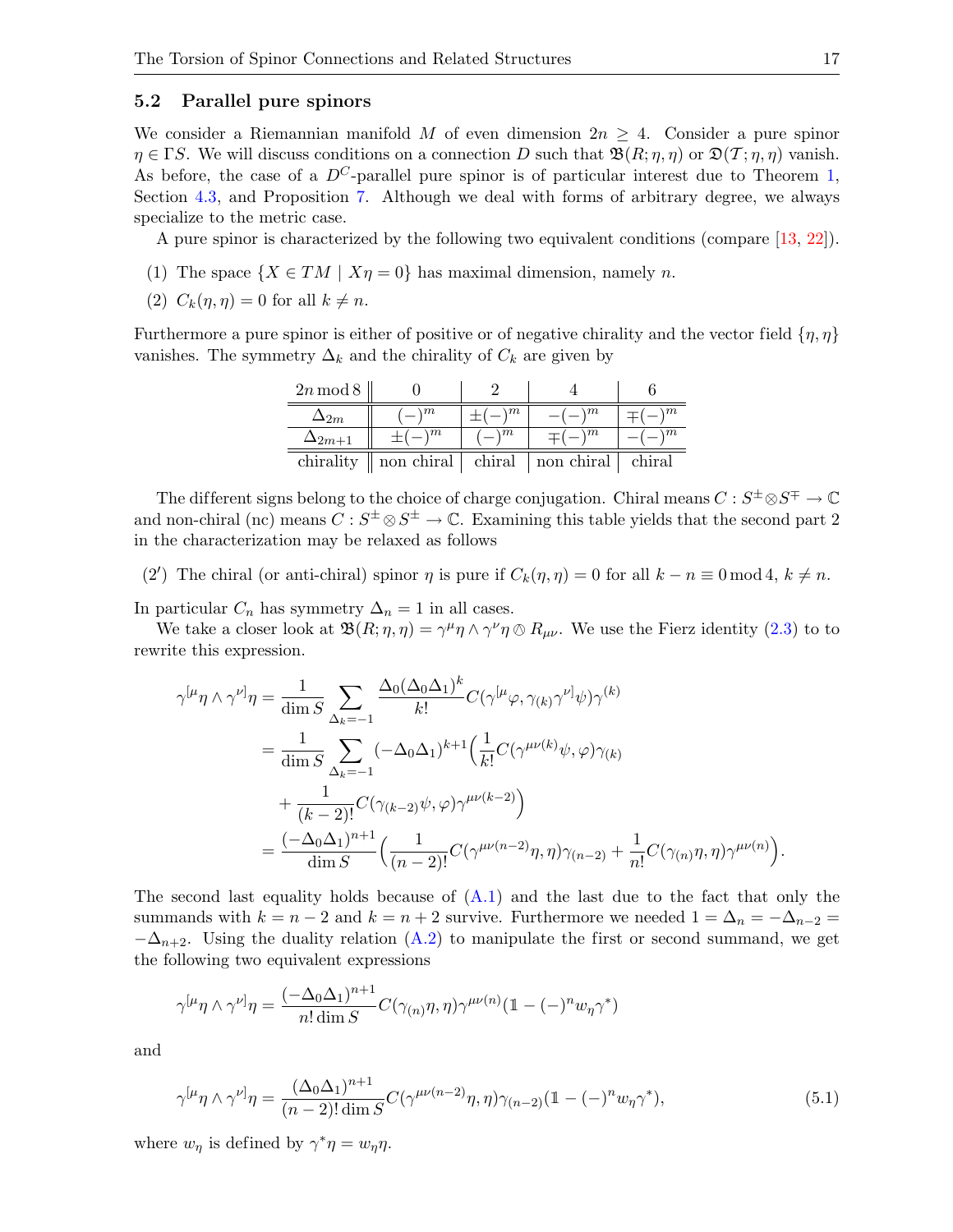Suppose dim  $M = 4$ . Then [\(5.1\)](#page-16-1) is self dual if  $\eta$  is of negative chirality and anti-self dual if  $\eta$ is of positive chirality in the sense that

$$
\frac{1}{2} \epsilon_{\rho\sigma\mu\nu} \gamma^{[\mu} \eta \wedge \gamma^{\nu]} \eta = -w_{\eta} \gamma_{[\rho} \eta \wedge \gamma_{\sigma]} \eta.
$$

This yields

**Proposition 8.** Let M be of dimension four and the pure spinor  $\eta$  be of negative (positive) chirality. Then  $\mathfrak{B}(R; n, n)$  vanishes if the curvature R of D is self dual (resp. anti-self dual).

The last proposition is an extension of the result we obtained in [\[25\]](#page-27-1) where we examined the four dimensional case with  $D = \nabla$  and holonomy  $\mathfrak{su}(2)$  which implies self-duality of the curvature tensor  $R^0$ . Moreover in dimension four there is a further symmetry which yields  $\mathfrak{B}(R^0; \eta, \eta^C) = 0$  for the parallel pure spinors  $\eta$  and its parallel pure charge conjugated  $\eta^C$ .

Self duality of the curvature tensor as a necessary condition for the vanishing of  $\mathfrak{B}(R;\eta,\eta)$ is too restrictive. Suppose  $\eta$  is positive so that  $\gamma_{\mu} \eta \wedge \gamma_{\nu} \eta$  is anti-self dual. This is half of the game. More precisely we find  $\gamma_{\mu} \eta \wedge \gamma_{\nu} \eta$  in the  $\Lambda^{2,0}$  part of anti-self dual forms  $\Lambda^2_{-} \otimes \mathbb{C}$ . Here  $\Lambda^{2,0}$  is defined by the complex structure given by  $\eta$  (compare [\[27\]](#page-27-11)). If we use complex matrices  $\{\gamma^a,\gamma^{\bar a}\}_{1\leq a,\bar a\leq 2}$  associated to this complex structure, i.e.  $\gamma^{\bar a}\eta=0$ , and write R in this frame as  $R_{ab}, R_{a\bar{b}}, R_{\bar{a}\bar{b}}$  the necessary condition for the vanishing of  $\mathfrak{B}(R; \eta, \eta)$  is  $R_{12} = 0$ .

If the connection  $D$ , and so the curvature  $R$ , is in a real representation the vanishing of the  $\Lambda^{2,0}$ -part of the curvature is equivalent to two of the three self duality equations. Furthermore we have  $R_{ij} = AR_{i\bar{j}}^* A^{-1}$  and the  $\Lambda^{0,2}$  part  $R_{\bar{12}}$  vanishes, too. So the condition for the vanishing of **B** reduces to  $R \in \Lambda^{1,1}$ . The part which prevent the curvature from being self dual is the trace of the  $\Lambda^{1,1}$ -part. This is due to the isomorphism  $\Lambda^2_+ = \Lambda^{1,1}_0$ , cf. [\[6\]](#page-26-16).

Similar considerations as in the four dimensional case can be made for arbitrary even dimension. For this we introduce complex coordinates associated to the null space of  $\eta$ ,  $\{\gamma^a, \gamma^{\bar{a}}\}_{1\leq a,\bar{a}\leq n}$ with  $\gamma^{\bar{a}}\eta = 0$ . The only surviving part of the form which is associated to  $\eta$  via the Fierz identity is  $C(\gamma^{1...n}\eta, \eta)\gamma_{1...n}$  with only unbarred indices. So [\(5.1\)](#page-16-1) reads as

 $\gamma^{\mu}\eta \wedge \gamma^{\nu}\eta \otimes R_{\mu\nu} = \eta^{(n)} \varepsilon^{a_1...a_n} \gamma_{a_1...a_{n-2}} (\mathbb{1} - (-)^n w_{\eta} \gamma^*) \otimes R_{a_{n-1}a_n}$ 

with  $\eta^{(n)} := \frac{(-\Delta_0 \Delta_1)^{n+1}}{(n-2)!\dim S}$  $\frac{(-\Delta_0 \Delta_1)^{n+1}}{(n-2)! \dim S} C(\gamma^{1...n}\eta, \eta)$  and  $\varepsilon^{a_1...a_n}$  the totally skew-symmetric symbol of unbarred indices. This yields

<span id="page-17-2"></span>**Proposition 9.** Let  $\eta$  be a pure spinor on the even dimensional manifold M. Then  $\mathfrak{B}(R; \eta, \eta)$ vanishes if and only if

<span id="page-17-1"></span>
$$
\varepsilon_{a_1...a_n} \gamma^{a_1...a_{n-2}} (\mathbb{1} - (-)^n w_\eta \gamma^*) \otimes R^{a_{n-1}a_n} = 0.
$$
 (5.2)

Here the sum is over the unbarred indices with respect to the complex structure given by the pure spinor η.

A class of connections for which the above is applicable is given in the following corollary. The proof needs the decomposition of  $\Lambda^2$  which can be taken from the discussion of the four dimensional case.

**Corollary 5.** Let D be a metric connection on M, and suppose it is of holonomy  $\mathfrak{su}(n)$ . Then condition [\(5.2\)](#page-17-1) holds for the two parallel pure spinors.

<span id="page-17-0"></span><sup>&</sup>lt;sup>6</sup>A denotes the matrix which defines the charge conjugation  $\varphi^C := A\varphi^*$  compare [\[25\]](#page-27-1).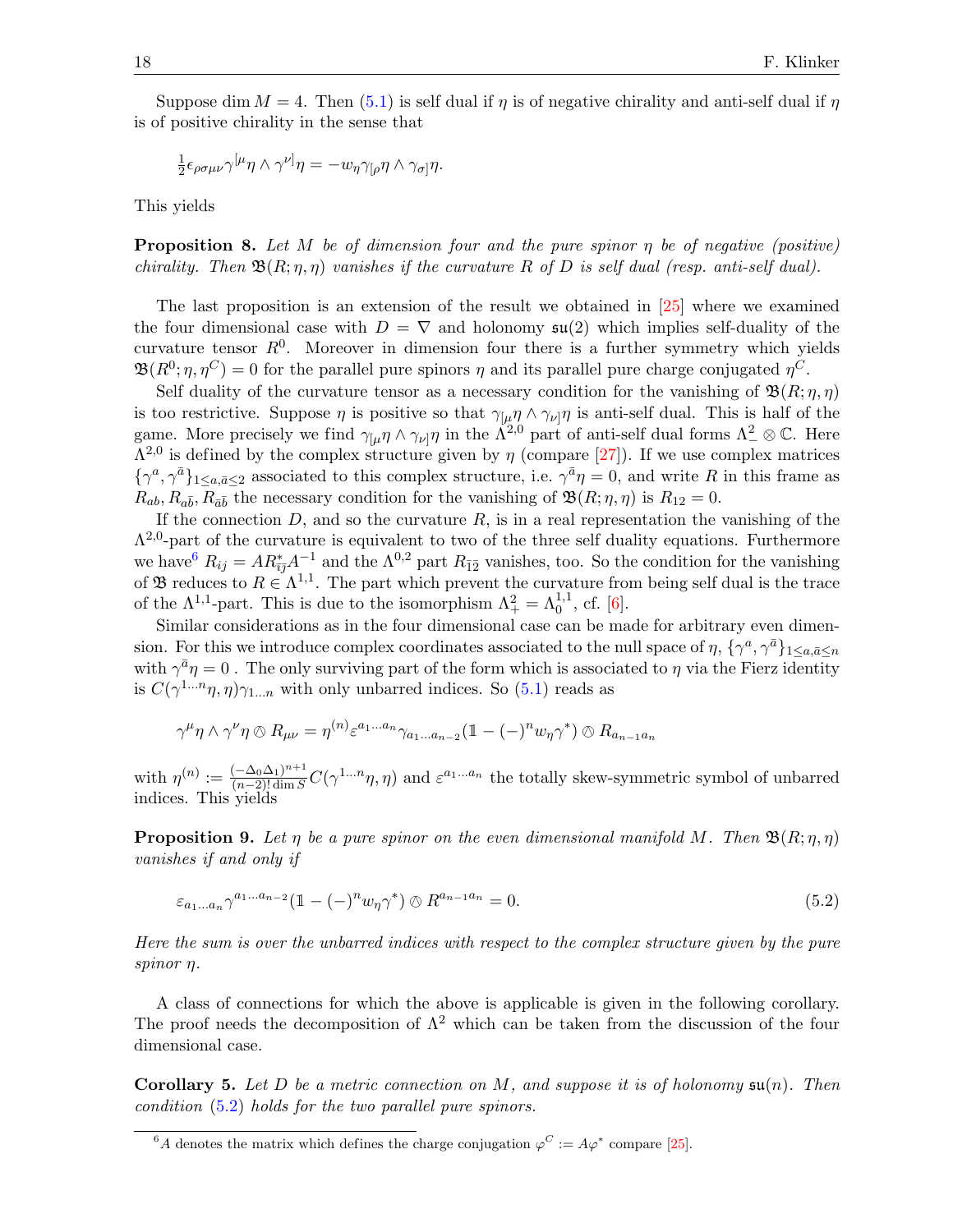Using the complex coordinates which have been introduced above, the condition  $R_{ab} = 0$  as a necessary condition for  $\mathfrak{B}(R; \eta, \eta) = 0$  could be seen directly from [\(4.6\)](#page-12-3). Nevertheless, we used the Fierz identity here to draw a connection to the forms defined by the spinor  $\eta$  and to make the condition more precise.

We turn to the torsion dependent term  $\mathfrak{D}(\mathcal{T}; \eta, \eta)$  and distinguish the two cases  $\mathcal{T}_{\mu\nu}$  =  $\frac{1}{(\ell-2)!}F_{\mu\nu(\ell-2)}\gamma^{(\ell-2)}$  and  $\mathcal{T}_{\mu\nu} = \frac{1}{\ell!}$  $\frac{1}{\ell!} F^{(\ell)} \gamma_{\mu\nu(\ell)}$ . In both cases we use the Fierz identity as well as  $(A.1)$  and condition  $(2')$  above and get after some careful calculations

$$
\frac{1}{(\ell-2)!} \gamma^{\mu} \eta \wedge F_{\mu\nu(\ell-2)} \gamma^{(\ell-2)} \eta
$$
\n
$$
= \frac{1}{\dim S} \sum_{\Delta_k = -1} (\Delta_0 \Delta_1)^{k+1} \frac{(-)^{\frac{m(m-2k-1)}{2}} (-)^{k-1} (n-k)}{m!(k-m)!(\ell-m-1)!} \times
$$
\n
$$
\times F_{\nu(m)}^{(\ell-1-m)} C(\gamma_{(k-m)(\ell-1-m)} \eta, \eta) \gamma^{(m)(k-m)} \tag{5.3}
$$

and

<span id="page-18-1"></span><span id="page-18-0"></span>
$$
\frac{1}{\ell!} \gamma^{\mu} \eta \wedge F^{(\ell)} \gamma_{\mu\nu(\ell)} \eta = \frac{1}{\dim S} \sum_{\Delta_k = -1} (\Delta_0 \Delta_1)^{k+1} \frac{(-)^{\frac{m(m-2k-1)}{2}} (-)^{m+1} (n-k)}{(m+1)!(k-m-1)!(\ell-m)!} \times \times \left( (m+1) F^{(m)}_{(\ell-m)} C \left( \gamma^{(k-m-1)(\ell-m)} \eta, \eta \right) \gamma_{\nu(m)(k-m-1)} + (-)^{\ell} (\ell-m) F_{(m+1)}^{(\ell-m-1)} C \left( \gamma_{(k-m-1)(\ell-m-1)\nu} \eta, \eta \right) \gamma^{(m+1)(k-m-1)} \right) \tag{5.4}
$$

with  $m=\frac{1}{2}$  $\frac{1}{2}(k+\ell-n-1)$ . This may be used to get conditions on the forms and their contribution to the connection D to let  $\mathfrak{D}(\mathcal{T}; \eta, \eta)$  vanish. We will not explicitly use this formulas in the next example, but we will see that this would have been possible.

**Example 8.** We turn again to the case of dimension four. In the case  $\ell = 3$ , i.e. the case of metric connection  $D_{\mu} - \nabla_{\mu}^{0} = D_{\mu}^{C} - \nabla_{\mu}^{0} = A_{\mu} = T_{\mu\nu\kappa}\gamma^{\nu\kappa}$  the term

$$
\gamma^{\mu}\eta \wedge \mathcal{T}_{\mu\nu}\eta = T_{\mu\nu\kappa}\gamma^{\mu}\eta \wedge \gamma^{\kappa}\eta
$$

vanishes in the case of self duality. We recall the decomposition  $\Lambda^2 \otimes \Lambda^1 = \Lambda^1 \oplus \Lambda^3 \oplus \Lambda^{(2,1)}$ . If we denote the projections on  $\Lambda^1 \simeq \Lambda^3$  and  $\Lambda^3$  by  $\pi_1$  and  $\pi_3$  respectively, we have

<span id="page-18-2"></span>
$$
T \in \Lambda^2_{\pm} \otimes \Lambda^1 \iff \ast \pi_1(T) = \pm \pi_3(T). \tag{5.5}
$$

This example fits into the discussion of admissible connections, in particular, when we added "non-allowed" forms to the connection in the artificial way  $(4.1)$ . Moreover if we would have taken an arbitrary one-form  $V^{\kappa}\gamma_{\mu\kappa}\gamma^*$  and three-form  $T_{\mu\nu\kappa}\gamma^{\nu\kappa}$  as contributions to  $\mathcal{A} = D - \nabla$ , equations  $(5.3)$  and  $(5.4)$  would have yield exactly the right hand side of  $(5.5)$ .

As before we may generalize the result to dimensions greater than four. When we consider three-form potentials we see that the  $\mathfrak{D}$ - and the  $\mathfrak{B}$ -term have similar shape. So we get

<span id="page-18-4"></span><span id="page-18-3"></span>**Proposition 10.** Let  $\eta$  be a pure spinor and D be constructed by a 3-form. Then  $\mathfrak{D}(\mathcal{T}; \eta, \eta) = 0$ if

$$
F^{ia_{n-1}a_n} \varepsilon_{a_1...a_n} \gamma^{a_1...a_{n-2}} (\mathbb{1} - (-)^n w_\eta \gamma^*) \otimes e_i = 0.
$$
 (5.6)

Here the sum over the  $a_*$  is over the unbarred indices with respect to the complex structure given by the pure spinor  $n$ , and the sum over i is over the complete set of indices.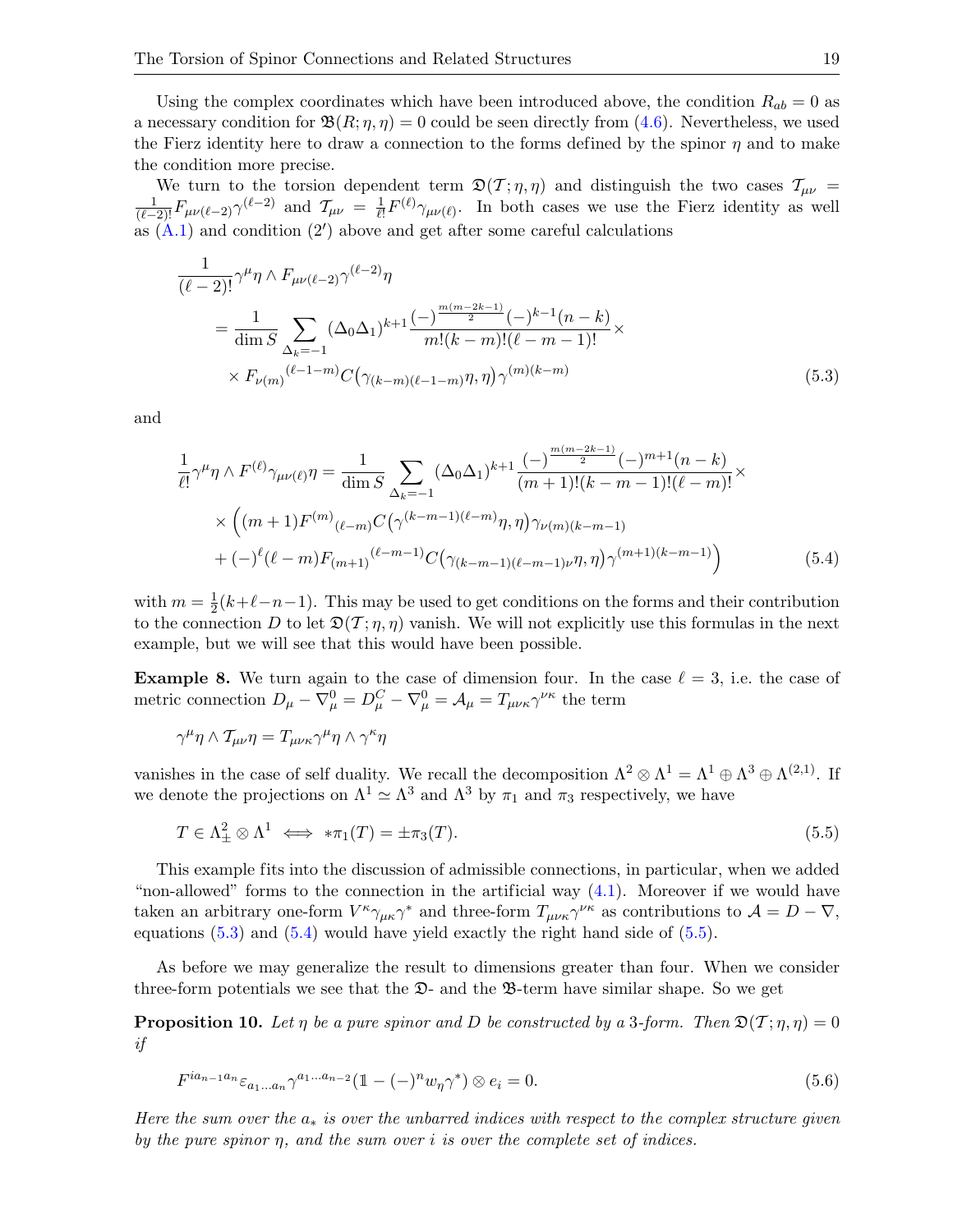### Remark 9.

- [\(5.6\)](#page-18-3) is solved by  $F \in (\mathbf{n} \oplus \bar{\mathbf{n}}) \otimes (\mathfrak{su}(n) \oplus \Lambda^{0,2})$ . Of course, the strongly torsion free Example [6](#page-15-0) fits into this discussion.
- Propositions [9](#page-17-2) and [10](#page-18-4) give the conditions on the connection such that the parallel pure spinor yields a differential.

We will make a short comment on the twisted case. Consider a doubled spinor bundle. Suppose there are two pure spinors  $\xi, \hat{\xi} \in \Gamma S$ , and let  $\Xi = (\xi, \hat{\xi})$  be one parallel spinor of the twisted bundle. Furthermore, suppose that the two null-spaces defined by  $\xi$  and  $\xi$  intersect transversally<sup>[7](#page-19-1)</sup>. The necessary condition for  $\mathfrak{B}(R;\Xi,\Xi)$  to vanish is  $R=0$ . Now suppose that the null spaces of the two spinors have non empty intersection  $N$  and the tangent space splits orthogonally into  $T = N \oplus N^{\perp}$ , i.e.  $\Lambda^2 T = \Lambda^2 N \oplus N \otimes N^{\perp} \oplus \Lambda^2 N^{\perp}$ . Then the necessary condition reduces and only the part of curvature which acts on  $\Lambda^2 N^{\perp}$  has to vanish.

### <span id="page-19-0"></span>5.3 Torsion freeness from brane metrics

We consider a Lorentzian manifold  $M = (\mathbb{R}^D, g)$  such that the coordinates are orthogonal with respect to the metric q. Furthermore we consider a spinor connection  $D^C$  which is determined by a single q-form F. This q-form is Hodge-dual to a vector field X, where the Hodge-duality is with respect to only one part of the whole space. Furthermore the metric  $q$  shall depend on this vector field in such way that the Christoffel symbols obey  $\Gamma_{ABC} \propto X_A g_{BC}$ . We take X to be the gradient of a function f and use the following ansatz for the metric on  $\mathbb{R}^D$ :

<span id="page-19-3"></span>
$$
g = f_{\mu}^{2}(x, y) (dx^{\mu})^{2} + f_{i}^{2}(x, y) (dy^{i})^{2},
$$
\n(5.7)

where  $(x_{\mu}, y_m)_{0 \leq \mu \leq p, 1 \leq m \leq d}$  is a partition of coordinates into a  $(p + 1)$ -dimensional space-time determined by  $(x_\mu)$  and a *d*-dimensional space determined by  $(y_m)_{1 \leq m \leq d}$ 

We discuss two choices for the q-form F. Either  $q = p + 2$  with

$$
F_{\mu_1...\mu_{p+1}m} = \epsilon_{\mu_1...\mu_{p+1}} \partial_m f(y)
$$

or  $q = d - 1$  with

<span id="page-19-2"></span>
$$
F_{m_1...m_{d-1}} = \epsilon_{m_1...m_{d-1}m} \delta^{mn} \partial_n f(y), \tag{5.8}
$$

where the function f depends on  $\{y_m\}$  only. We call F electric or magnetic field strength in the first or second case, respectively. This notation is due to the fact that the two forms are connected via  $F^{(p+2)} \propto *_{D} F^{(d-1)}$ . Which values for p are possible to yield an admissible connection in one of the two cases may be checked using Theorem [2](#page-7-0) and its extension Theorem [3.](#page-9-0)

**Remark 10.** This metric together with the  $q$ -form for low dimensions is considered in the discussion of p-brane solutions of supergravity. E.g. in dimension  $D = 11$  we have a 5-brane with magnetic four-form or a 2-brane with electric four-form. More general p-branes may be obtained by using a non-flat metric in the space-time part (pp-waves or AdS) or in the space part (see for example [\[5\]](#page-26-17) or [\[12\]](#page-26-18) and references therein).

<span id="page-19-1"></span><sup>7</sup>This is true for the parallel pure spinor and its charge conjugated counterpart in the case of Levi-Civita connection of holonomy  $\mathfrak{su}(n)$ . In this case  $\Xi = (\xi, \xi^C)$  is real and  $\mathfrak{B}(R; \Xi, \Xi)$  does not vanish. This has been used in [\[25\]](#page-27-1) to show that the real supersymmetric Killing structure is not finite in the case of quaternionic spin representation where a twist of the spinor bundle is necessary to yield a real structure. Nevertheless, it has been shown that in this case there exist two isomorphic finite sub-structures.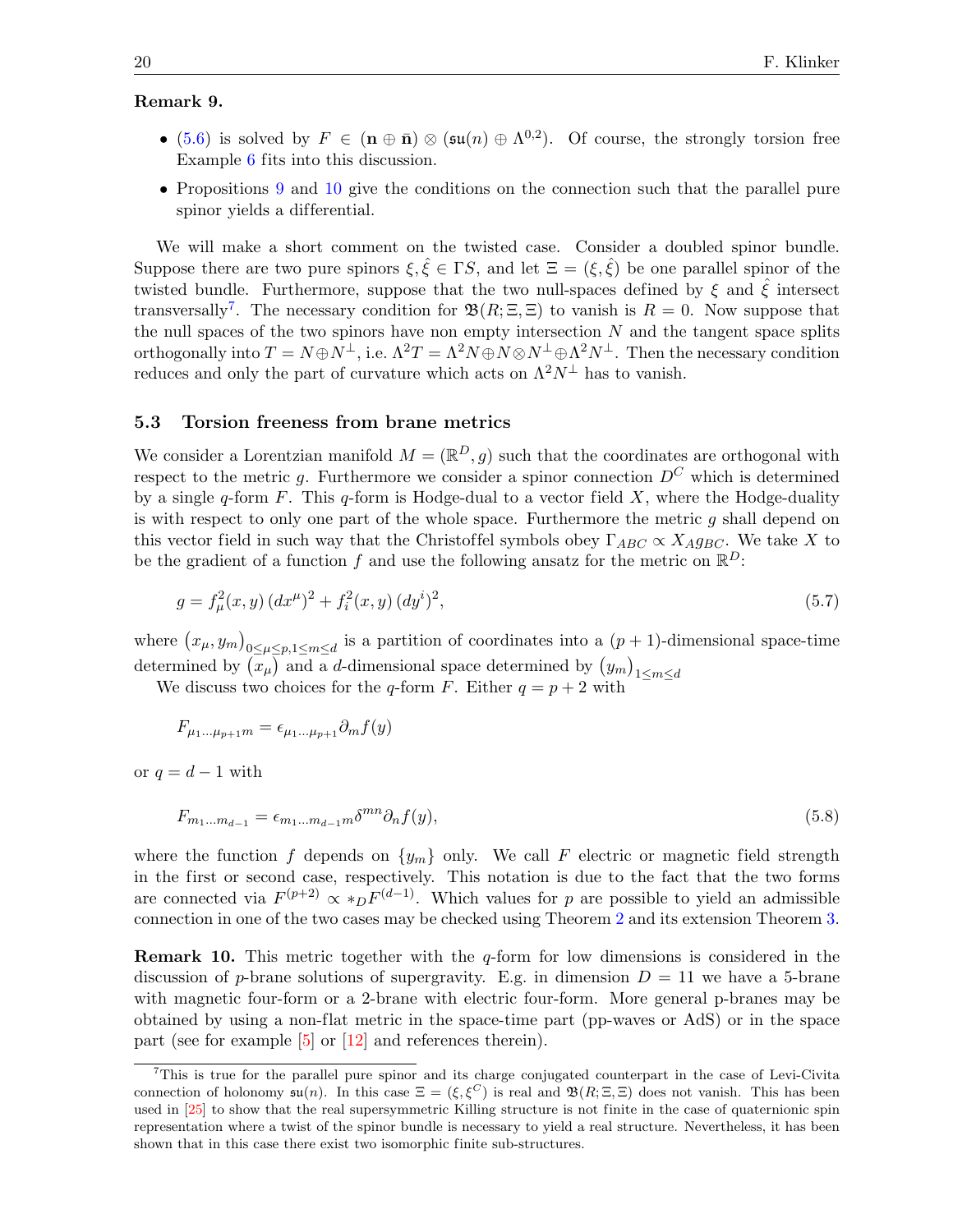We specialize our discussion to the case where the metric is determined by two functions which depend on  $\{y^i\}$  only:

<span id="page-20-0"></span>
$$
g = f_1^2(y)dx^2 + f_2^2(y)dy^2.
$$
\n(5.9)

We refer to the coordinate frame by unchecked indices and to the orthonormal frame by checked indices. The two frames are connected by  $e_{\check{\mu}} = f_1(y)^{-1} \partial_{\mu}$ ,  $e_{\check{m}} = f_2(y)^{-1} \partial_m$  and  $e^{\check{\mu}} = f_1(y) dx^{\mu}$ ,  $e^{\check{m}} = f_2(y)dx^m.$ 

The Levi-Civita connection of [\(5.9\)](#page-20-0) is determined by the Christoffel symbols  $\Gamma_{ABC} = \Gamma_{CBA}$  = 1  $\frac{1}{2}(\partial_{ABBC} + \partial_{C}g_{BA} - \partial_Bg_{AC}),$ 

$$
\Gamma_{\mu\nu i} = -\Gamma_{\mu i\nu} = \partial_i (\ln f_1) g_{\mu\nu},
$$
  
\n
$$
\Gamma_{ijk} = \partial_i (\ln f_2) g_{jk} + \partial_k (\ln f_2) g_{ij} - \partial_j (\ln f_2) g_{ki},
$$
  
\n
$$
\Gamma_{\mu\kappa\nu} = \Gamma_{\mu ij} = \Gamma_{i\mu j} = 0,
$$

and given by  $\nabla_A = \partial_A + \frac{1}{4}$  $\frac{1}{4}\Gamma_{ABC}\gamma^{BC}$  with

$$
\nabla_{\mu} = \partial_{\mu} + \frac{1}{2} \Gamma_{\mu\nu i} \gamma^{\nu i} = \partial_{\mu} + \frac{1}{2} \partial_i (\ln f_1) f_1 f_2^{-1} \gamma_{\mu}^{i},
$$
  

$$
\nabla_i = \partial_i + \frac{1}{4} \Gamma_{i\mu\nu} \gamma^{\mu\nu} + \frac{1}{4} \Gamma_{ijk} \gamma^{jk} = \partial_i + \frac{1}{2} \partial_j (\ln f_2) \gamma_i^{j}.
$$

The additional part  $-\mathcal{A}^C$  of the spinor connection  $D^C = \nabla - \mathcal{A}^C$  is determined by the q-form F and given by a linear combination of  $F_{\mu A_1...A_{q-1}} \gamma^{A_1...A_{q-1}}$  and  $F^{A_1...A_q} \gamma_{\mu A_1...A_q}$ .

The magnetic case. We consider the  $(d-1)$ -form F cf. [\(5.8\)](#page-19-2) and calculate

$$
-\mathcal{A}^C_\mu = \alpha F_{\mu A_1 \dots A_{d-2}} \gamma^{A_1 \dots A_{d-2}} + \beta F_{A_1 \dots A_{d-1}} \gamma_\mu^{A_1 \dots A_{d-1}}
$$
  
\n
$$
= \beta \epsilon_{i_1 \dots i_{d-1}j} \delta^{jk} (\partial_k f) \gamma_\mu \gamma^{i_1 \dots i_{d-1}}
$$
  
\n
$$
= (-)^d \beta (d-1)! f_2^2 (\det g_d)^{-\frac{1}{2}} g^{jk} (\partial_j f) \gamma_{\mu k} \gamma^{[d]}
$$
  
\n
$$
= (-)^d \beta (d-1)! (\partial_j f) f_1 f_2^2 f_2^{-1} f_2^{-d} \gamma_\mu \gamma_\mu \gamma^{[d]}
$$
  
\n
$$
= (-)^d \beta (d-1)! (\partial_j f) f_1 f_2^{1-d} \gamma_\mu \gamma_\mu \gamma^{[d]}
$$

as well as

$$
-\mathcal{A}_{i}^{C} = \alpha F_{iA_{1}...A_{d-2}} \gamma^{A_{1}...A_{d-2}} + \beta F^{A_{1}...A_{d-1}} \gamma_{iA_{1}...A_{d-1}}
$$
  
\n
$$
= \alpha \epsilon_{ij_{1}...j_{d-2}k} \delta^{kj} (\partial_{j}f) \gamma^{j_{1}...j_{d-2}} + \beta \epsilon_{j_{1}...j_{d-1}k} \delta^{jk} (\partial_{j}f) \gamma_{i}^{j_{1}...j_{d-1}}
$$
  
\n
$$
= (-)^{d-1} (\alpha(d-2)! g^{jk} f_{2}^{2} (\det g_{d})^{-\frac{1}{2}} (\partial_{j}f) \gamma_{ik}
$$
  
\n
$$
+ \beta g^{jk} g_{ii'} f_{2}^{2} (\det g_{d})^{\frac{1}{2}} (\partial_{j}f) \epsilon_{j_{1}...j_{d-1}k} \epsilon^{i'j_{1}...j_{d-1}}) \gamma^{[d]}
$$
  
\n
$$
= (-)^{d-1} (\alpha(d-2)! (\partial_{j}f) f_{2}^{2} (\det g_{d})^{-\frac{1}{2}} \gamma_{i}^{j} + \beta(d-1)! (\partial_{i}f) f_{2}^{2} (\det g_{d})^{-\frac{1}{2}}) \gamma^{[d]}
$$
  
\n
$$
= (-)^{d-1} (\alpha(d-2)! (\partial_{j}f) f_{2}^{2-d} \gamma_{i}^{j} + \beta(d-1)! (\partial_{i}f) f_{2}^{2-d} \gamma^{[d]}).
$$

From now on we suppose that at least one of the two factors in the brane ansatz is even dimensional. The matrix  $\gamma^{[d]} = \frac{1}{d!}$  $\frac{1}{d!} \epsilon_{i_1...i_d} \gamma^{i_1...i_d}$  is connected to the volume element of the space factor in M and obeys

$$
\gamma^{[d]}\gamma_j = (-)^{d+1}\gamma_j\gamma^{[d]}
$$
 and  $\gamma^{[d]}\gamma_\mu = (-)^d\gamma_\mu\gamma^{[d]}.$ 

We choose  $\varepsilon \in \{1, i\}$  such that  $(\varepsilon \gamma^{[d]})^2 = \mathbb{1}$ . Then  $\Pi^{\pm} = \frac{1}{2}$  $\frac{1}{2}(\mathbb{1} \pm \varepsilon \gamma^{[d]})$  is the projection on one half of the spinor bundle. When we denote the spinor bundle of  $M$ , of its  $d$ -dimensional factor, and of its  $(p+1)$ -dimensional factor by  $S_D$ ,  $S_d$  and  $S_{p+1}$ , respectively, we have

$$
S_D^{\pm} = \Pi^{\pm}(S_D) = \begin{cases} S_d^{\pm} \otimes S_{p+1} & \text{if } d \text{ even,} \\ S_d \otimes S_{p+1}^{\pm} & \text{if } d \text{ odd.} \end{cases}
$$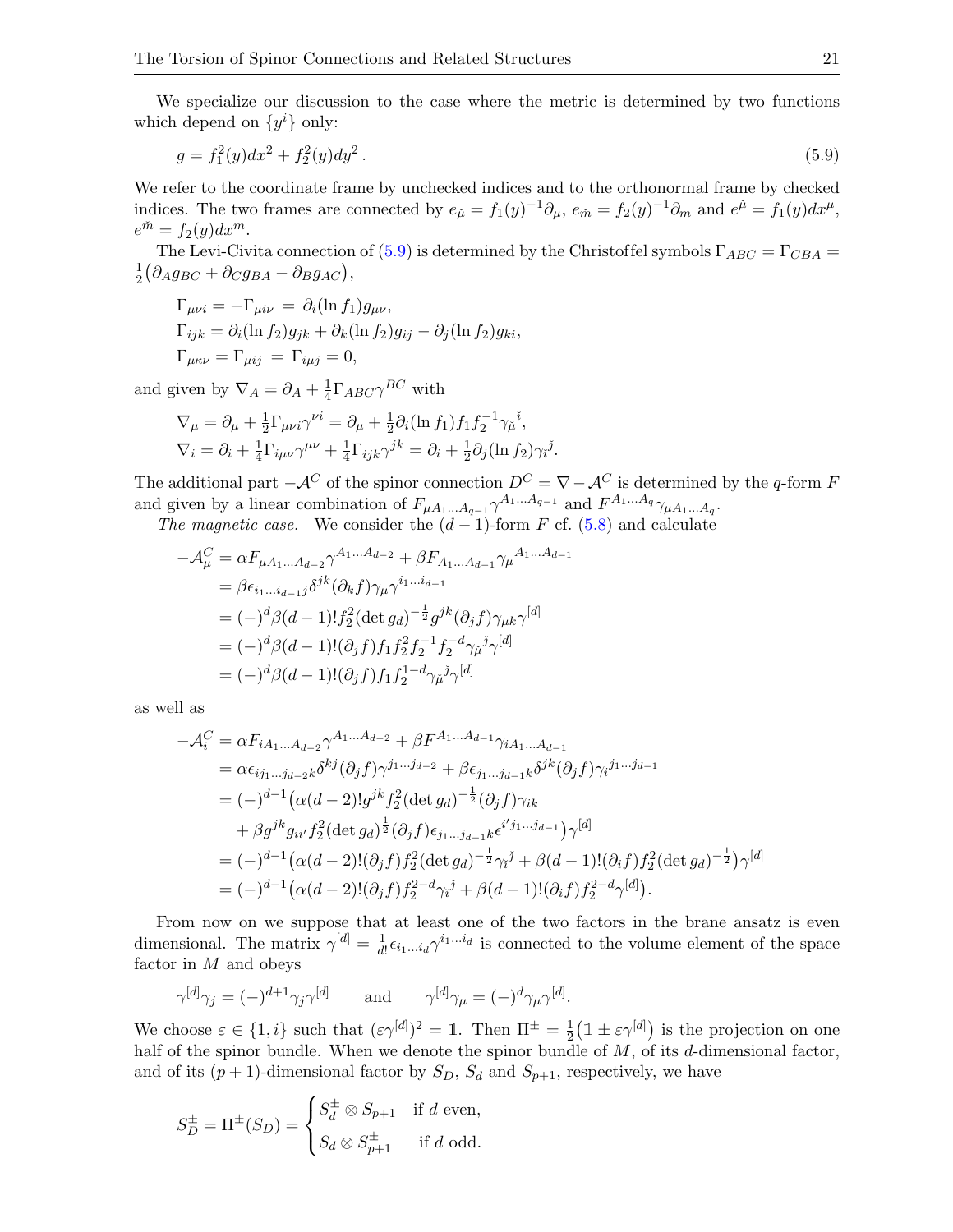Furthermore we suppose that  $f_1$ ,  $f_2$ ,  $f$  and  $\alpha$ ,  $\beta$  obey

<span id="page-21-0"></span>
$$
X_i := \partial_i (\ln f_1) f_1 f_2^{-1} = (-)^d \delta_1 \frac{2}{\varepsilon} \beta(d-1)! (\partial_i f) f_1 f_2^{1-d},
$$
  
\n
$$
Y_i := \partial_i (\ln f_2) = -(-)^d \delta_2 \frac{2}{\varepsilon} \alpha(d-2)! (\partial_i f) f_2^{2-d}
$$
\n(5.10)

for some choice of signs  $\delta_1, \delta_2 \in \{\pm 1\}.$ 

**Remark 11.** [\(5.10\)](#page-21-0) can be obtained by the ansatz  $f_{\ell}(y) = e^{\alpha_{\ell}u(y)}$  which yields the following system for the constants  $\alpha_{\ell}$ :

$$
\alpha_1 = (-)^d \delta_1 \frac{2}{\varepsilon} \beta(d-1)!\alpha_3, \qquad \alpha_2 = -(-)^d \delta_2 \frac{2}{\varepsilon} \alpha(d-2)!\alpha_3, \qquad \alpha_3 = (d-2)\alpha_2.
$$

For  $d = 5$  we deal with a four-form F which leads to an admissible connection when we have  $\Delta_0\Delta_1 = -1$ . Then a possible solution for  $\delta_1 = -\delta_2 = -1$  and  $\varepsilon = i$  is  $\beta = -\frac{i}{288}$ ,  $\alpha = \frac{8i}{288}$ ,  $\alpha_1 = -\frac{1}{6}$  $\frac{1}{6}$ ,  $\alpha_2 = \frac{1}{3}$  $\frac{1}{3}$ , and  $\alpha_3 = 1$ . In dimension eleven this is the supergravity M5-brane solution.

With  $(5.10)$  the connection  $D^C$  is given by

<span id="page-21-1"></span>
$$
D_{\mu}^{C} = \partial_{\mu} + X_{i} \gamma_{\mu}{}^{i} \Pi^{\pm}, \qquad D_{i}^{C} = \partial_{i} + Y_{j} \gamma_{i}{}^{j} \Pi^{\pm} + \delta_{2} \varepsilon \frac{(d-1)\beta}{2\alpha} Y_{i} \gamma^{[d]}.
$$
\n
$$
(5.11)
$$

The signs  $\delta_*$  in [\(5.10\)](#page-21-0) determine which projection is present. Nevertheless, the projections should be the same in both terms.

<span id="page-21-2"></span>**Proposition 11.** 1. The holonomy of the connection [\(5.11\)](#page-21-1) is given by

$$
\mathfrak{hol} = \mathfrak{so}(d) \ltimes \begin{cases} (p+1) \cdot 2^{\frac{d-1}{2}} \cdot S_d & \text{if } d \text{ odd}, \ (i.e. \ (p+1) \ even), \\ (p+1) \cdot 2^{\frac{d}{2}-1} \cdot \tilde{S}_d & \text{if } d \equiv 0 \bmod 4, \\ (p+1) \cdot 2^{\frac{d}{2}} \cdot \tilde{S}_d & \text{if } d \equiv 2 \bmod 4, \end{cases}
$$

Here  $\mathfrak{so}(d) \subset \mathfrak{sl}(S_D^{\pm})$  and for d even  $\tilde{S}_d$  denotes the  $2^{\frac{d}{2}-1}$ -dimensional (not specified) half spinor representation  $S_d^{\pm}$  $\frac{1}{d}$  .

2. The torsion of the connection  $D$  – the charge conjugated of  $(5.11)$  – is given by

<span id="page-21-3"></span>
$$
\begin{aligned}\n\mathcal{T}_{\mu\nu} &= \delta_1 \varepsilon f_1 f_2 X \cdot \gamma_{\mu\nu} \gamma^{[d]}, \\
\mathcal{T}_{\mu i} &= -\delta_1 \varepsilon f_2 X_i \gamma_{\mu} \gamma^{[d]} = \delta_2 \varepsilon (d-1) \beta \alpha^{-1} f_1 Y_i \gamma_{\mu} \gamma^{[d]}, \\
\mathcal{T}_{ij} &= \delta_2 \varepsilon f_2 Y_k \gamma^k_{ij} \gamma^{[d]}.\n\end{aligned}\n\tag{5.12}
$$

**Proof.** The bracket  $[D_\mu, D_\nu]$  vanishes due to  $\Pi^{\pm} \gamma_{\mu i} = \gamma_{\mu i} \Pi^{\mp}$  and  $\Pi^{\mp} \Pi^{\pm} = 0$  whereas  $[D_\mu, D_i]$ is given by

$$
\begin{split} &\left[\partial_{\mu}+X_{j}\gamma_{\check{\mu}}{}^{j}\Pi^{\pm},\partial_{i}+Y_{j}\gamma_{i}{}^{j}\Pi^{\pm}+\delta_{2}\varepsilon\frac{(d-1)\beta}{2\alpha}Y_{i}\gamma^{[d]}\right] \\ &=\left[X_{j}\gamma_{\check{\mu}}{}^{j}\Pi^{\pm},Y_{k}\gamma_{i}{}^{k}\Pi^{\pm}\right]+\left[X_{j}\gamma_{\check{\mu}}{}^{j}\Pi^{\pm},\delta_{2}\varepsilon\frac{(d-1)\beta}{2\alpha}(d-1)Y_{i}\gamma^{[d]}\right]-\partial_{i}X_{j}\gamma_{\check{\mu}}{}^{j}\Pi^{\pm} \\ &=X_{j}Y_{k}\left[\gamma_{\check{\mu}}{}^{j}\Pi^{\pm},\gamma_{i}{}^{k}\Pi^{\pm}\right]+\delta_{2}\frac{(d-1)\beta}{2\alpha}Y_{i}X_{j}\left[\gamma_{\check{\mu}}{}^{j}\Pi^{\pm},\varepsilon\gamma^{[d]}\right]-\partial_{i}X_{j}\gamma_{\check{\mu}}{}^{j}\Pi^{\pm} \\ &=X_{j}Y_{k}\left(\gamma_{\check{\mu}}{}^{j}\Pi^{\pm}\gamma_{i}{}^{k}\Pi^{\pm}-\gamma_{i}{}^{k}\Pi^{\pm}\gamma_{\check{\mu}}{}^{j}\Pi^{\pm}\right) \\ &+\delta_{2}\frac{(d-1)\beta}{2\alpha}Y_{i}X_{j}\left(\gamma_{\check{\mu}}{}^{j}\Pi^{\pm}\varepsilon\gamma^{[d]}-\varepsilon\gamma^{[d]}\gamma_{\check{\mu}}{}^{j}\Pi^{\pm}\right)-\partial_{i}X_{j}\gamma_{\check{\mu}}{}^{j}\Pi^{\pm} \end{split}
$$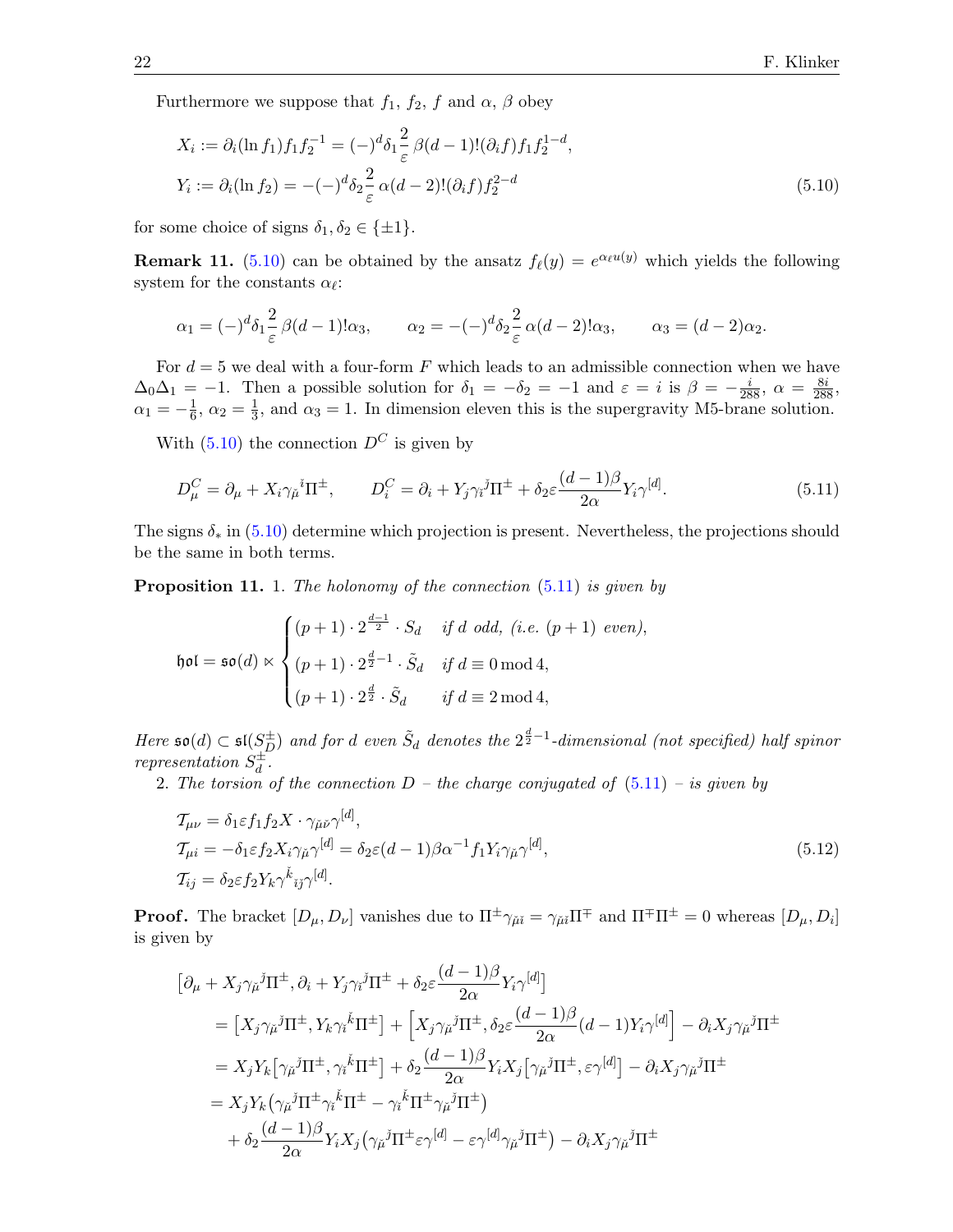$$
= X_j Y_k \gamma_{\tilde{\mu}}{}^{\tilde{j}} \gamma_i{}^{\tilde{k}} \Pi^{\pm} \pm \delta_2 \frac{(d-1)\beta}{2\alpha} Y_i X_j \gamma_{\tilde{\mu}}{}^{\tilde{j}} \Pi^{\pm} - \partial_i X_j \gamma_{\tilde{\mu}}{}^{\tilde{j}} \Pi^{\pm}
$$
  
\n
$$
= X_j Y_k \gamma_{\tilde{\mu}} (-\delta_i^{\tilde{j}} \gamma^{\tilde{k}} + g^{\tilde{j}\tilde{k}} \gamma_i) \Pi^{\pm} \pm \delta_2 \frac{(d-1)\beta}{2\alpha} Y_i X_j \gamma_{\tilde{\mu}}{}^{\tilde{j}} \Pi^{\pm} - \partial_i X_j \gamma_{\tilde{\mu}}{}^{\tilde{j}} \Pi^{\pm}
$$
  
\n
$$
= -X_i Y_j \gamma_{\tilde{\mu}}{}^{\tilde{j}} \Pi^{\pm} + X_k Y^k f_2^2 \gamma_{\tilde{\mu}\tilde{i}} \Pi^{\pm} \pm \delta_2 \frac{(d-1)\beta}{2\alpha} Y_i X_j \gamma_{\tilde{\mu}}{}^{\tilde{j}} \Pi^{\pm} - \partial_i X_j \gamma_{\tilde{\mu}}{}^{\tilde{j}} \Pi^{\pm}
$$
  
\n
$$
= \Big( \Big( \frac{\pm \delta_2 (d-1)\beta - 2\alpha}{2\alpha} X_i Y_j - \partial_i X_j \Big) \gamma_{\tilde{\mu}}{}^{\tilde{j}} + X_k Y^k f_2^2 \gamma_{\tilde{\mu}\tilde{i}} \Big) \Pi^{\pm}.
$$

Here we used  $\gamma_{\mu i} \gamma^{[d]} = -\gamma^{[d]} \gamma_{\mu i}$  and  $X_j Y_k = X_k Y_j$ . When we calculate  $[D_\mu, D_i]$  we furthermore use  $\gamma_{ij}\gamma^{[d]} = \gamma^{[d]} \gamma_{ij}$ . This yields

$$
\begin{split} \Big[ & \partial_i + Y_k \gamma_i{}^{\check{k}} \Pi^{\pm} + \delta_2 \varepsilon \frac{(d-1)\beta}{2\alpha} Y_i \gamma^{[d]}, \partial_j + Y_\ell \gamma_j{}^{\check{\ell}} \Pi^{\pm} + \delta_2 \varepsilon \frac{(d-1)\beta}{2\alpha} Y_j \gamma^{[d]} \Big] \\ & = (\partial_i Y_\ell) \gamma_j{}^{\check{\ell}} \Pi^{\pm} - (\partial_j Y_\ell) \gamma_i{}^{\check{\ell}} \Pi^{\pm} + \delta_2 \varepsilon \frac{(d-1)\beta}{2\alpha} (\partial_i Y_j - \partial_j Y_i) \gamma^{[d]} + Y_k Y_\ell \big[ \gamma_i{}^{\check{k}}, \gamma_j{}^{\check{\ell}} \big] \Pi^{\pm} \\ & = 2 f_2^2 \partial_{[i} Y^\ell \gamma_{\check{j}] \check{\ell}} \Pi^{\pm} + 2 Y_k Y_\ell \big( g_{\check{i}\check{j}} \gamma^{\check{k}\check{\ell}} - \delta_i^{\check{\ell}} \gamma^{\check{k}}{}_{j} + g^{\check{k}\check{\ell}} \gamma_{\check{i}\check{j}} - \delta_j^{\check{k}} \gamma_i{}^{\check{\ell}} \big) \Pi^{\pm} \\ & = 2 \Big( f_2^2 \partial_{[i} Y^k \gamma_{\check{j}] \check{k}} + f_2^{-2} Y_k Y^k \gamma_{\check{i}\check{j}} + 2 Y_k Y_{[i} \gamma_{\check{j}]}{}^{\check{k}} \Big) \Pi^{\pm} . \end{split}
$$

We have two different families of generators for the holonomy algebra: first  $\{\gamma_{ij}\Pi^{\pm}\}\$  and second  $\{\gamma_{\check{\mu}\check{\jmath}}\Pi^{\pm}\}\.$  The first one generates a  $\mathfrak{so}(d)$  sub algebra of  $\mathfrak{sl}(S_D^{\pm})\subset \mathfrak{sl}(S_D).$ 

Suppose d is odd. The action of  $\mathfrak{so}(d)$  on the second family generates the commuting set

<span id="page-22-0"></span>
$$
\text{span}\left\{\gamma_{\check{\mu}i_1\ldots i_r}\Pi^{\pm} \mid r \text{ odd}\right\} \simeq C\ell_d^{\text{odd}}.\tag{5.13}
$$

The action of  $\mathfrak{so}(d)$  on this set is given by right multiplication

$$
[\gamma_{\check{i}\check{j}}\Pi^{\pm}, \gamma_{\check{\mu}\check{\imath}_{1} \dots \check{\imath}_{r}}\Pi^{\pm}] = -\gamma_{\check{\mu}\check{\imath}_{1} \dots \check{\imath}_{r}}\gamma_{\check{i}\check{j}}\Pi^{\pm}.
$$

As a spin module via right (or left) multiplication the Clifford algebra is isomorphic to a direct sum of copies of the minimal spinor representation  $S_d$  and so is the  $2^{d-1}$ -dimensional odd part due to Spin-invariance.

The minimal representation  $S_d$  is of dimension  $2^{\frac{d-1}{2}}$ . Therefore, the commuting set is isomorphic to  $(p+1) \cdot 2^{\frac{d-1}{2}} S_d$  as representation space.

Suppose d is even. Consider once more the set generated by the action of  $\mathfrak{so}(d)$  on the second family. If  $({\gamma}^{[d]})^2 = \mathbb{1}$   $(d \equiv 0 \mod 4)$  we have  ${\gamma}^{odd} \Pi^{\pm} \propto {\gamma}^{odd} {\gamma}^{[d]} \Pi^{\pm} = {\gamma}^{odd} \Pi^{\pm}$  in the other case  $(d \equiv 2 \mod 4)$  there is an extra *i*-factor in the proportionality. Therefore, the commuting set is [\(5.13\)](#page-22-0) of dimension  $2^{d-1}$  if  $d \equiv 2 \mod 4$ , and only one half of this if  $d \equiv 0 \mod 4$  due to the duality above.

The minimal representation  $S_d^{\pm}$  $\frac{d}{d}$  is of dimension  $2^{\frac{d}{2}-1}$ . Therefore, as representation space the commuting set is isomorphic to  $(p+1) \cdot 2^{\frac{d}{2}-1} \tilde{S}_d$  if  $d \equiv 0 \mod 4$  and to  $(p+1) \cdot 2^{\frac{d}{2}} \tilde{S}_d$  if  $d \equiv 2 \mod 4$ .

The torsion of the admissible connection  $D = \nabla + A$  is given by  $\mathcal{T}_{AB} = ad_{\mathcal{A}_A}^C \gamma_B = \mathcal{A}_A \gamma_B +$  $\gamma_B \mathcal{A}_A^C$ . We have

$$
-\mathcal{A}^C_\mu = \frac{\delta_1 \varepsilon}{2} X_i \gamma_\mu{}^i \gamma^{[d]}, \qquad -\mathcal{A}^C_i = \frac{\delta_2 \varepsilon}{2} Y_j \gamma_i{}^j \gamma^{[d]} + \frac{\delta_2 \varepsilon (d-1) \beta}{2 \alpha} Y_i \gamma^{[d]}.
$$

Due to Theorem [2](#page-7-0) we have  $\Delta_{d-1}\Delta_1 = -1$  or equivalently  $\Delta_d\Delta_0 = (-)^d$  which yields

$$
-\mathcal{A}_{\mu} = \frac{\delta_1 \varepsilon}{2} X_i \big( \gamma_{\mu}{}^{i} \gamma^{[d]} \big)^C = (-)^d \frac{\delta_1 \varepsilon}{2} X_i \gamma_{\mu}{}^{i} \gamma^{[d]},
$$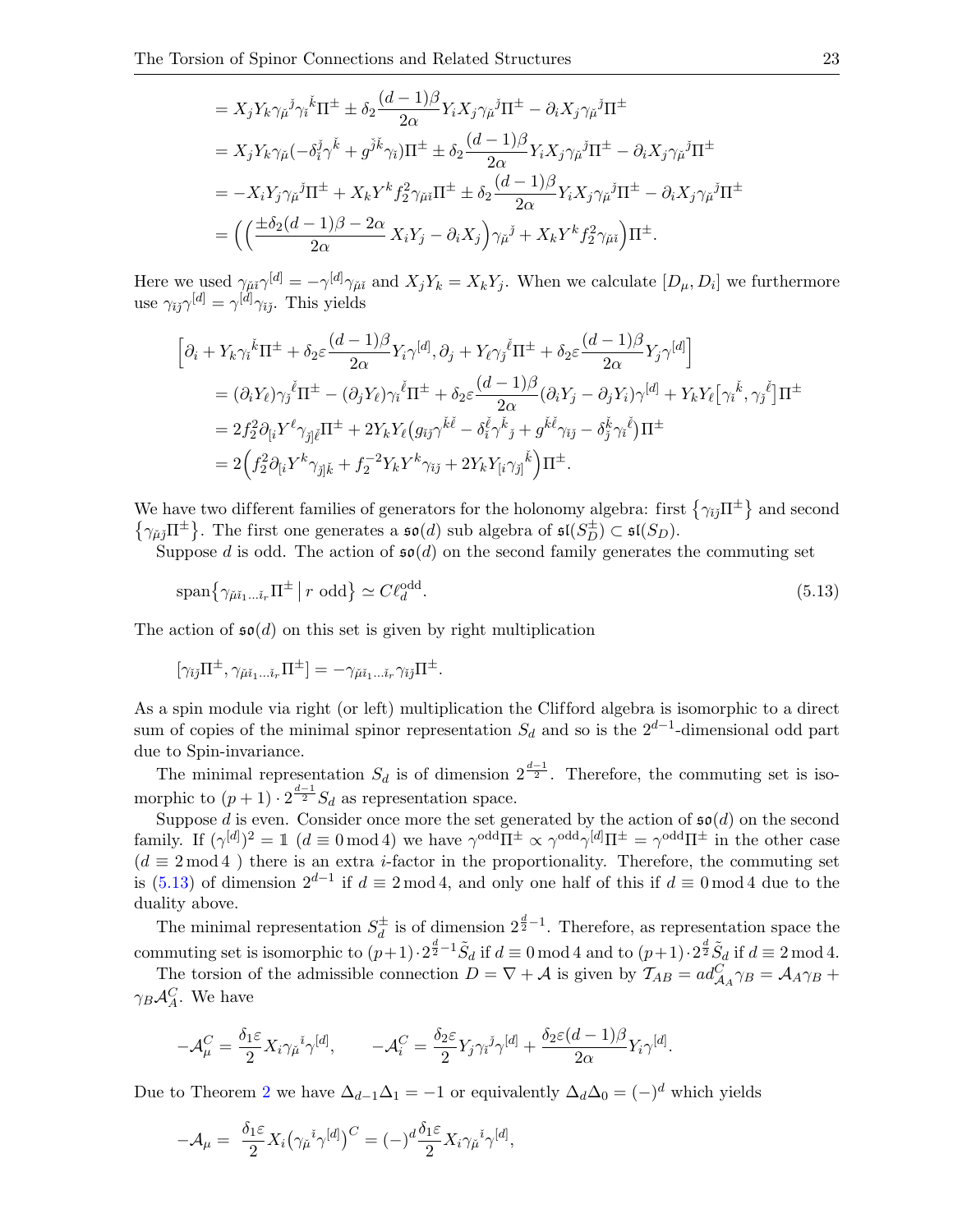$$
-\mathcal{A}_i = \frac{\delta_2 \varepsilon}{2} Y_j \left( \gamma_i \varepsilon_j \gamma^{[d]} \right)^C + \frac{\delta_2 \varepsilon (d-1) \beta}{2 \alpha} Y_i (\gamma^{[d]})^C
$$
  
= -(-)  $\frac{d \delta_2 \varepsilon}{2} Y_j \gamma_i \varepsilon_j \gamma^{[d]} + (-) \frac{d \delta_2 \varepsilon (d-1) \beta}{2 \alpha} Y_i \gamma^{[d]}$ 

This is used to calculate the torsion of the brane connection:

$$
\mathcal{T}_{\mu\nu} = \mathcal{A}_{\mu}\gamma_{\nu} + \gamma_{\nu}\mathcal{A}_{\mu}^{C} = -\frac{\delta_{1}\varepsilon}{2}X_{i}((-\gamma^{d}\gamma_{\mu}^{i}\gamma^{[d]}\gamma_{\nu} + \gamma_{\nu}\gamma_{\mu}^{i}\gamma^{[d]})
$$
  
= 
$$
-\frac{\delta_{1}\varepsilon}{2}f_{1}X_{i}(-\gamma_{\mu}\gamma_{\nu}\gamma^{i}\gamma^{[d]} + \gamma_{\nu}\gamma_{\mu}\gamma^{i}\gamma^{[d]}) = \delta_{1}\varepsilon f_{1}f_{2}X \cdot \gamma_{\mu}\gamma^{[d]}
$$

as well as

$$
\mathcal{T}_{\mu i} = \mathcal{A}_{\mu} \gamma_i + \gamma_i \mathcal{A}_{\mu}^C = -\frac{\delta_1 \varepsilon}{2} X_j \big( (-)^d \gamma_{\mu}{}^j \gamma^{[d]} \gamma_i + \gamma_i \gamma_{\mu}{}^j \gamma^{[d]} \big)
$$
  
= 
$$
\frac{\delta_1 \varepsilon}{2} f_2 X_j \big( \gamma^j \gamma_i + \gamma_i \gamma^j \big) \gamma_{\mu} \gamma^{[d]} = -\delta_1 \varepsilon f_2 X_i \gamma_{\mu} \gamma^{[d]}.
$$

Last but not least we have

$$
T_{ij} = A_i \gamma_j + \gamma_j A_i^C
$$
  
=  $\frac{\delta_2 \varepsilon}{2} Y_k ((-\gamma^d \gamma_i^k \gamma^{[d]} \gamma_j - \gamma_j \gamma_i^k \gamma^{[d]}) - \frac{\delta_2 \varepsilon (d-1) \beta}{2\alpha} Y_i ((-\gamma^d \gamma^{[d]} \gamma_j + \gamma_j \gamma^{[d]})$   
=  $-\frac{\delta_2 \varepsilon}{2} f_2 Y_k (\gamma_i^k \gamma_j + \gamma_j \gamma_i^k) \gamma^{[d]} = \delta_2 \varepsilon f_2 Y_k \gamma_i^k i_j \gamma^{[d]}.$ 

.

**Corollary 6.** The spinors which are parallel with respect to the connection  $(5.11)$  form a subspace of the kernel of  $\Pi^{\pm}$ . Explicitly we have  $\eta(y) = f(y)\eta_0$  with constant  $\eta_0 \in S_D^{\pm}$  and f obeys  $\partial_i f = \pm \delta_2 \frac{(d-1)\beta}{2\alpha}$  $\frac{-1}{2\alpha}Y_i f$ .

The electric case. Due to the fact that the electric  $(p + 2)$ -form is dual to the magnetic  $(d-1)$ -form we will only give a rough sketch of what is used to get a similar result. We will assume that at least one of the factors is even dimensional. Then we have the duality relation induced by  $\gamma^{[d]}\gamma^{[D]}\propto\gamma^{[p+1]}$ . For a suitable choice of X and Y we get

$$
D_{\mu}^{C} = \partial_{\mu} + X_{i} \gamma_{\mu}{}^{i} \hat{\Pi}^{\pm}, \qquad D_{i}^{C} = \partial_{\mu} + Y_{j} \gamma_{\mu}{}^{j} \hat{\Pi}^{\pm} + \alpha Y_{i} \gamma^{[p+1]}
$$

which is of the same type as in the magnetic case. The projections are given by

$$
\hat{\Pi}^{\pm} : S_D = S_d \otimes S_{p+1} \to S_D^{\pm} = \begin{cases} S_d \otimes S_{p+1}^{\pm} & \text{if } (p+1) \text{ is even,} \\ S_d^{\pm} \otimes S_{p+1} & \text{if } (p+1) \text{ is odd.} \end{cases}
$$

The expressions for the holonomy and the torsion can be taken directly from Proposition [11.](#page-21-2)

In the remaining part of this section we analyze in what way we have to restrict the set of parallel spinors to yield a torsion free subset  $K$  in the sense of Definition [5.](#page-14-2) I.e. we look for solutions of  $\mathfrak{D}(\mathcal{T}, \eta, \xi) = 0$  or equivalently

<span id="page-23-0"></span>
$$
\mathcal{T}_{i\mu}\eta \wedge \gamma^{\mu}\xi + \mathcal{T}_{ij}\eta \wedge \gamma^{j}\xi + (\eta \leftrightarrow \xi) = 0,
$$
  
\n
$$
\mathcal{T}_{\mu i}\eta \wedge \gamma^{i}\xi + \mathcal{T}_{\mu\nu}\eta \wedge \gamma^{\nu}\xi + (\eta \leftrightarrow \xi) = 0
$$
\n(5.14)

with  $\mathcal{T}_{AB}$  given by [\(5.12\)](#page-21-3). We discuss the four summands separately and get:

$$
\mathcal{T}_{i\mu}\eta \wedge \gamma^{\mu}\xi = -\delta_1 \varepsilon f_2 X_i \gamma_{\mu} \gamma^{[d]}\eta \wedge \gamma^{\mu}\xi = \delta_1 \varepsilon f_2 f_1^{-1} X_i \gamma_{\mu}\xi \wedge \gamma^{\mu} \gamma^{[d]}\eta
$$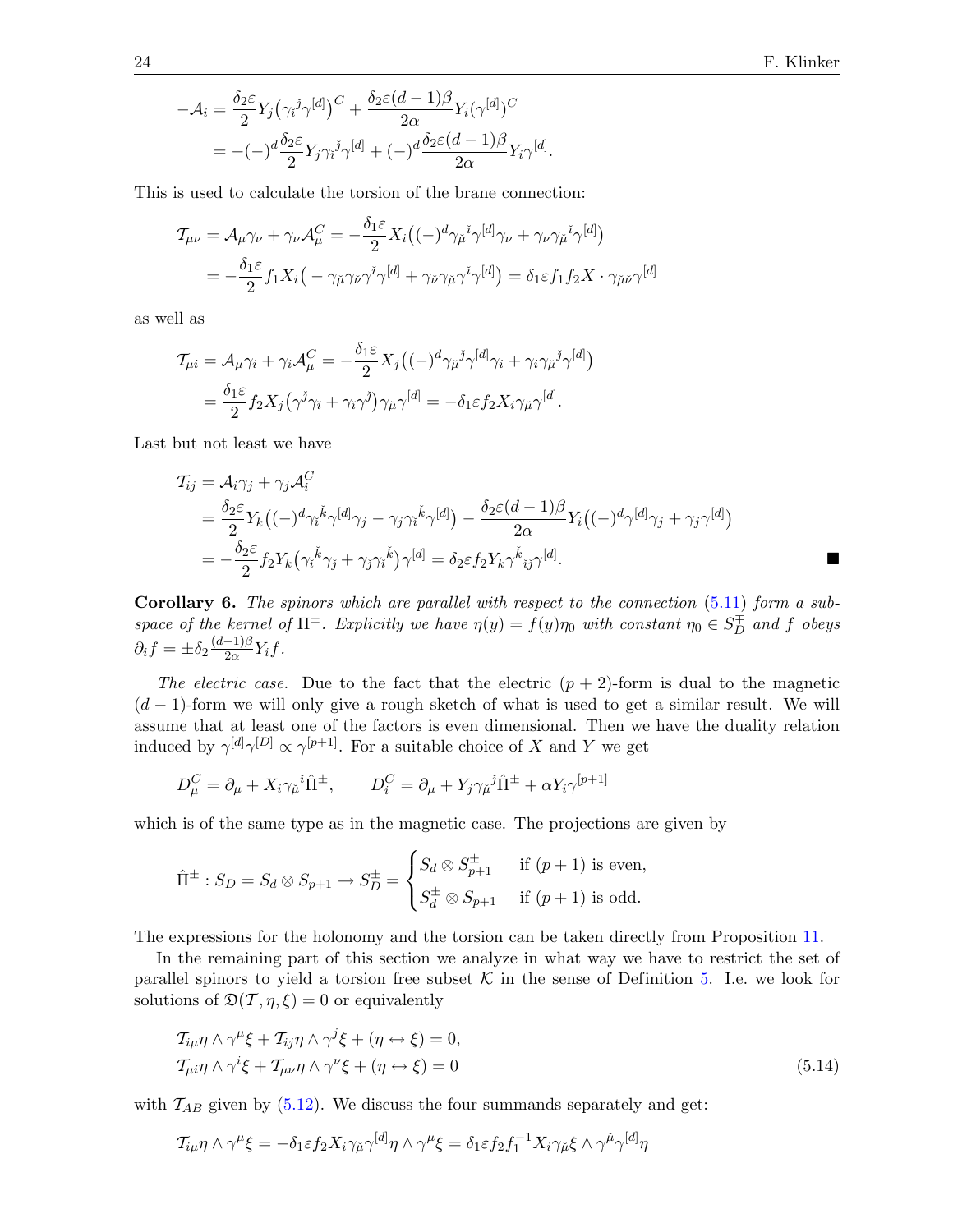$$
= \delta_1 \varepsilon f_2 X_i \gamma_{\check{\mu}} \gamma^{[d]} \xi \wedge \gamma^{\mu} \eta = -T_{i\mu} \xi \wedge \gamma^{\mu} \eta,
$$

where the second last equality holds because the spinors are of the same chirality with respect to  $\gamma^{[d]}.$ 

From this result we see that the first summand in [\(5.14\)](#page-23-0) vanishes after symmetrization over the spinorial entries. With  $Z_k = \delta_2 \varepsilon f_2 Y_k$  we keep on calculating

$$
T_{ij}\eta \wedge \gamma^j \xi = Z_k \gamma^{\check{k}}{}_{ij}\gamma^{[d]}\eta \wedge \gamma^j \xi = Z_{\check{k}} \gamma_{ij}\gamma^{\check{k}} \gamma^{[d]}\eta \wedge \gamma^j \xi + Z_{\check{k}} \gamma_{[\check{i}} \delta^{\check{k}}_{\check{j}]} \gamma^{[d]}\eta \wedge \gamma^{\check{j}} \xi
$$
  
= 
$$
\gamma_{ij} Z \cdot \gamma^{[d]} \eta \wedge \gamma^{\check{j}} \xi + \gamma_{\check{i}} \gamma^{[d]} \eta \wedge Z \xi - Z_{\check{i}} \gamma_{\check{j}} \gamma^{[d]} \eta \wedge \gamma^{\check{j}} \xi.
$$

The last summand vanishes when we symmetrize with respect to  $\eta$  and  $\xi$ . Furthermore we have

$$
T_{\mu i} \eta \wedge \gamma^i \xi = -\delta_1 \varepsilon f_2 \gamma_{\mu} \gamma^{[d]} \eta \wedge (X\xi) = -(-)^d \delta_1 \varepsilon f_2 \gamma^{[d]} \gamma_{\mu} \eta \wedge (X\xi)
$$

and

$$
T_{\mu\nu}\eta \wedge \gamma^{\nu}\xi = \delta_1 \varepsilon f_2 f_1 X \gamma_{\check{\mu}\check{\nu}} \gamma^{[d]} \eta \wedge \gamma^{\nu}\xi = (-)^{d+1} \delta_1 \varepsilon f_2 \gamma_{\check{\mu}\check{\nu}} \gamma^{[d]}(X\eta) \wedge \gamma^{\check{\nu}}\xi.
$$

If we put all this together and use  $X \propto Z$  then equations [\(5.14\)](#page-23-0) reduce to

$$
\gamma_{\check{i}\check{j}}\gamma^{[d]}(X\eta) \wedge \gamma^{\check{j}}\xi + \gamma^{[d]}\gamma_{\check{i}}\eta \wedge (X\xi) + (\eta \leftrightarrow \xi) = 0,
$$
  

$$
\gamma_{\check{\mu}\check{\nu}}\gamma^{[d]}(X\eta) \wedge \gamma^{\check{\nu}}\xi + \gamma^{[d]}\gamma_{\check{\mu}}\eta \wedge (X\xi) + (\eta \leftrightarrow \xi) = 0.
$$

We collect the brane-example in the following theorem.

**Theorem 4.** Consider the manifold M which is  $\mathbb{R}^{p+1} \times \mathbb{R}^d$  equipped with the p-brane metric [\(5.7\)](#page-19-3) and denote its spinor bundle by S. Let F be a magnetic  $(d-1)$ -form on M, i.e. it is  $*_d$ -dual to a gradient field  $X(y)$  on the transversal space  $\mathbb{R}^d$ . The form F and the metric are compatible such that they define an admissible connection D on the spinor bundle cf. [\(5.11\)](#page-21-1). Then the space  $\mathcal K$ given by

$$
\mathcal{K} = \{ \eta \in \Gamma S \, | \, D^C \eta = 0, X\eta = 0 \}
$$

is admissible and torsion free.

### 6 Outlook

As stated in the introduction admissible spinorial connections, i.e. connections with further symmetry condition on its torsion c.f. Definition [3,](#page-4-4) are basic objects when we look for infinitesimal automorphisms of the underlying manifold constructed from parallel spinors, compare Theorem [1.](#page-7-1) This condition may be relaxed by considering admissible pairs cf. Definition [4.](#page-7-4) The notion of torsion enters naturally, when we look at commutators of vector fields on supermanifolds constructed from the spinor bundle. This will be one tool in constructing a purely geometric representation of the supersymmetry algebra extending the work of [\[2\]](#page-26-19) or [\[25\]](#page-27-1). Work on this construction is in progress.

## <span id="page-24-0"></span>A Useful identities and symmetries for Clif ford multiplication and charge conjugation

In this appendix we collect some identities concerning gamma matrices as well as some properties of the symmetry of the morphisms  $(2.1)^8$  $(2.1)^8$ .

<span id="page-24-1"></span><sup>&</sup>lt;sup>8</sup>We note that most of the formulas are valid without additional (det  $g$ )-factors only if the indices belong to an orthonormal frame (compare the calculations in Section [5.3\)](#page-19-0).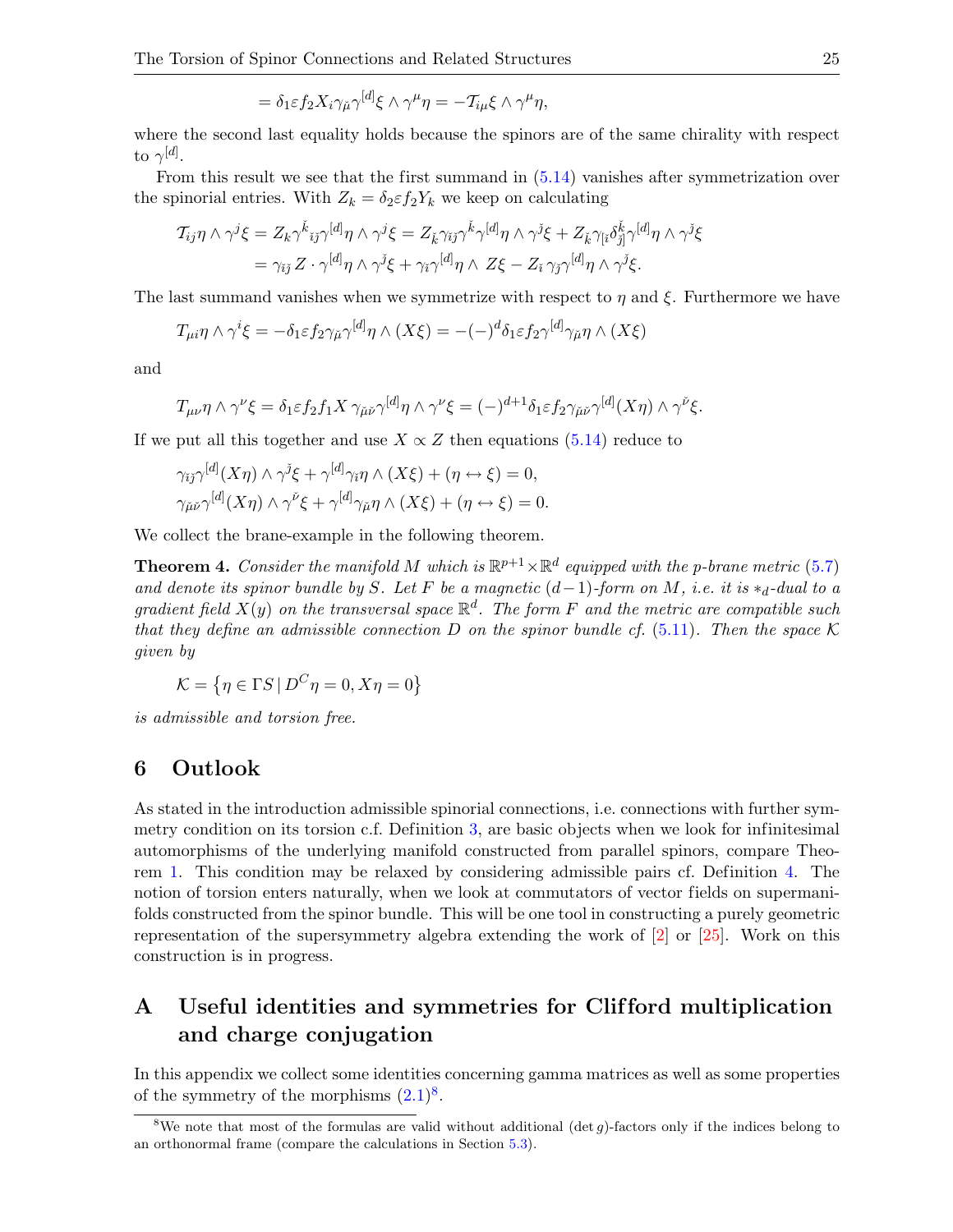For the Clifford multiplication we use the convention  $\gamma_{\{\mu}}\gamma_{\nu\}} = -g_{\mu\nu}$  which yields

<span id="page-25-2"></span>
$$
\gamma_{\mu_1\ldots\mu_k}\gamma^{\nu_1\ldots\nu_\ell} = \sum_{m=0}^{\min\{k,\ell\}} \frac{(-)^{\frac{m(m-2k-1)}{2}}k!\ell!}{m!(k-m)!(\ell-m)!} \delta^{[\nu_1\ldots\nu_m}_{[\mu_1\ldots\mu_m}\gamma_{\mu_{m+1}\ldots\mu_k]}^{\nu_{m+1}\ldots\nu_\ell]}.
$$
(A.1)

We have

<span id="page-25-1"></span>
$$
\gamma_{\mu_1...\mu_k} = \frac{1}{(D-k)!} (-)^{\frac{k(k+1)}{2}} (-)^{\frac{D(D+1)}{2}} \epsilon_{\mu_1...\mu_D} \gamma^{\mu_{k+1}...\mu_D} \gamma^{[D]}
$$
(A.2)

with

$$
\gamma^{[D]} := \gamma^1 \cdots \gamma^D = \frac{1}{D!} \epsilon_{\mu_1 \dots \mu_D} \gamma^{\mu_1} \cdots \gamma^{\mu_D}.
$$

This matrix obeys  $(\gamma^{[D]})^2 = (-)^{\frac{D(D+1)}{2}+t}$  where t denotes the amount of time-like directions in the metric. For D odd  $\gamma^{[D]}$  is proportional to 1. For  $D=2n$  even we define the modified matrix

$$
\gamma^* = \begin{cases} \gamma^{[2n]} & \tilde{\sigma} \equiv 0 \mod 4, \\ i \, \gamma^{[2n]} & \tilde{\sigma} \equiv 2 \mod 4, \end{cases}
$$

where  $\tilde{\sigma}$  denotes the signature of the metric g. It obeys

$$
\gamma^* \gamma^{(k)} = (-)^k \gamma^{(k)} \gamma^* \quad \text{and} \quad (\gamma^*)^2 = \mathbb{1}
$$

and yields a splitting of the spinors in the two eigenspaces  $S = S^+ \oplus S^-$ .

The symmetry property [\(2.2\)](#page-1-2) implies

$$
\Delta_k = -1 \Leftrightarrow k \in \{4m - \Delta_1, 4m + 1 + \Delta_0\},
$$
  
\n
$$
\Delta_0 \Delta_k = -1 \Leftrightarrow k \in \{4m + 2, 4m - \Delta_0 \Delta_1\},
$$
  
\n
$$
\Delta_1 \Delta_k = -1 \Leftrightarrow \Delta_0 \Delta_{k-1} = (-)^k \Leftrightarrow k \in \{4m + 3, 4m + 1 + \Delta_0 \Delta_1\}.
$$

The symmetries  $\Delta_k$  and  $\Delta_{D-k}$  are connected via

$$
\Delta_{D-k} = (-)^{\frac{D(D-1)}{2}} (-)^{Dk} (-)^k (\Delta_0 \Delta_1)^D \Delta_k.
$$

This yields

<span id="page-25-0"></span>
$$
\Delta_k = (-)^{n+k} \Delta_{D-k} = \Delta(\gamma^{(D-k)} \gamma^*) \quad \text{if } D = 2n \text{ even},
$$
  
\n
$$
\Delta_k = \Delta_{D-k} \qquad \qquad \text{if } D = 2n + 1 \text{ odd}.
$$
\n(A.3)

Introducing the complex coordinates  $\gamma^a = \gamma^a + i\gamma^{a+n}$  and  $\gamma^{\bar{a}} = \gamma^a - i\gamma^{a+n}$ , for  $a, \bar{a} = 1, \ldots, n$ , yields

$$
\gamma^{\{a}\gamma^{b\}} = \gamma^{\{\bar{a}}\gamma^{\bar{b}\}} = 0, \qquad \gamma^{\{a}\gamma^{\bar{b}\}} = -2g^{a\bar{b}},
$$

$$
(-\frac{\gamma^{\{\sigma-1\}}}{2}\gamma^* = \gamma^{1\bar{1}}\cdots\gamma^{n\bar{n}} = (\mathbb{1} + \gamma^1\gamma^{\bar{1}})\cdots(\mathbb{1} + \gamma^n\gamma^{\bar{n}}),
$$

$$
\gamma^{1...n}\gamma^* = \gamma^{1...n}, \qquad \gamma^{\bar{1}...\bar{n}}\gamma^* = (-)^n\gamma^{\bar{1}...\bar{n}}.
$$

We use the following modified Pauli-matrices if we are forced to modify the charge conjugation to change symmetries:

$$
\tau_0 = \sigma_0 = \begin{pmatrix} 1 & \\ & 1 \end{pmatrix}, \qquad \tau_1 = \sigma_1 = \begin{pmatrix} 1 & \\ 1 & \end{pmatrix},
$$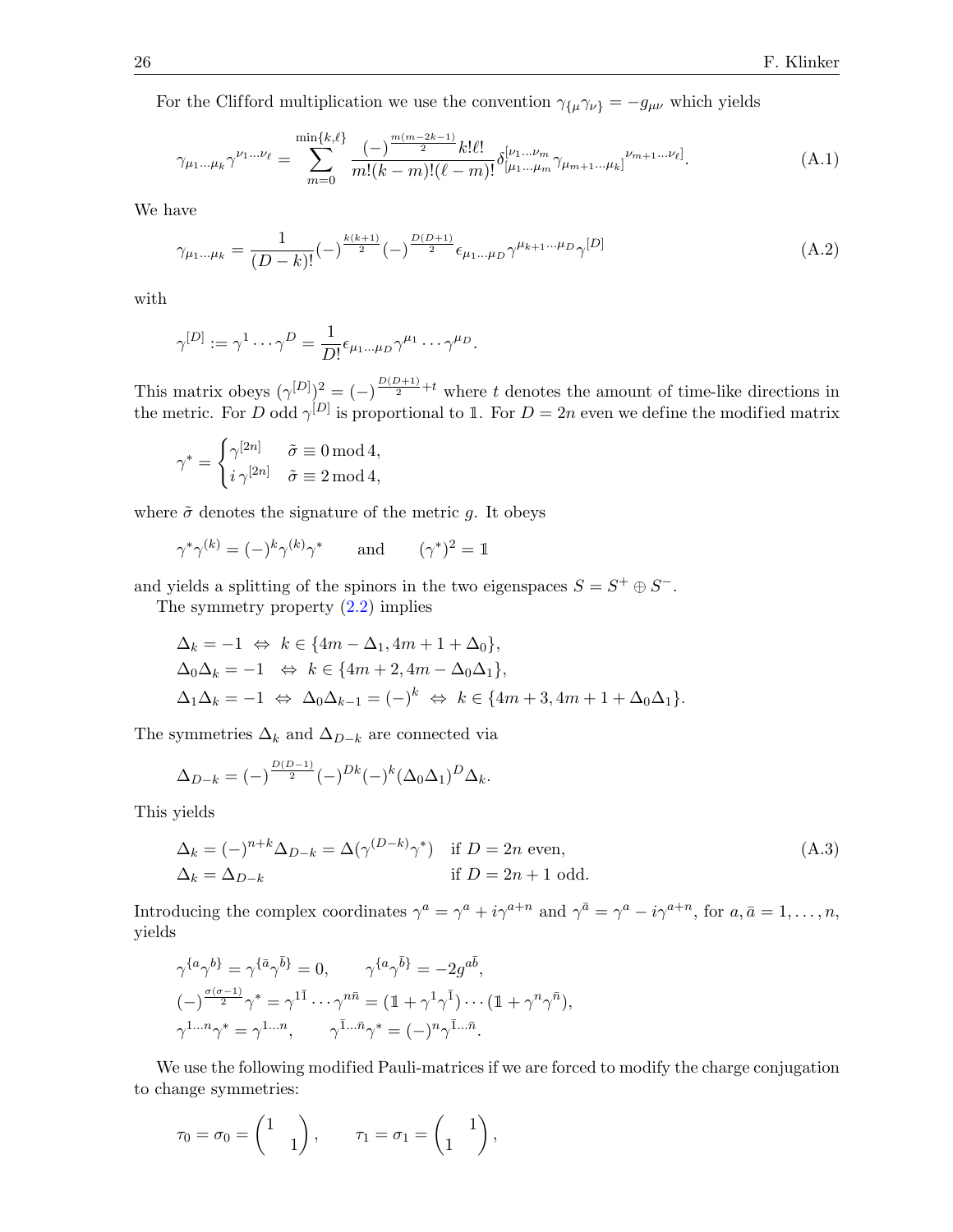$$
\tau_2 = i\sigma_2 = \begin{pmatrix} 1 \\ -1 \end{pmatrix}, \qquad \tau_3 = \sigma_3 = \begin{pmatrix} 1 \\ -1 \end{pmatrix}.
$$

To these matrices we associate two kind of signs. The first sign is  $\varepsilon_{ik}$  which we get by permuting two of the matrices, i.e.  $\tau_i \tau_k = \varepsilon_{ik} \tau_k \tau_i$ , and the second is  $\varepsilon_k$  which indicates the symmetry of  $\tau_k$ 

$$
\varepsilon_{ik} = \begin{pmatrix} 1 & 1 & 1 & 1 \\ 1 & 1 & -1 & -1 \\ 1 & -1 & 1 & -1 \\ 1 & -1 & -1 & 1 \end{pmatrix}, \qquad \varepsilon_k = \begin{pmatrix} 1 \\ 1 \\ -1 \\ 1 \end{pmatrix}.
$$

### Acknowledgements

The author would like to thank Vicente Cortés and Mario Listing for useful discussions on the topic of this text.

- <span id="page-26-3"></span>[1] Alekseevsky D.V., Cortés V., Devchand C., van Proeyen A., Polyvector super-Poincaré algebras, Comm. Math. Phys., 2005, V.253, 385–422, [hep-th/0311107.](http://arxiv.org/abs/hep-th/0311107)
- <span id="page-26-19"></span>[2] Alekseevsky D.V., Cortés V., Devchand C., Semmelmann U., Killing spinors are Killing vector fields in Riemannian supergeometry, J. Geom. Phys., 1998, V.26, 37–50, [dg-ga/9704002.](http://arxiv.org/abs/dg-ga/9704002)
- <span id="page-26-4"></span>[3] Alekseevsky D.V., Cortés V., Classification of N-extended Poincaré algebras and bilinear invariants of the spinor representation of  $Spin(p,q)$ , Comm. Math. Phys., 1997, V.183, 477–510, [math.RT/9511215.](http://arxiv.org/abs/math.RT/9511215)
- <span id="page-26-11"></span>[4] Alishahiha M., Mohammad A. Ganjali M.A., Ghodsi A., Parvizi S., On type IIA string theory on the PP-wave background, Nuclear Phys. B, 2003, V.661, 174–190, 2003, [hep-th/0207037.](http://arxiv.org/abs/hep-th/0207037)
- <span id="page-26-17"></span>[5] Alishahiha M., Kumar A., D-brane solutions from new isometries of pp-waves, Phys. Lett. B, 2002, V.542, 130–136, [hep-th/0205134.](http://arxiv.org/abs/hep-th/0205134)
- <span id="page-26-16"></span>[6] Atiyah M.F., Hitchin N.J., Singer I.M., Self-duality in four-dimensional Riemannian geometry. Proc. Roy. Soc. London Ser. A, 1978, V.362, N 1711, 425–461.
- <span id="page-26-9"></span>[7] Bär C., Real Killing spinors and holonomy, *Comm. Math. Phys.*, 1993, V.154, 509–521.
- <span id="page-26-7"></span>[8] Baum H., Complete Riemannian manifolds with imaginary Killing spinors, Ann. Global Anal. Geom., 1989, V.7, 205–226.
- <span id="page-26-8"></span>[9] Baum H., Friedrich T., Grunewald R., Kath I., Twistors and Killing spinors on Riemannian manifolds, Teubner-Texte zur Mathematik, Vol. 124, Stuttgart, B.G. Teubner Verlagsgesellschaft, 1991.
- <span id="page-26-12"></span>[10] Bergshoeff E., de Roo M., Janssen B., Ortín T., The super D9-brane and its truncations, Nuclear Phys. B, 1999, V.550, 289–302, 1999, [hep-th/9901055.](http://arxiv.org/abs/hep-th/9901055)
- <span id="page-26-2"></span>[11] Bernhardt N., Nagy P.-A., On algebraic torsion forms and their spin holonomy algebra, [math.DG/0608509.](http://arxiv.org/abs/math.DG/0608509)
- <span id="page-26-18"></span>[12] Blau M., Supergravity solitons, Lecture available at [http://www.unine.ch/phys/string/mblau/mblau.html.](http://www.unine.ch/phys/string/mblau/mblau.html)
- <span id="page-26-15"></span>[13] Chevalley C., The algebraic theory of spinors and Clifford algebras, Collected works, Vol. 2, Berlin, Springer-Verlag, 1997 (Edited and with a foreword by P. Cartier and C. Chevalley, postface by J.-P. Bourguignon).
- <span id="page-26-5"></span>[14] Cremmer E., Julia B., The SO(8) supergravity, Nuclear Phys. B, 1979, V.159, 141–212.
- <span id="page-26-1"></span>[15] Cremmer E., Julia B., Scherk J., Supergravity theory in 11 dimensions, Phys. Lett. B, 1979, V.76, 409–412.
- <span id="page-26-13"></span>[16] Friedrich T., Stefan Ivanov S., Parallel spinors and connections with skew-symmetric torsion in string theory, Asian J. Math., 2002, V.6, 303–335, [math.DG/0102142.](http://arxiv.org/abs/math.DG/0102142)
- <span id="page-26-6"></span>[17] Green M.B., Schwarz J.H., Witten E., Superstring theory, Vols. 1–2, 2nd ed., Cambridge Monographs on Mathematical Physics, Cambridge, Cambridge University Press, 1988.
- <span id="page-26-0"></span>[18] Ivanov P., Ivanov S., SU(3)-instantons and  $G_2$ , Spin(7)-heterotic string solitons, Comm. Math. Phys., 2005. V.259, 79–102, [math.DG/0312094.](http://arxiv.org/abs/math.DG/0312094)
- <span id="page-26-10"></span>[19] Ivanov S., Connections with torsion, parallel spinors and geometry of Spin(7) manifolds, Math. Res. Lett., 2004, V.11, 171–186, [math.DG/0111216.](http://arxiv.org/abs/math.DG/0111216)
- <span id="page-26-14"></span>[20] Ivanov S., Papadopoulos G., Vanishing theorems and string backgrounds, Class. Quant. Grav., 2001, V.18, 1089–1110, [math.DG/0010038.](http://arxiv.org/abs/math.DG/0010038)